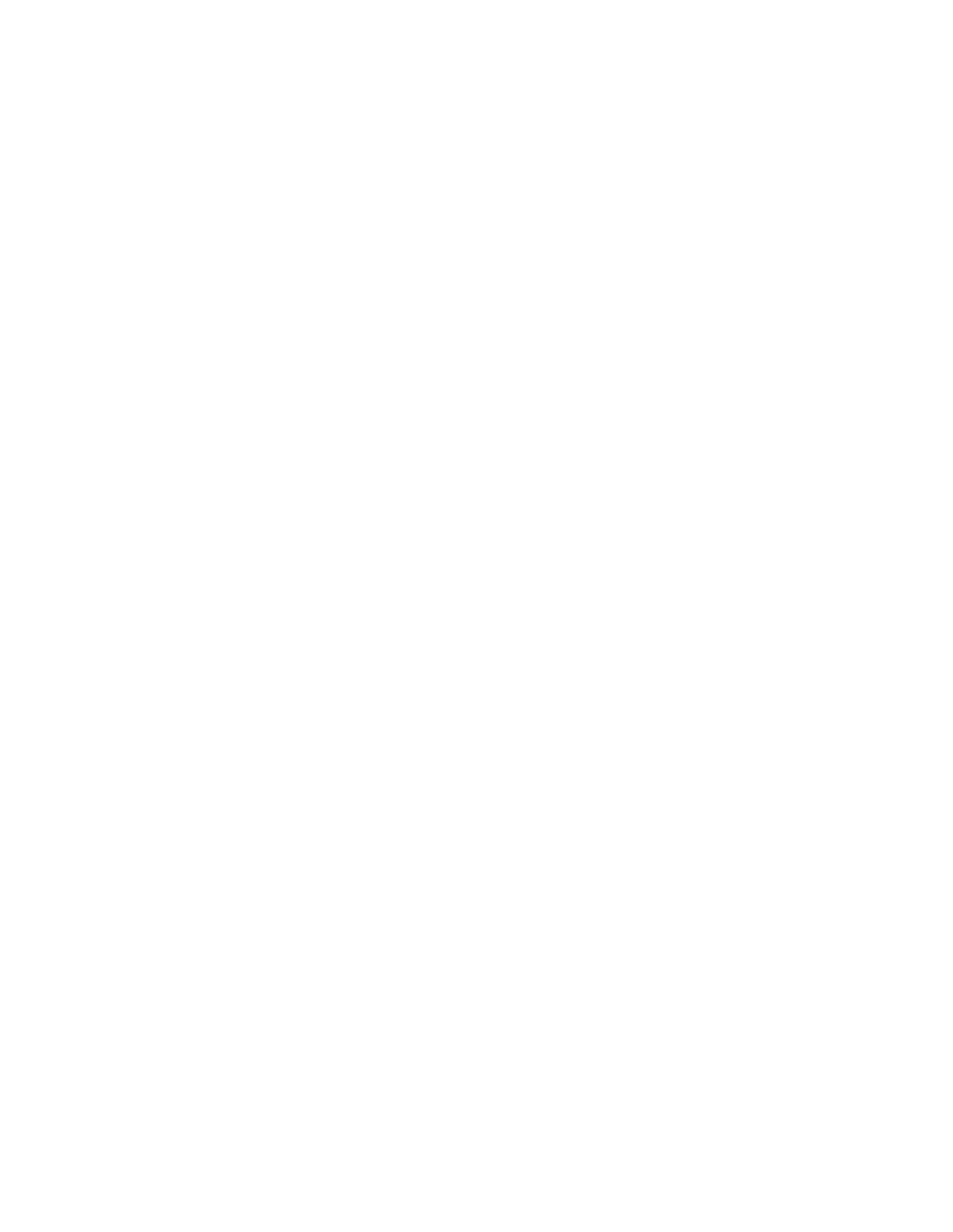# **SATF report shows EC pattern of resistance to addressing abuse claims**

by Brandon Porter

**NASHVILLE, TN (BP)** – Months of work by the Sexual Abuse Task Force and Guidepost Solutions concerning the alleged mishandling of sexual abuse claims by the SBC Executive Committee (EC) resulted in a 288-page report released publicly Sunday (May 22). The report came at the request of messengers to the 2021 SBC Annual Meeting.

"Our investigation revealed that, for many years, a few senior EC leaders, along with outside counsel, largely controlled the EC's response to these reports of abuse. They closely guarded information about abuse allegations and lawsuits, which were not shared with EC Trustees, and were singularly focused on avoiding liability for the SBC to the exclusion of other considerations," the report said.

The report says that for the two decades within the scope of the investigation, survivors of abuse and other concerned Southern Baptists have been met with "resistance, stonewalling, and even outright hostility from some within the EC."

The task force was charged with reviewing cases and claims of alleged mishandling claims of sexual abuse made between January 1, 2000, and June 14, 2021.

"Over the years, the EC's response to sexual abuse allegations was largely driven by senior EC staff members, particularly D. August 'Augie' Boto, the EC General Counsel and later Interim EC President, as well as the SBC's long-serving outside counsel – James Guenther, James Jordan, and the firm of Guenther, Jordan & Price ('GJP')," the report says, adding: "Their main concern was avoiding any potential liability for the SBC."

"Mr. Guenther advised that EC staff should not undertake to elicit further information or details about reports of abuse, so that the EC not assume a legal duty to take further action," the report says.

In addition, the existence of reports of abuse were not shared with EC Trustees "over the years," according to the report.

## **What does the EC do?**

The EC board of trustees is composed of Southern Baptists from across the convention's 41 state and regional conventions. Trustees are elected by the Convention at its annual meeting.

The SBC president, SBC recording secretary, WMU national president and EC president/CEO are also ex-officio members of the EC board of trustees.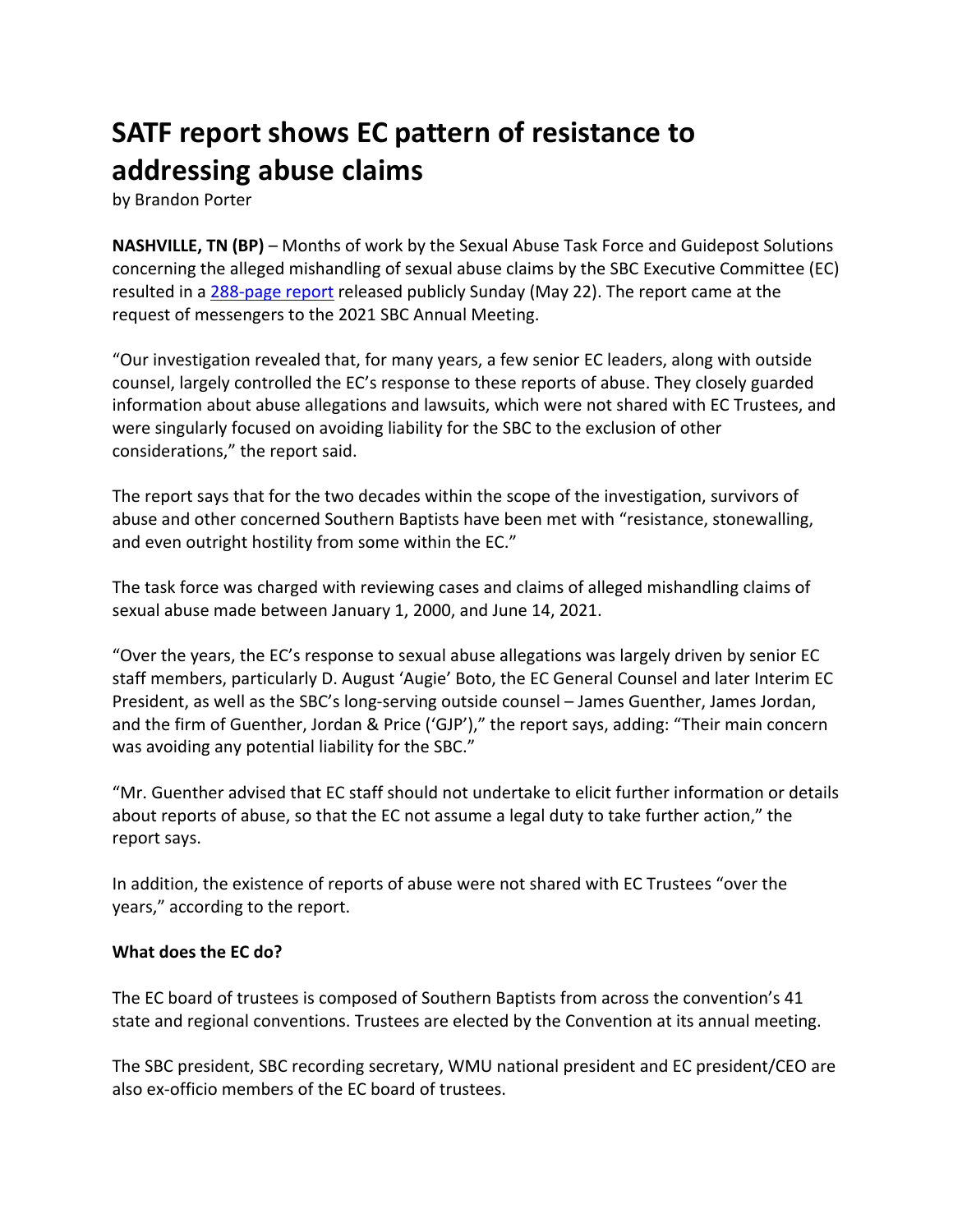"Although the Executive Committee does not control or direct the activities of Convention agencies, it reviews their financial statements and recommends the Convention annual operating budget," says a description at SBC.net. "In addition, it receives and distributes the moneys Southern Baptists give in support of denominational ministries, acts as the recipient and trust agency for all Convention properties, and provides public relations and news services. It also performs other tasks assigned by the SBC and promotes the general work of Southern Baptists."

The EC "employs an executive and professional staff in its Nashville office." There are currently 25 employees on staff with the EC.

## **Abuse claims**

The Guidepost report listed only one instance of alleged abuse by an EC member in its summary. "During our investigation, an SBC pastor and his wife came forward to report that SBC President Johnny Hunt (2008-2010) had sexually assaulted the wife on July 25, 2010," the report said.

Investigators found the claims to be credible, according to the report, having verified them "by a counseling minister and three other credible witnesses." The report says that investigators did not find Hunt's statements concerning the alleged assault to be credible.

#### **Mishandling abuse claims and survivors**

The report says that though high-level EC staff kept a list of reports of abuse among possible SBC pastors, it had no plans to act on behalf of survivors.

"In a May 2019 email to Dr. Ronnie Floyd, the then-EC President, EC Vice President Dr. Roger 'Sing' Oldham acknowledged that '[f]or the past decade, I have been regularly sending Augie news reports of Baptist ministers who are arrested for sexual abuse, for his awareness. It hasn't slowed down since the [Houston] Chronicle articles started on February 10.' Mr. Boto responded that: 'Yes. We are collecting them, and may even post them in some way, but we'd have to really examine the potential liabilities that would stem therefrom.'"

The Guidepost report also spoke of instances where survivors were further harmed by mistreatment by the EC, "The survivors – those persons who actually suffered at the hands of SBC clergy or SBC church staff or volunteers – who spoke out the most, and who criticized the SBC's inaction, were denigrated as "opportunistic," having a "hidden agenda of lawsuits," wanting to "burn things to the ground," and acting as a "professional victim."

The report points to this publication, Baptist Press (BP), on two occasions.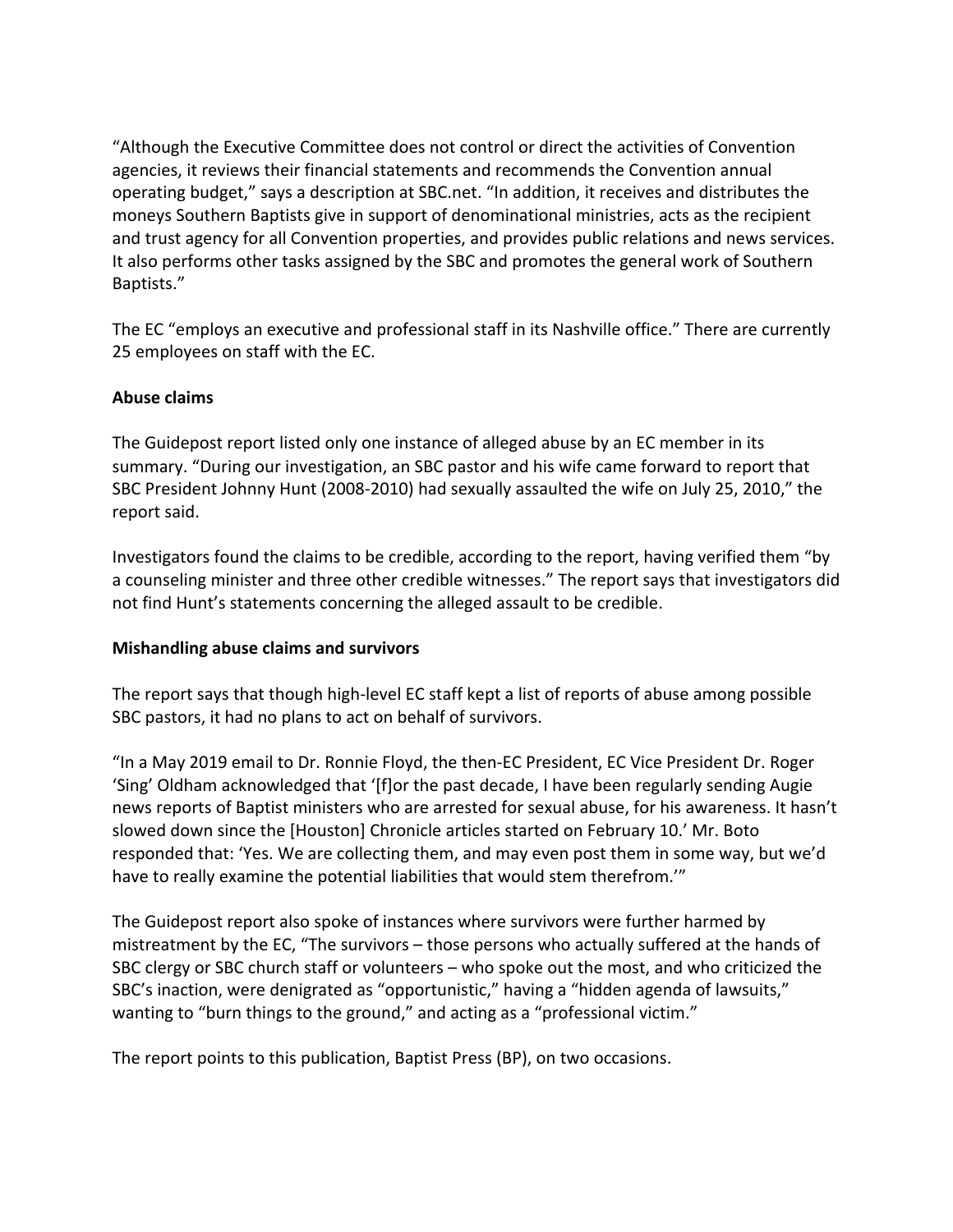"For example, in March 2019, Jennifer Lyell, a senior executive at an SBC entity, was asked by executives at Lifeway and SBC entity heads to disclose her sexual abuse at the hands of her former seminary professor through a first-person account to be published in BP," the report says. "Rather than publishing Ms. Lyell's corroborated account as BP staff had originally drafted it, the account was changed to read as if Ms. Lyell was consensually involved with her alleged abuser. The article as published reported that Ms. Lyell alleged that she had a "morally inappropriate relationship" with her former seminary professor, making it appear that she engaged in a consensual sexual relationship with him."

Another instance is related to a report from the Ethics & Religious Liberty Commission's 2019 Caring Well conference.

From the report: "Additionally, an article about the 2019 Caring Well conference, written by an Ethics and Religious Liberty Commission ('ERLC') staffer, was sanitized before publication. The draft article had contained quotes from two survivor advocates who had spoken critically at the conference about the SBC's handling of sexual abuse allegations. When the article was published, some of the story had been deleted, including all references to one of the advocates and all claims that the SBC had failed survivors."

Other SBC leaders named in the report who are said to have "protected or even supported abusers" include Steve Gaines, former SBC president; Jack Graham, former SBC president; Paige Patterson, former SBC president and former president of both Southeastern Baptist Theological Seminary and Southwestern Baptist Theological Seminary; Paul Pressler, former Texas judge and former EC member; and Mike Stone, current EC member.

The report also spends 65 pages discussing the work of the SBC Credentials Committee, a body created to examine whether or not a church was acting within cooperation guidelines held by the SBC.

The report says the task of investigating sexual abuse claims was assigned to the committee before there were proper protocols, guidelines and training in place. "Consequently, the Credentials Committee began operating without adopting any written policies and procedures, such as set timelines/deadlines, protocols for correspondence with submitters and churches, and standards for review. At least one outside expert offered help and support in developing criteria and standards, but the offers were rebuffed," the report said.

While the report says the committee meant well, it adds: "These and other deficiencies led to delays and communications breakdowns that caused submitters and others to lose faith in the process despite what we believe to be good intentions and effort on the part of the Credentials Committee members."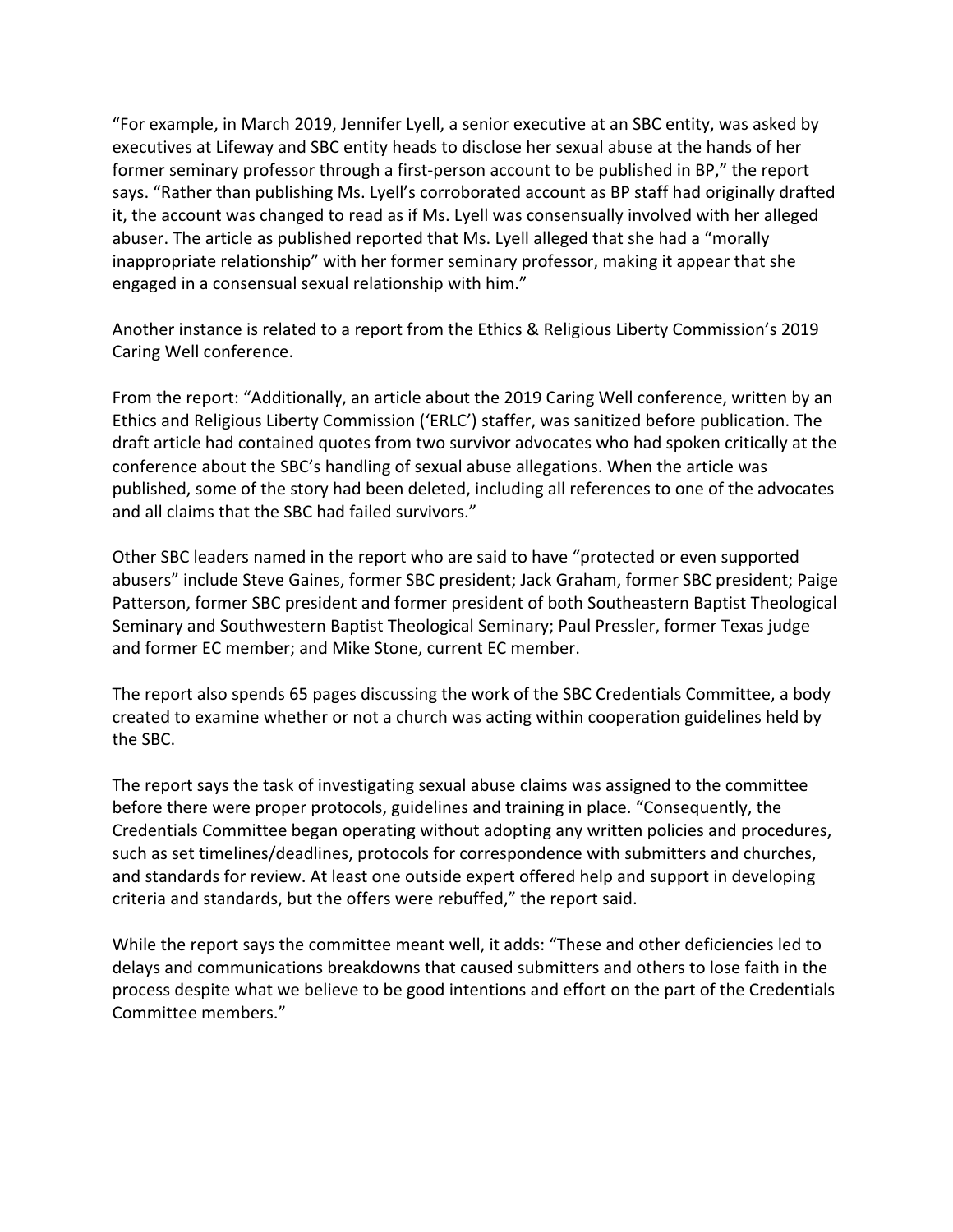## **Recommendations from the SATF**

The Sexual Abuse Task Force was selected by SBC President Ed Litton in the days following the 2021 SBC Annual Meeting. In addition to working with Guidepost to carry out the investigation, messengers gave the task force the responsibility of bringing recommendations to messengers to the 2022 SBC Annual Meeting.

While the SATF says it will be posting formal motions and suggestions before the annual meeting, it has listed a group of "a few initial needs:"

- We recommend that an Abuse Reform Implementation Task Force be appointed by the next SBC president to assist with the implementation of reform initiatives in our convention for a period of three years. This Task Force will evaluate all recommendations by Guidepost and bring a report at next year's convention on recommended reforms. This Task Force will also work with the Executive Committee to create and maintain a process that will work within our Baptist polity for alerting the community to the presence and activity of credibly accused offenders, including the establishment of a "ministry check" website. Additionally, this Task Force will work with and resource the Credentials Committee to help them function more effectively, including formalizing and improving their processes, procedures, and standard principles of cooperation. The Task Force and Executive Committee will take steps to establish a relationship with an independent firm to assist the Credentials Committee in their work.
- We recommend that the Executive Committee hire a subject matter expert(s) to receive calls, provide initial guidance for reports of sexual abuse, and work with state conventions for training and educational opportunities.
- We recommend that all entity boards and standing committees have training regarding sexual abuse prevention and survivor care, as well as background checks as part of their orientation and selection.
- We recommend that IMB, NAMB, and our six SBC seminaries require formal preparation for their denominational workers and students in regard to prevention, training, and survivor care.
- We recommend that the Executive Committee set aside a budget and hire a salaried staff person for the Credentials Committee.

## **Responses from the SATF, SBC president, the EC, and the Credentials Committee**

The task force issued a statement with the report calling on Southern Baptists to take the content of the report seriously and to act upon the findings.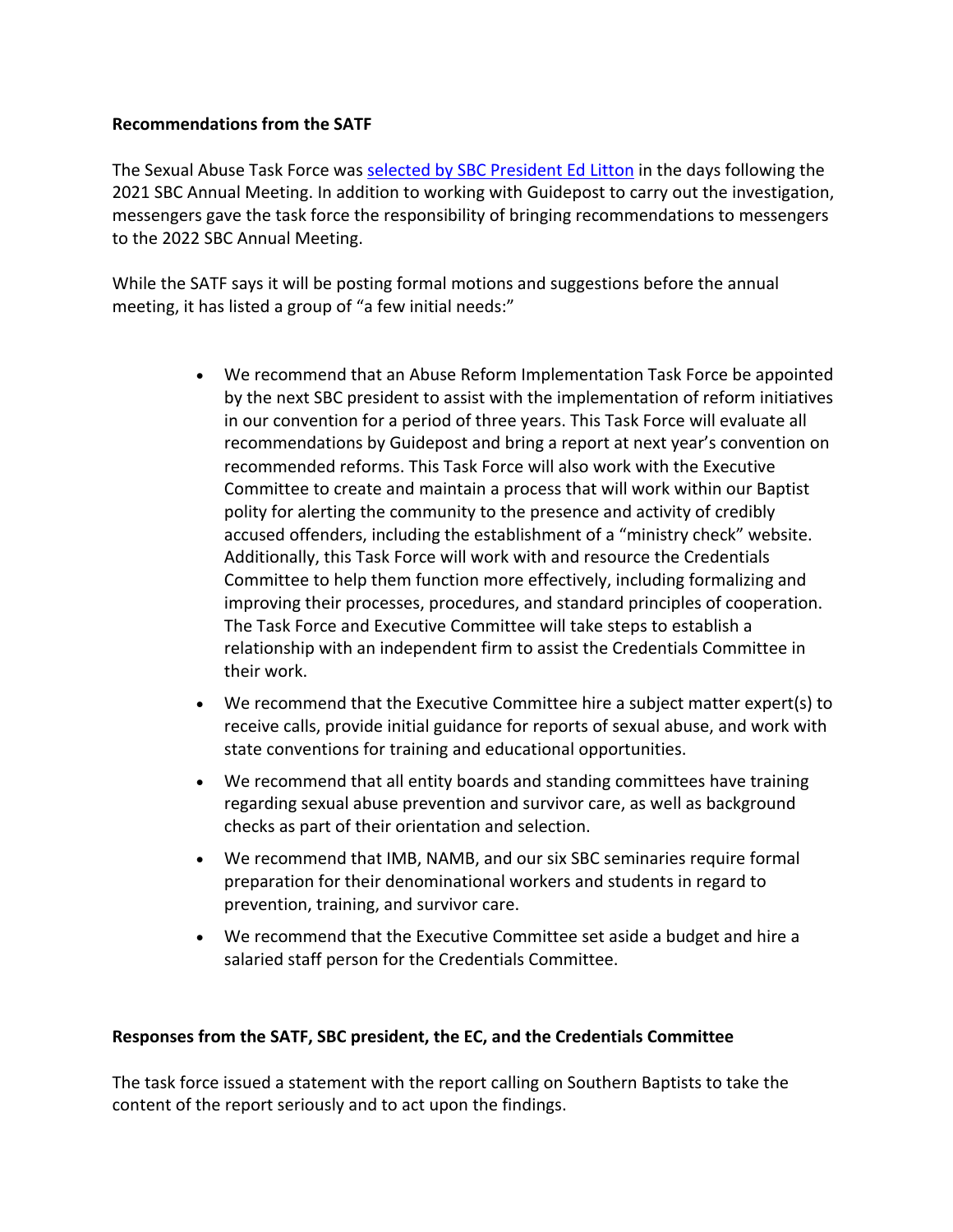"As the task force, we grieve for what has been revealed in this report," the task force wrote. "We lament on behalf of survivors for how they have not been protected and cared for as they deserve and as God demands. With broken hearts, we want to lead the way by publicly repenting for what has happened in our convention. We implore our Southern Baptist family to respond to this report with deep repentance and a commitment to the ongoing moral demands of the gospel as it relates to sexual abuse."

The task force called on Southern Baptists to take action based on the findings of the report. "We must resolve to give of our time and resources to not only care well for survivors of sexual abuse, but to provide a culture of accountability, transparency, and safety as we move forward," the statement says.

Ed Litton, SBC president, echoed the sentiment of the task force. "There are not adequate words to express my sorrow at the things revealed in this report," he said. "I am grieved to my core for those who have suffered sexual abuse in Southern Baptist contexts, both for those named in this report and the many who are not. I thank God for the courage and persistence of the survivors and advocates who brought the Southern Baptist Convention to this moment."

He called on Southern Baptists to act in light of the report. "Amid my grief, anger, and disappointment over the grave sin and failures this report lays bare, I earnestly believe that Southern Baptists must resolve to change our culture and implement desperately needed reforms," Litton said in a statement to Baptist Press.

He called on messengers to the 2022 SBC Annual Meeting to be prepared to respond. "The time is now," he said. "We have so much to lament, but genuine grief requires a godly response. I pray Southern Baptists will begin preparing today to take deliberate action to address these failures and chart a new course when we meet together in Anaheim."

Rolland Slade, current EC chairman, and Willie McLaurin, EC interim president/CEO, issued a joint statement upon receiving the report.

"To the members of the survivor community, we are grieved by the findings of this investigation," they said. "We are committed to doing all we can to prevent future instances of sexual abuse in churches, to improve our response and our care, to remove reporting roadblocks, and to respond to the will of the messengers in Anaheim next month.

"This is the beginning of a season of listening, lamenting, and learning how to address sexual abuse in the Southern Baptist Convention."

In the statement, they announced a special-called meeting on Tuesday, May 24, to "discuss and process the report."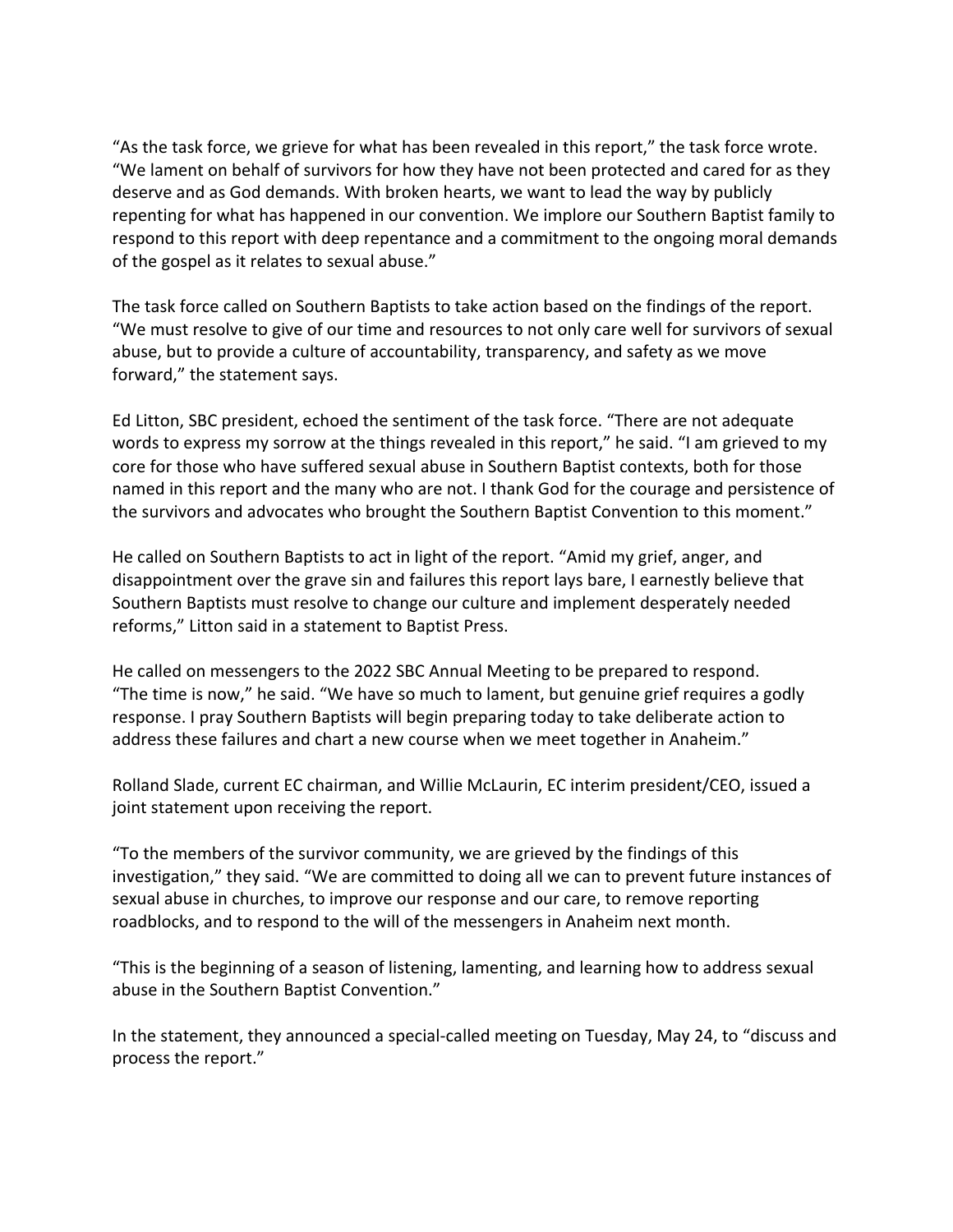They asked the members of Southern Baptist churches to pray for EC members and staff as they "move through the process that Southern Baptists have asked us to do."

The SBC Credential Committee also issued a statement regarding the Guidepost report. "We receive this report with open minds and heavy hearts. We grieve for those impacted by abuse, and we are prepared to repent for anything the Credentials Committee inadvertently failed to do to alleviate the suffering of survivors," the statement said.

"We are committed to listening and learning from this extensive report and its recommendations. We look forward to implementing recommendations and strengthening the Credentials Committee's work."

The 2022 SBC Annual Meeting is scheduled for June 14-15 at the Anaheim Convention Center.

*Editor's note: In an earlier version of this story, Greg Addison was included in a list of those alleged to have supported abusers. The wording does not accurately reflect the nature of Addison's inclusion in the Guidepost report.*

## **ABOUT THE AUTHOR**

Brandon Porter serves as Associate Vice President for Convention News at the SBC Executive Committee.

# **A small church serves as a large witness in the wake of Gaylord tornado**

by Mike Durbin

**GAYLORD, MI** – An EF3 tornado ripped through Gaylord tragically taking the lives of two people and injuring more than 40 on May 20th. The winds reached up to 140 mph as they flipped cars, destroyed homes, and damaged businesses. It also brought the town of 4,200 people together as neighbors immediately started helping one another. The grit and resilience of Northern Michiganders was clearly on display as the town pulled together and started the recovery. So was the love of Christ though area churches. Tim Patterson, Bob Kiger, and I surveyed the damage and witnessed the church and community response firsthand.

One of the newest churches in Gaylord stepped forward in a big way. Pastor Jeremy Bowling started Passion Church about a year and a half ago. After seeing the damage caused by the tornado, he immediately offered the church building to be used however needed.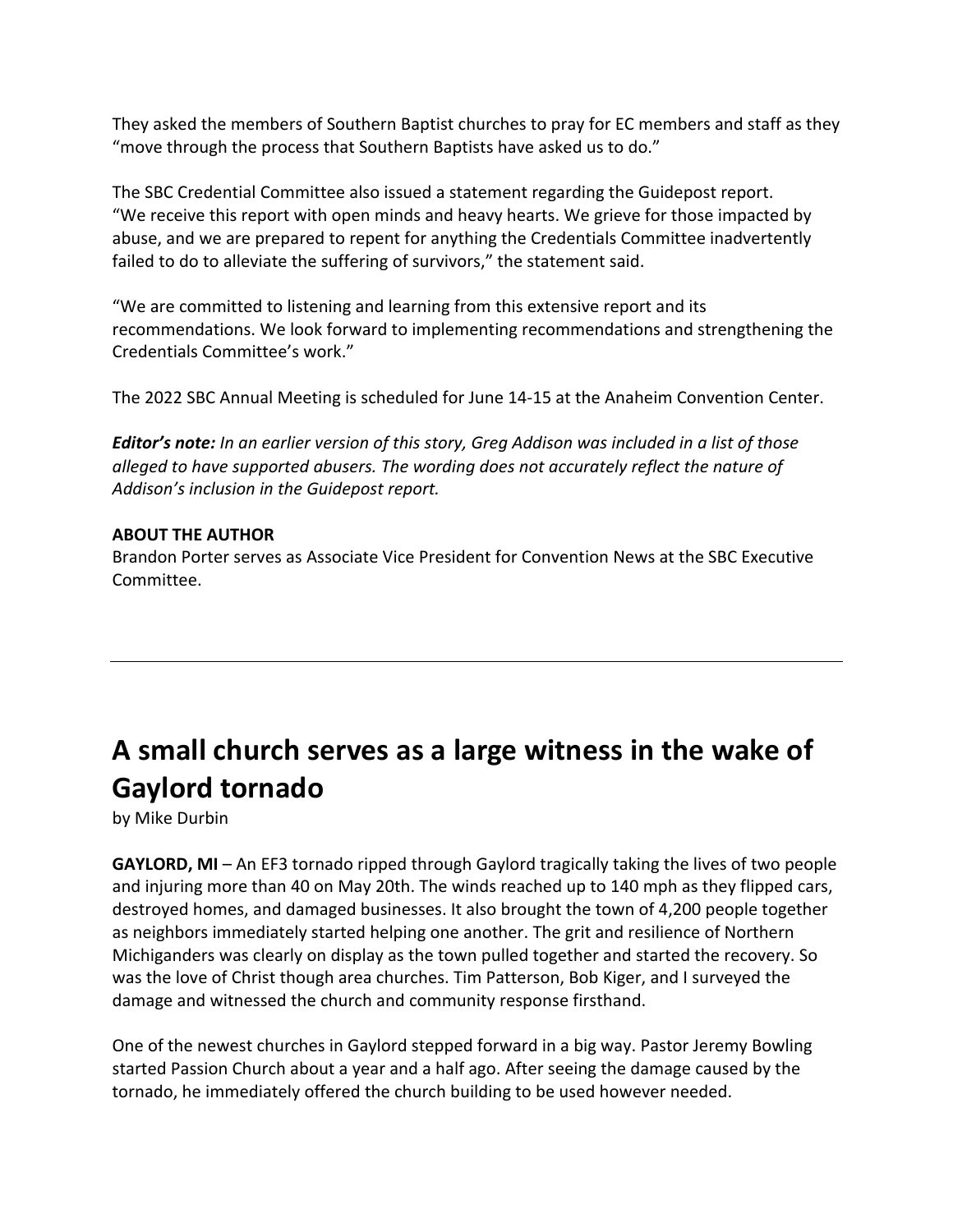Bowling says: "We partnered with…the Evangelical Free Church. We are on the West side of town, and they are on the East side. We took the donations here and they took the donations there. The tornado hit in the middle. We've had lots of people in the community help by donating, including people in the church and the Food Bank. It's been an awesome opportunity to reach out and show people the love of Christ."

A non-profit called "Kids Santa and Company" messaged Pastor Jeremy and offered toys for the church to distribute to children affected by the tornado. Bowling says, "He brought not just toys, but brand-new toys. Lots and lots of them for the children who lost everything in the tornado. There's a whole community of people that have been displaced. Their children are without their toys, no doubt confused and devastated. If I was a kid, I'd want my toys." Passion Church is giving them those toys.

Michigan Disaster Relief Director, Bob Kiger, connected with other relief groups serving the community, and offered Michigan Baptist help. After seeing all Passion Church is doing, he said: "The love of Jesus is shining through in the midst of the disaster in Gaylord. Passion Church has established a donation center in their church, and they are supplying affected homeowners with toys, food, clothing and other needed items. A small church has become a large witness because of their obedience to Jesus!"

Pastor Tim Patterson shared, "It does my heart good to see when churches and people come together to make a difference in their community. It is especially true when one of our church plants that is only a year old is making such a difference.

#### **ABOUT THE AUTHOR**

Mike Durbin is the State Evangelism Director for the Baptist State Convention of Michigan. Before joining the state convention staff, Mike served as Church Planting Catalyst and Director of Missions in Metro Detroit since 2007. He also has served as a pastor and bi-vocational pastor in Michigan, as well as International Missionary to Brazil.

## **Imperfect dads giving thanks for a Perfect Father**

by John Babri

**SALINE, MI** – Churches have begun to recognize that Mother's Day is a day of mixed emotions for women the day may be hard for, like those who never became moms or those grieving a loss.Yet Father's Day is another day that can be hard, too. It can highlight tough memories of fathers who weren't there or even those who were there but not all they should be.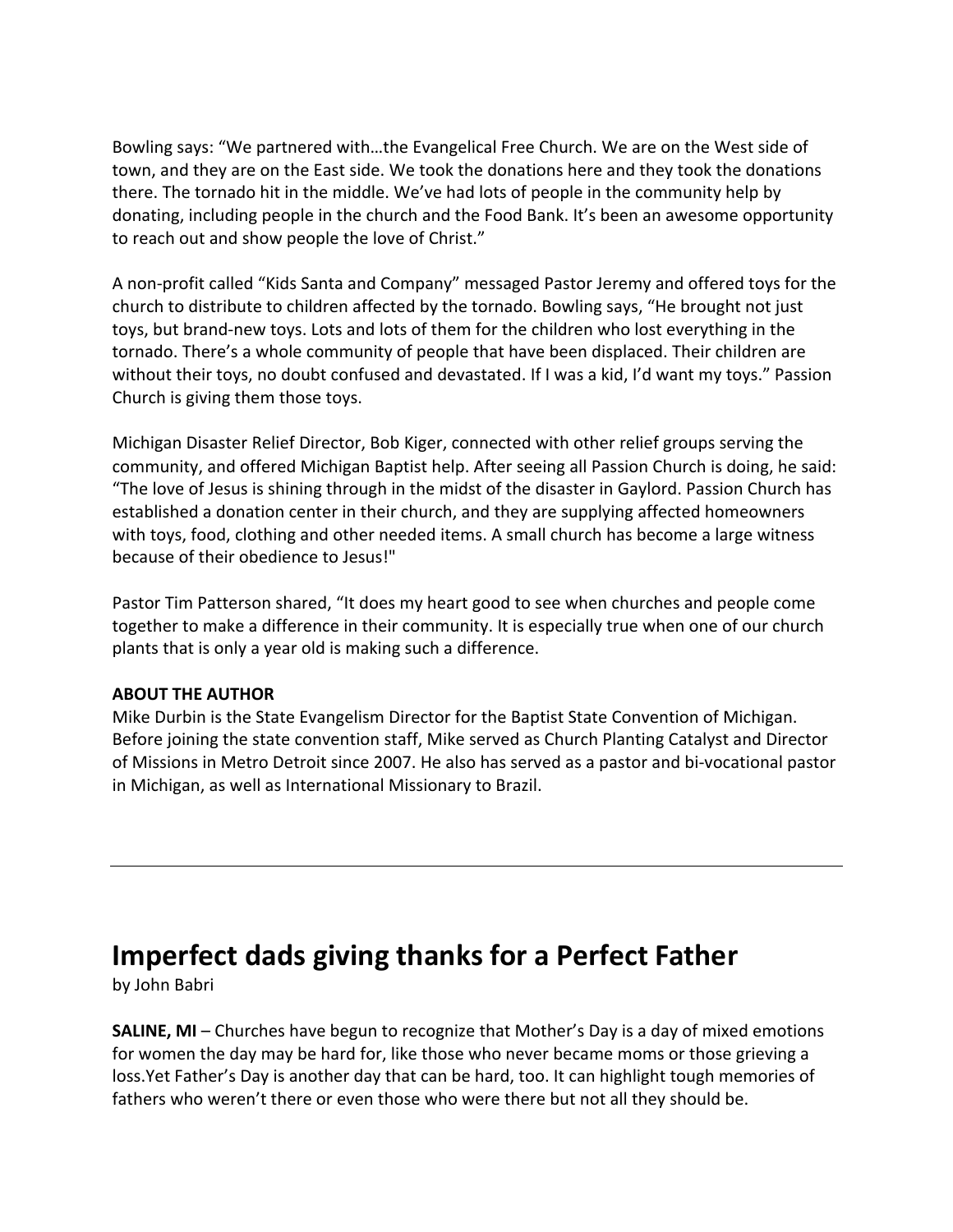Since I became a Christian from atheism as an 18-year-old, Father's Day has been a reminder of the lack of closeness with my dad. My dad, an avid atheist, has never fully accepted my coming to Christ. When your dad can't accept the most important part of you, you feel that loss. There's a closeness that's missing. As an imperfect father with my own imperfect dad, I can still praise God on Father's Day. So let me share 4 reasons to praise God on Fathers' Day even when there's mixed emotions.

## **1. Praise God that God Himself is your father!**

Ps 27:10 says, "Though my father and mother forsake me, the LORD will receive me." The reality is the best earthly dad will fall short. But the beautiful thing about the gospel is that we receive a perfect dad who will never let us down, leave or forsake us, or disown us! He knows us more fully than any earthly dad could, yet He still loves us with a perfect love! Praise God for His adoption of us!

## **2. Praise God for being a father!**

If God has blessed you with children, you can praise God for the gift of being a father and praise God for your children! Also, praise God for how being a father helps you understand your father's love. Awareness of my sin can make me feel like God just tolerates me, like I am a Cstudent. Yet, after becoming a father, I learned that is not how fathers think!

When my two kids do something wrong, that never tempts me to stop loving them; my heart does not grow cold toward them. I still love and adore them. That reality helped me see God's own love for me in a new way. Yes, I still need to confess sin and repent, but God is a much better father than me and still loves me! Becoming a father helped me see the unconditional love of the Lord.

## **3. Praise God for father figures in your life.**

In 1 Timothy 5:1, Paul tells Timothy to treat older men as fathers. Some of the blessings of the church is the new family you have in Christ. I've been blessed with a man I call "Papa Joe." He and his wife, "Mama Becca" adopted my family as their Michigan children when I came to serve at my church. I am not handy in any way, but I remember Papa Joe coming over to show me how to patch drywall. He was a gentle and patient teacher as he took me through that process. I remember thinking, "Why is he being so nice to me? This is what it must be like to have a Christian dad." When the Lord provides a father figure in your life, be thankful for that blessing, whether he's an older mentor at church or a Christian father-in-law who will always have your back.

## **4. Praise God for your earthly father.**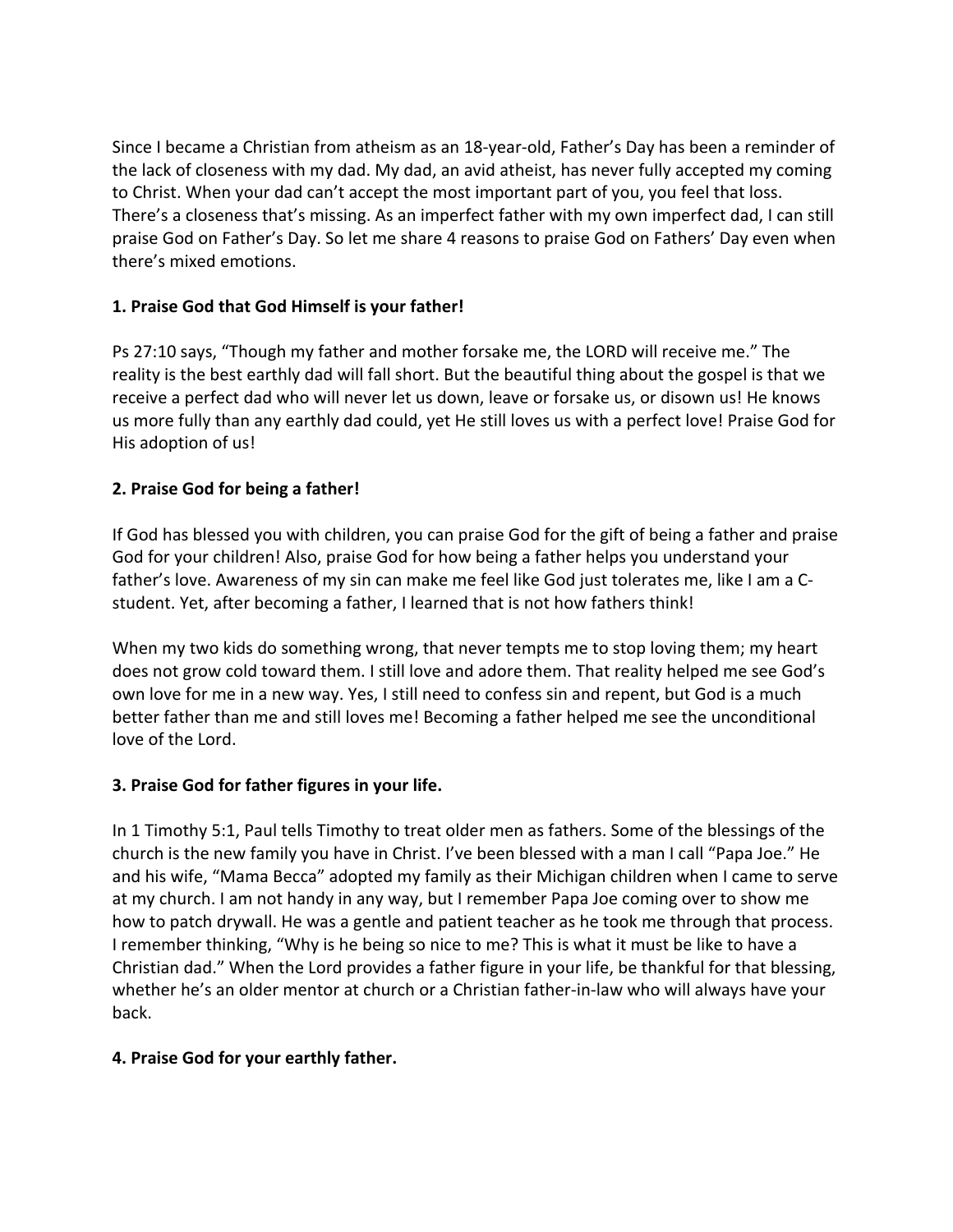Even if your dad was not everything he should've been, you can still praise God for common graces in your dad! When I lift my children in the air, put on a goofy voice, or let my kids beat me in play-wrestling, I see my dad in me in how he played with me.

My dad never pointed me to Jesus, but he still left a mark! And I can praise God for common grace blessings even from a father that does not know God. If you have Christian dad, praise God for the blessing many don't have! Either way, pray for your dad on Father's Day!

These are 4 ways we, as imperfect dads with imperfect dads, can give thanks to the perfect dad on Father's Day!

## **ABOUT THE AUTHOR**

John Babri is the Pastor of Fellowship Baptist Church in Saline and an alumnus of The Southern Baptist Theological Seminary. He is married to his beautiful bride Katherine and is the proud father of two energetic boys.

# **Christians say they're seeking but not having evangelistic conversations**

by Aaron Earls

**NASHVILLE, TN (BP)** – Most Christians say they're ready, willing and praying to have conversations about their faith with others, but many admit they haven't gotten around to actually having those conversations recently.

An Evangelism Explosion study conducted by Lifeway Research found Christians express a willingness and desire to talk to others about their faith, yet few have shared with someone how to become a Christian in the past six months.

"Now, perhaps more than ever, people are open to conversations about faith, yet this study reveals few Christians actually take the opportunity to engage in personal evangelism," said John Sorensen, president of Evangelism Explosion (EE). "Our mission at EE is to equip followers of Jesus to have the confidence to share the Gospel naturally, lovingly and intentionally with family, friends and yes, even strangers, which is why we wanted insights on the evangelistic attitudes of Christians. We imagine a world where every believer is a witness for Christ to His glory."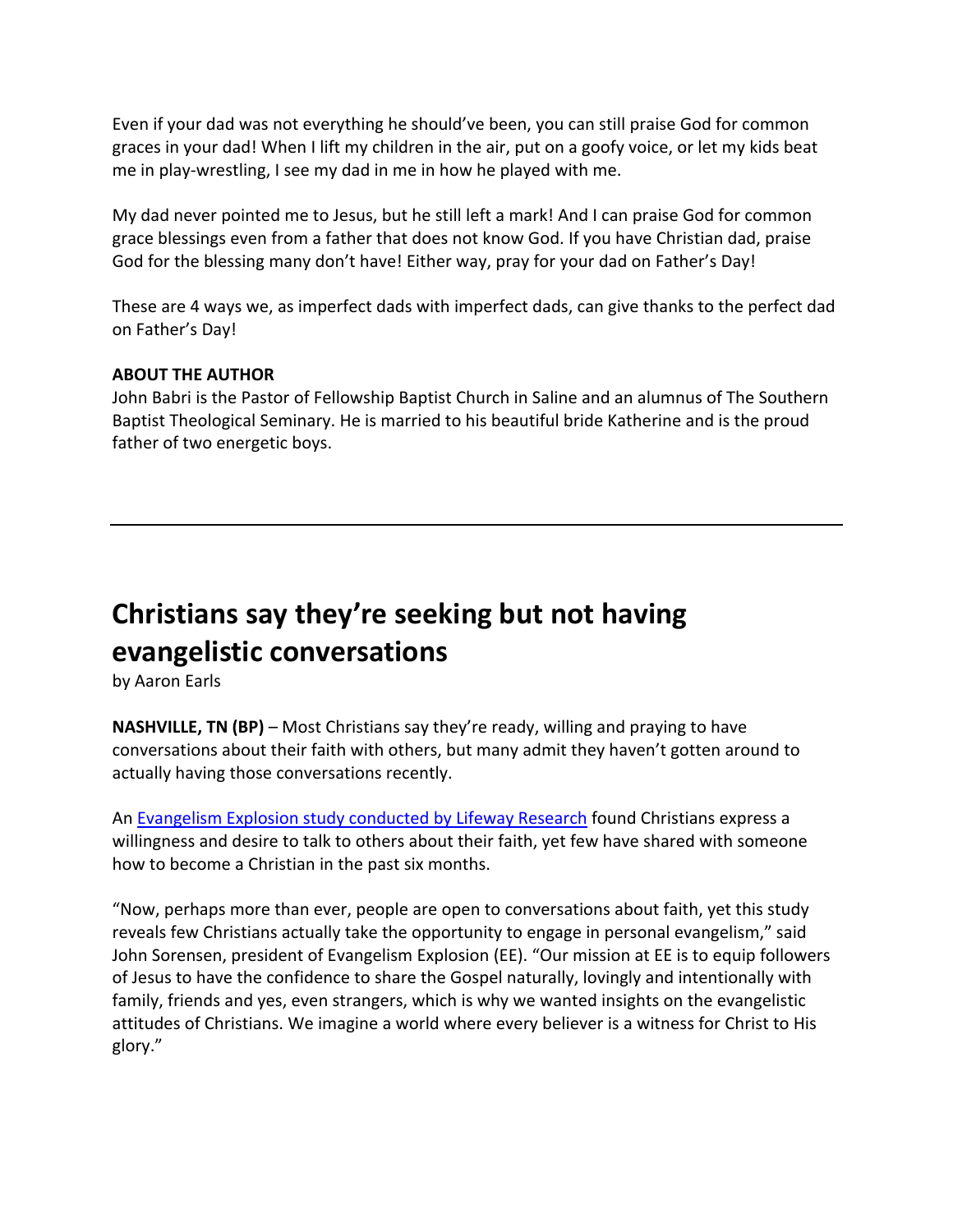"Many Christians say they agree sharing their faith is important," said Scott McConnell, executive director of Lifeway Research. "But many also need encouragement and to be shown how to share the Good News about Jesus Christ with others."

#### **Evangelism actions**

In the survey of 1,100 self-identified Christian adults in the U.S., more than 9 in 10 (93 percent) say they're at least somewhat open to having a conversation about faith with a friend, and around 4 in 5 (81 percent) feel similarly about speaking about faith with a stranger. Almost 2 in 3 Christians (64 percent) say they have prayed at least once in the past month for the salvation of a friend or family member who is not a Christian.

In the past six months, most have spoken about their beliefs with loved ones at least once, including having a conversation about faith (53 percent) and sharing a story about what God has done in their lives (52 percent).

However, less than half of self-identified Christians have, at least once in the past six months, shared a Bible verse or Bible story with a non-Christian loved one (46 percent), invited a non-Christian friend or family member to attend a church service or other program at church (43 percent) or shared with a non-Christian loved one how to become a Christian (38 percent).

Far fewer Christians have taken any of those evangelistic steps with a non-Christian they did not know in the past six months: 40 percent have had a conversation about faith, 39 percent have shared a story about what God has done in their lives, 36 percent have shared a Bible verse or story, 34 percent have invited a stranger to church and 30 percent have shared how to become a Christian.

"Praying for someone to follow Christ comes more easily than talking with someone about it," McConnell said. "It isn't clear if the proverbial cat has the tongue of some Christians or if they're not connecting with non-Christians in settings where these conversations can take place."

## **Evangelism opinions**

When Christians think about evangelism, they're thinking about showing love to the other person. Almost 2 in 3 Christians (65 percent) agree sharing with a nonbeliever how they can become a Christian is the most loving thing they can do for them, including 30 percent who strongly agree. Around a quarter (23 percent) disagree.

More than half of self-identified Christians say they are willing (39 percent) and/or eager (15 percent) to evangelize. Three in 10 (29 percent) are neutral, while 18 percent are reluctant and 11 percent are indifferent.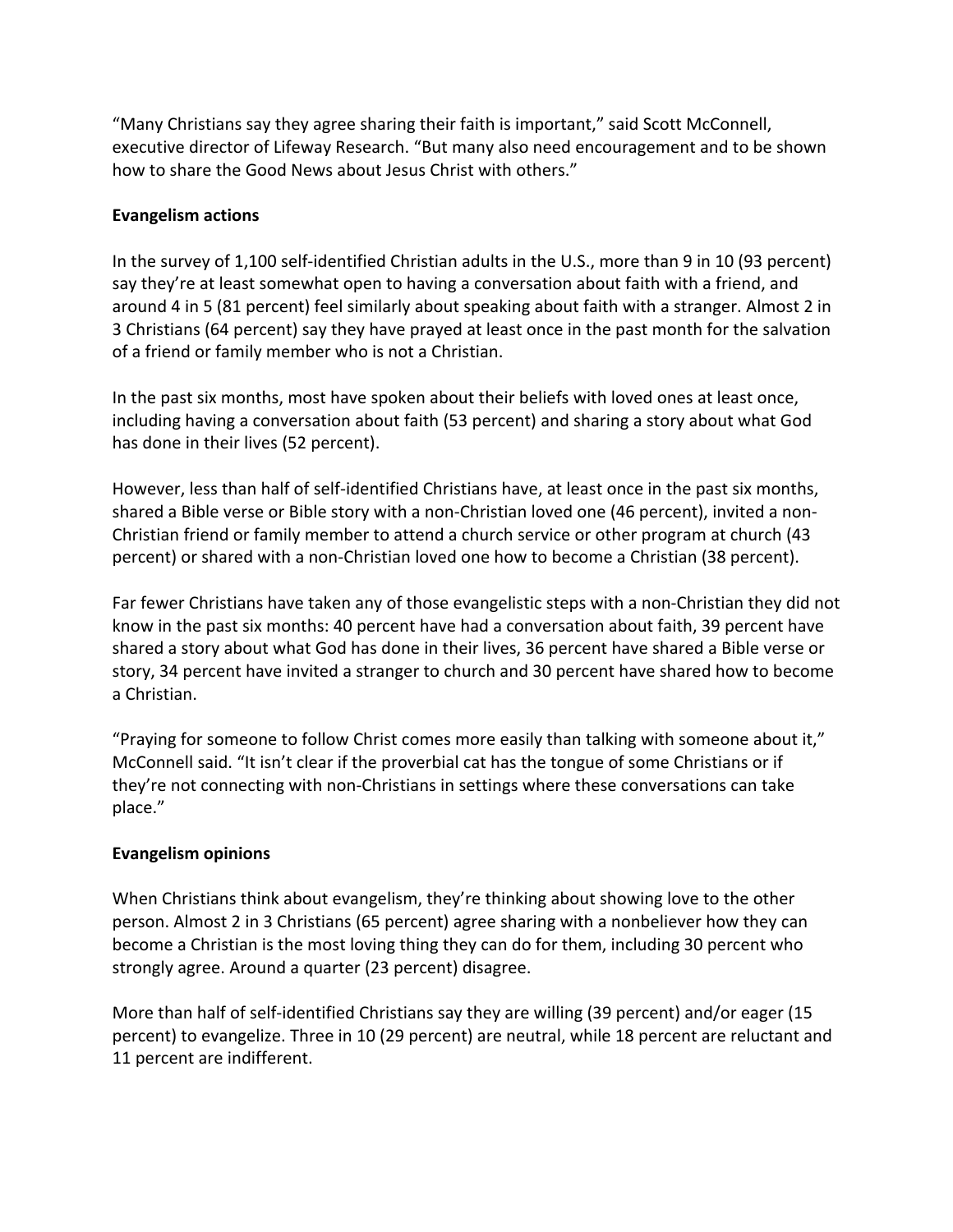Specifically, Christians are more prone to be proactive or reactive in their evangelistic tactics than avoiding it all together. Around 1 in 7 (14 percent) say they try to bring up faith in conversations with everyone, while more than a quarter (28 percent) look for natural opportunities to bring up faith. Close to a third of Christians (32 percent) say they answer faith questions if asked or comment if others bring it up. Around 1 in 5 (21 percent) say they won't talk about faith with most people.

More than half of self-identified Christians in the U.S. (58 percent) say it is easy for them to talk about Jesus with non-Christians, including 23 percent who say it is very easy. A third (33 percent) say it is at least somewhat difficult, with 10 percent saying it is very difficult to share about Christ with those who are not Christians.

For some, evangelism might bring up emotions more closely associated with giving a public speech than having a conversation with a friend. More than 2 in 5 Christians (42 percent) say sharing with a non-believer how they can become a Christian is scary. Slightly more (46 percent) disagree.

When asked how they believe most non-Christians feel about evangelism, Christians are split. More than 1 in 3 (37 percent) think most of those who are not Christians see it as pushy. Almost a quarter (22 percent) believe non-Christians are open to it. Similar percentages say those who aren't Christians view evangelism as worth hearing once (18 percent), hope-filled (17 percent) and worth exploring (17 percent). Fewer think non-Christians believe Christian evangelistic efforts are rude (14 percent).

According to a 2021 Evangelism Explosion study conducted by Lifeway Research, 51 percent of Americans, including 60 percent of the religiously unaffiliated, say they're curious why people are so devoted to their faith. Two in 3 (66 percent) also say they are at least open to having a conversation about the Christian faith with a friend.

Still, in the most recent study, 52 percent of self-identified Christians agree that encouraging someone to change their religious beliefs is offensive and disrespectful, including 20 percent who strongly agree. Fewer than 2 in 5 (37 percent) disagree.

"It's a bold idea to encourage someone to consider converting the center of their life to be Jesus Christ," McConnell said. "For some Christians, their love for others compels them to suggest this offensive thought. For others, this discourages them from speaking up about what they believe."

#### **Evangelism preparation**

Two in 3 (66 percent) Christians say they aren't familiar with any methods of telling others about Jesus, but half say they're ready to at least share the basics of how someone can start following Jesus. Around a quarter (23 percent) say they're ready for any opportunity to tell someone how to become a Christian, and 27 percent are prepared to share the basic steps.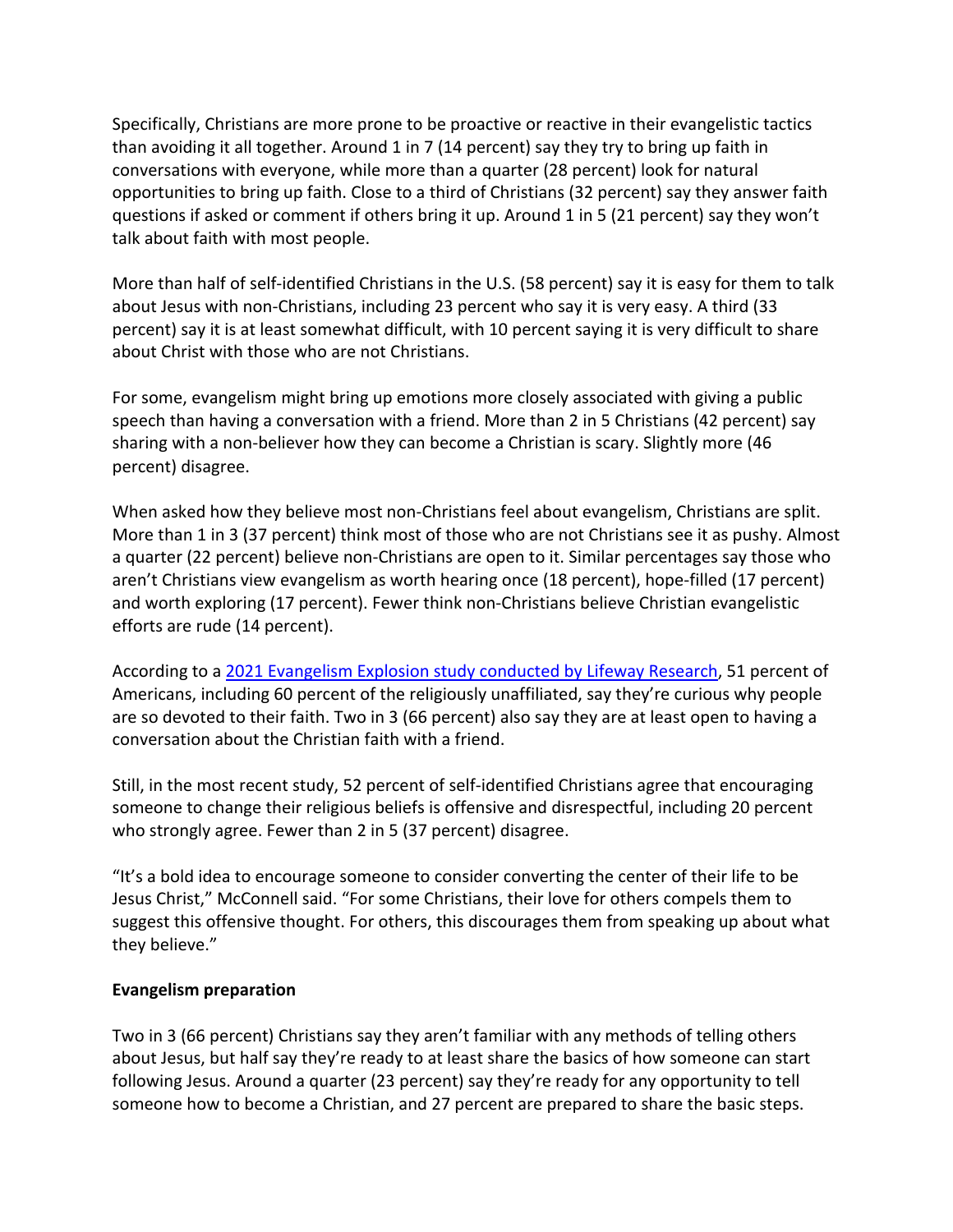Another 1 in 5 (19 percent) say they know the essentials but aren't comfortable yet putting them into words. A quarter of Christians (24 percent) say they aren't sure what information needs to be shared or where to start.

Most Christians agree it's their calling to share their beliefs but that it's their pastor's duty to equip them to do so. Seven in 10 Christians (69 percent) say it's every Christian's responsibility to encourage non-Christians to trust Jesus Christ as their Savior, including 35 percent who strongly agree. One in 5 (20 percent) disagree. Similarly, 68 percent agree it's the pastor's responsibility to equip the congregation to share the gospel, and 19 percent disagree.

When thinking about the specifics of being trained and equipped for evangelism, Christians have wide varieties in their preferences. Around 1 in 5 (19 percent) want to experience real-life faith conversations with a trainer and another 16 percent prefer to take a class in person. Fewer are looking for less personal or more individual activities like watching videos (14 percent), reading a book (12 percent), taking a class online (8 percent) or listening to audio like a podcast or audiobook (5 percent). Another 18 percent say they would never be trained in evangelism.

"Half of Christians aren't ready to tell someone how to become a Christian, and that likely won't change without some help," McConnell said. "Most are looking to their churches and its leaders to help prepare them for these conversations about faith." For more information, view the complete report and visit LifewayResearch.com.

## **Methodology**

The study originated from and was commissioned by Evangelism Explosion. The online survey of 1,011 American Christians was conducted by Lifeway Research, April 12-23, 2022, using a national pre-recruited panel. Quotas and slight weights were used to balance gender, age, region, ethnicity, education and religion to reflect the population more accurately. The completed sample is 1,011 surveys. The sample provides 95 percent confidence that the sampling error from the panel does not exceed plus or minus 3.1 percent. This margin of error accounts for the effect of weighting. Margins of error are higher in sub-groups.

#### **ABOUT THE AUTHOR**

Aaron Earls is a writer for LifeWay Christian Resources.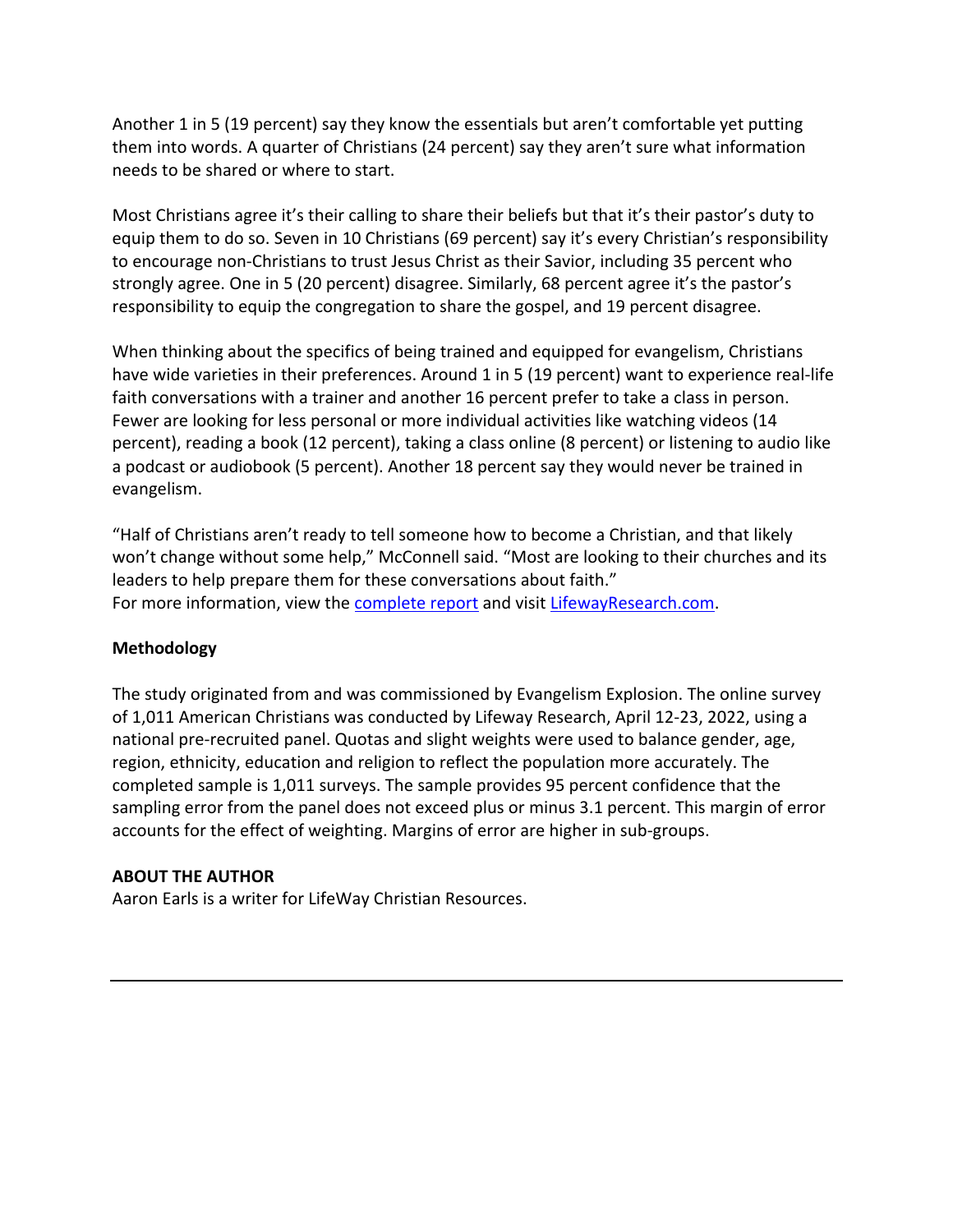# **Tim Patterson's response to the Sexual Abuse Task Force Report**

by Tim Patterson

**PLYMOUTH, MI** – The report from the Sexual Abuse Task Force and Guidepost Solutions was released at 4pm on Sunday, May 22nd to the general public. This has been a much needed and timely investigation into a matter that should have been addressed and dealt with decades ago. The following quote comes from the report and gives a basic summation of the results.

*"Our investigation revealed that, for many years, a few senior EC leaders, along with outside counsel, largely controlled the EC's response to these reports of abuse. They closely guarded information about abuse allegations and lawsuits, which were not shared with EC Trustees, and were singularly focused on avoiding liability for the SBC to the exclusion of other considerations."*

After being immersed in the report, my emotions have been from one extreme to the other.

Deep sadness, grief, heartbreak, intense empathy for the victims/survivors, anger, frustration, relief…and much more. There were revelations in the report that were shocking, especially concerning those in the past for whom I have had the greatest of love and admiration.

Disappointment is such an inadequate word to describe my feelings.

Michigan family, I want you to know and understand that I stand in full support of the investigation and the subsequent report, though painful as it may be. Sin and abuse at any level cannot be tolerated, especially in the area of leadership and those who try to cover up instances of abuse are just as guilty as those who commit the abuse, if not more so! It is hard for me to imagine the pain, suffering and abuse/survivors have and are experiencing. As I read the report last evening, I was actually physically ill, almost to the point of vomiting.

Those who know me well, understand that I cannot and will not tolerate the abuse of others, especially those who cannot defend themselves. When I encounter this kind of abhorrent behavior, my anger arises and can very easily be fleshed out.

What has been done to the abuse/survivors is wrong, wrong, wrong! They should be able to be heard and find justice without any fear of retribution or retaliation. It is my greatest hope that this becomes a reality and is the normal way the SBC handles these issues.

Early on when these issues started to surface, the BSCM began to take steps to assure that sexual abuse would be dealt with appropriately from a Biblical foundation here among our Michigan churches. Several tools and ministries were accessed or developed.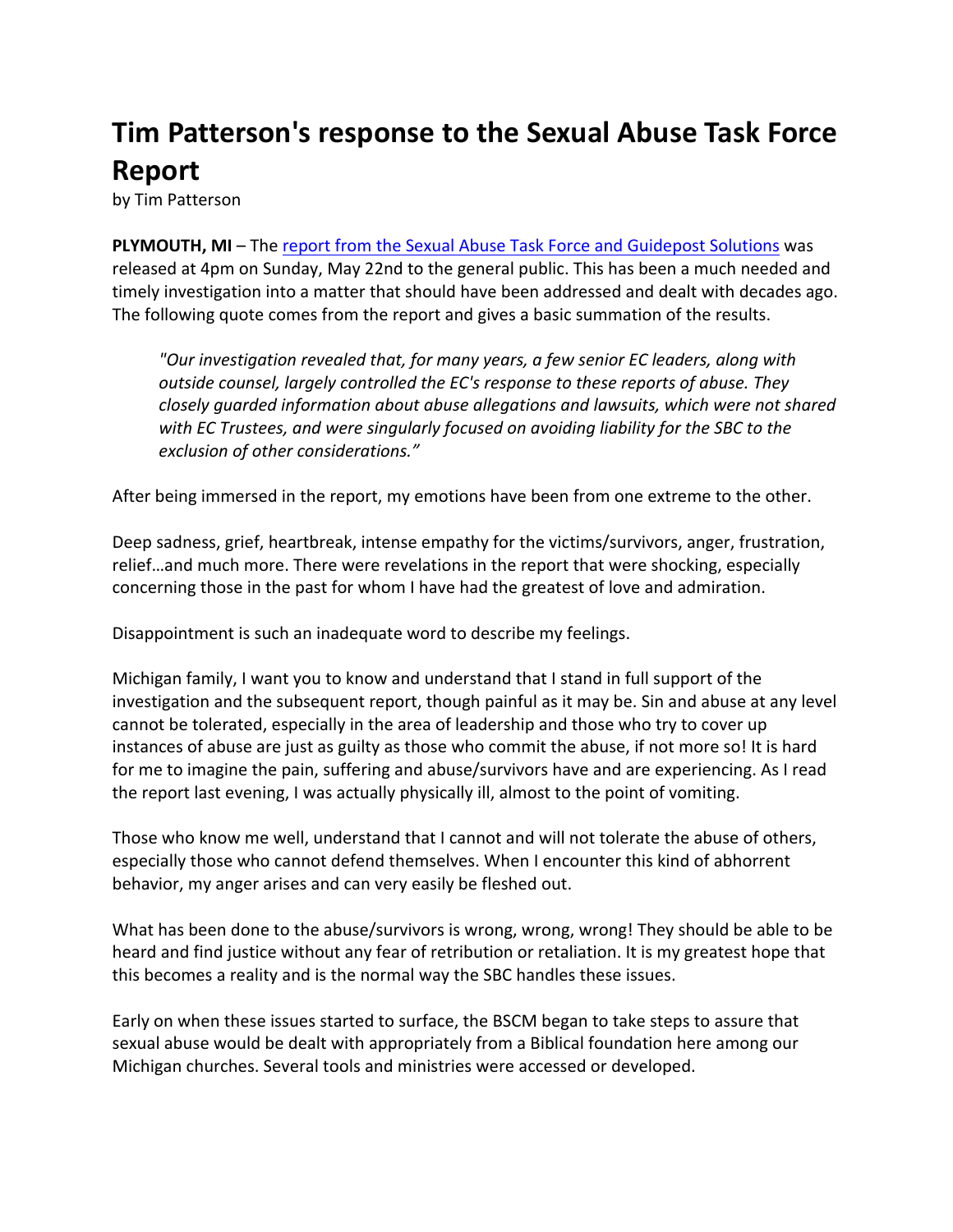Caring Together is a ministry that was created and initiated in Michigan in October of 2019 with Dr. Michell White, a wonderful and gifted professional counselor, taking the lead. We created Caring Together to connect churches with resources and support in order for them to have the tools and training to equip and protect their congregations from abuse and also to provide care and support for those who have been the victims of abuse.

We also provide free Ministry Safe training for pastors, leaders, and members as another layer of protection and prevention. Since my arrival here in Michigan as your State Executive Director, we have trained all our staff and personnel that are connected with the Baptist State Convention of Michigan that when they receive accusations of sexual abuse, especially concerning minors but not limited to them, that they must report these matters to local authorities and to offer counseling and support to the victims.

It should be noted that after the Annual Convention in Nashville where the messengers directed the Executive Committee to implement the Task Force and there began to be push back from the EC, we as a state convention developed and voted unanimously as a State Board to make a resolution that instructed the Executive Committee to move forward with the investigation unimpeded and to wave attorney client privilege. As to my knowledge, we were the first and only state convention to do so. (To read the full resolution, click here.)

Another fact that our BSCM family should be aware of is that we do not endorse nor recommend pastors, ministers, or church leaders to anyone if we are aware of any allegations or proof of abuse in their history. We also recommend and will provide for an extensive background check for anyone who works in our churches or ministries.

With all this being said, I want you to understand that even though this has been a heart wrenching and difficult report, I am encouraged and hopeful for our future.

- When the truth is elevated to its supreme and rightful position and darkness is exposed, God is glorified, and His children are blessed. The purpose and process of this Task Force is a good and godly thing.
- When we think of the breadth and depth of our Convention, the tens of thousands of churches and millions of members, only a handful of people were responsible for keeping our family in the dark, while resisting accountability, reporting and transparency. Our convention rose and demanded the truth, and it has been revealed. Is the work finished? NO! But it has begun, and it will be completed.
- When we recognize the good and godly leaders in our Convention that stood up for what is right and against wickedness and have prevailed. We will be forever indebted for their courage and strength. Many have paid dearly for their heroic actions but not as dearly as the victims/survivors.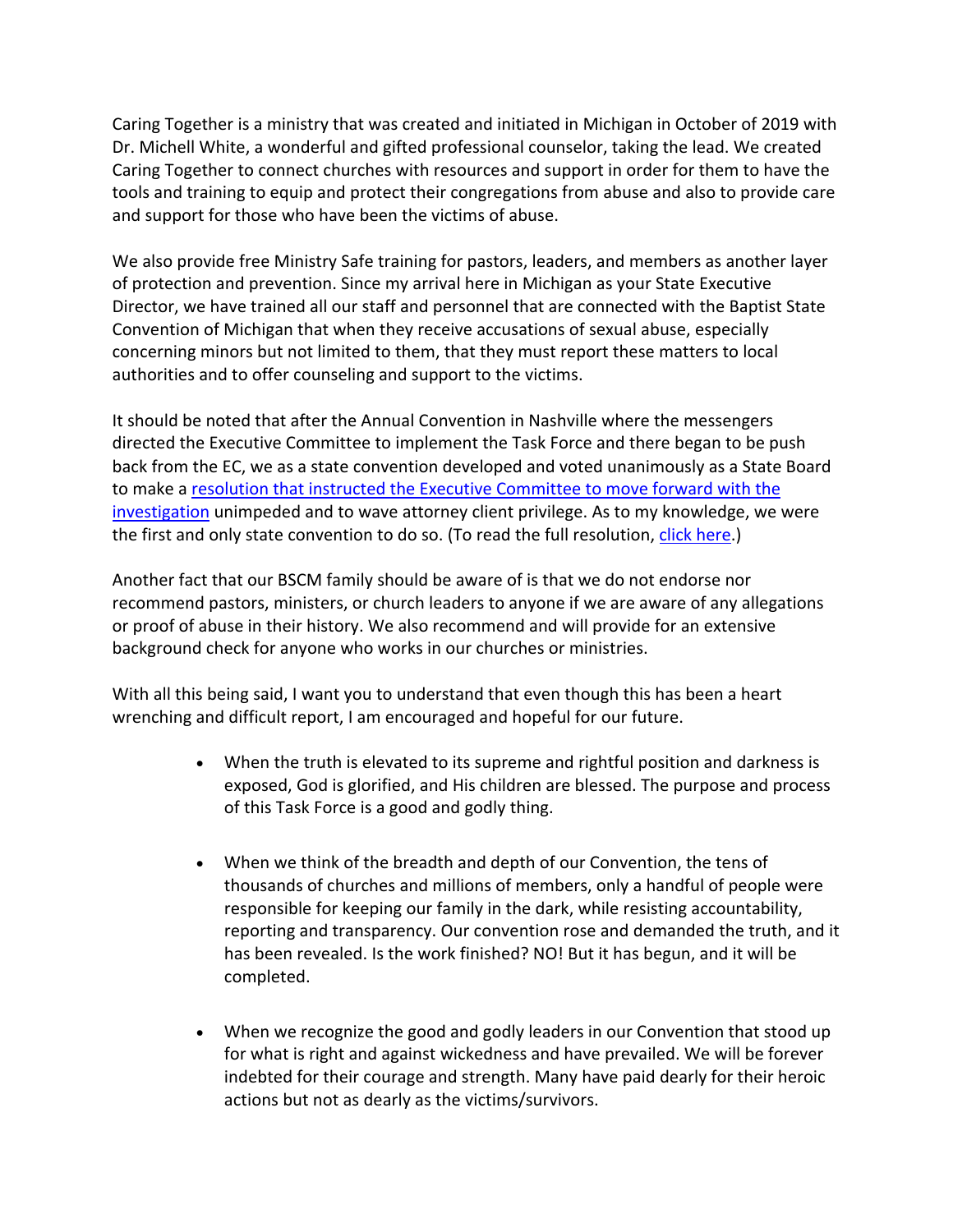Are there difficult days ahead? Yes. But God has given us the Great Commission and a wonderful mechanism through which we may accomplish it. Here in Michigan our mission has not changed, our message has not changed, and our motive has not changed. But greatest of all, our God has not changed nor will He. With that assurance, may we all join together to: "PUNCH HOLES IN THE DARKNESS."

## **ABOUT THE AUTHOR**

Tim Patterson is Executive Director/Treasurer of the Baptist State Convention of Michigan. Elected unanimously in May of 2015, Patterson formerly served for 9 years as pastor of Hillcrest Baptist Church in Jacksonville, Fla. He also served as trustee chair and national mobilizer for the North American Mission Board.

## **98-pound weaklings**

by Dr. Tony L Lynn

**PLYMOUTH, MI** – "Don't be that 98-pound weakling," was the message Charles Atlas advertised in comic books during the sixties and seventies. The comic strip ad was direct.

A skinny guy is on a blanket, on the beach, with his girlfriend. A muscle-packed bully kicks sand in his face and makes fun of his boyish, scrawny build. The 98-pounder loses his girlfriend to the bully and is ridiculed by everyone on the beach.

The self-loathing little man returns home, kicks the chair at his house, then vows to take a stand sending off a request for Charles Atlas' training manual. Later, after a period of muscle training, the 98-pounder is shown admiring his newly strengthened form in the mirror promising to return to the beach to teach the bully a lesson.

That sacred showdown day arrives, and the former 98-pound weakling now bulked-up, punches the earlier bully in the chin. Immediately, the former small guy wins his former girlfriend back who is seen hanging on his now sculpted shoulders and biceps, while the onlookers at the beach gush aloud, "Gosh! What a build. He's already famous for it." The Charles Atlas ad is the classical American way to face a bully. Is it not?

With Father's Day upon us it may be a good time to look at how we define weakness, strength, and masculinity. Sons, fathers, grandfathers, uncles, cousins, brothers, and friends identify and react to bullies with a heavy push from the other men around them.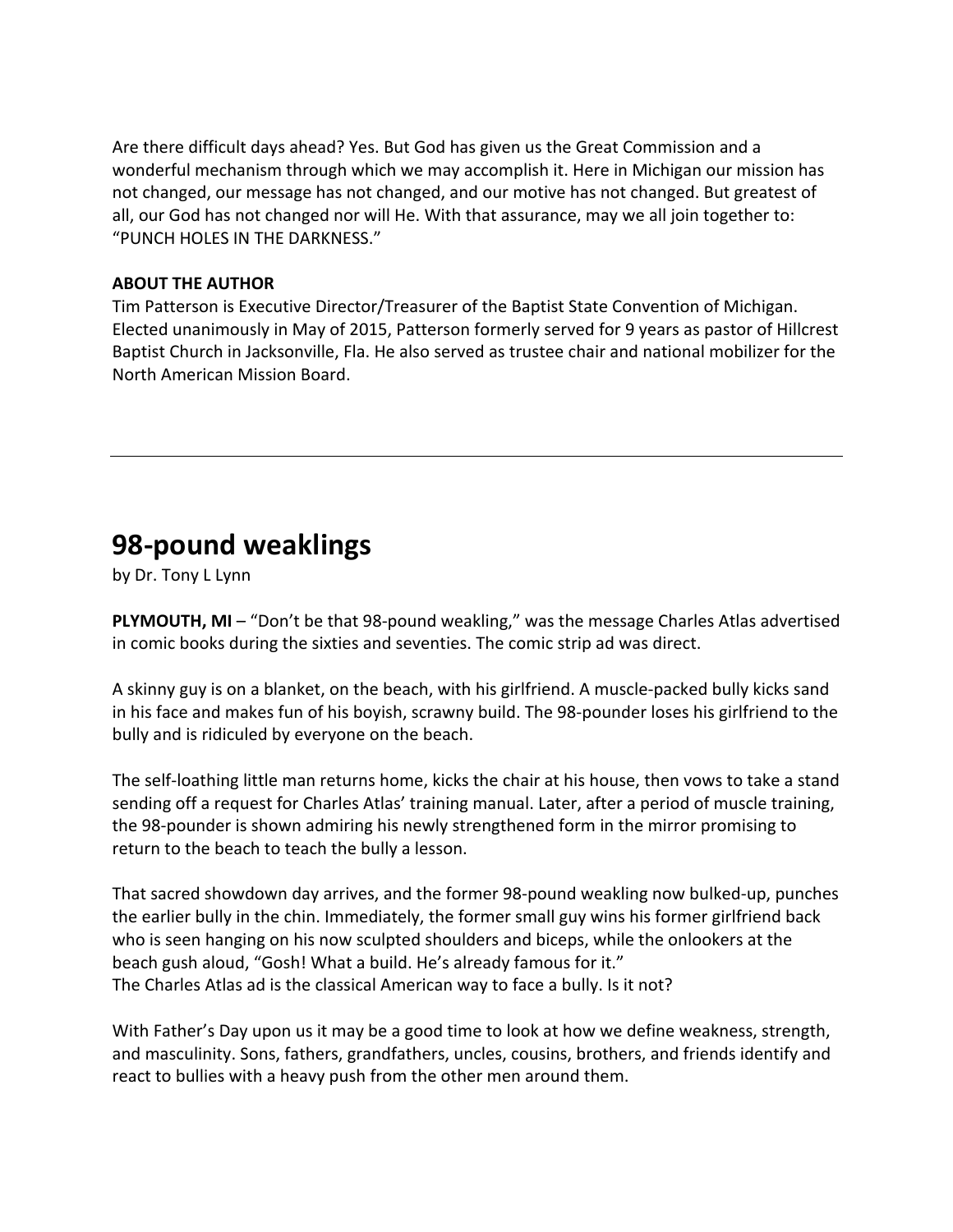#### **Men's Bullies**

Ask men to list the bullies in their lives and most, with their words, will decorate a room with dartboard images of the bullies they believe have kept them from a summit of success: tyrannical bosses, caged-conditions, bitter betrayals, unrecognized talents/strengths, missed opportunities, un-offered advantages, being unappreciated, over-demanding spouses, a neglected or abusive childhood, addictions, and on and one.

#### **WARNING: Men's Biggest Bullies Are Inside of Us!**

However, men be warned! The Holy Spirit, the world's best strength coach behind the writing of the world's best strength training manuals of Galatians, Ephesians, Philippians, and Colossians, would like to rip down those man-made, dartboard decorations of imagined bullies and replace the entire room with mirrors made of Bible verses so that each one of us could see ourselves for who we are and pinpoint our areas of vital development. Let's admit it, men can be jerks and we can shrug our shoulders when asked why we did what we did with a mumbled response of, "I dunno why?"

## **2.5-pound Plates**

You might be saying, "If only men tried harder." Trouble is even though many men attempt to get stronger on their own it does not work. We need a training coach in the Holy Spirit. Checkout the short, strength-training manuals in the Bible, and we are told repeatedly that we cannot do it on our own. Every man, every father, every husband, every son needs a training partner in the Lord.

When I was younger, in much, much, much better shape, and spent more time lifting weights in the gym, the 2.5-pound plates, in manner of speaking, were my best friends. I referred to them as barrier-breakers. Mentally and physically, I would reach a previous lifting goal at a certain weight in my bench press, my squat, or my curl. I could add an additional ten to twenty pounds to the bar, which is normal in weightlifting, striving for a new personal best. The surprise? Try as I might, I could not get a new personal best by jumping up an additional ten to twenty pounds. I would try for seven to fourteen days but to no avail. I would hit a barrier.

Disappointed that I could not make a 10-to-20-pound improvement, I would instead add a small, 2.5-pound plate on each end of the bar. In my hands they almost felt invisible and weightless, but together the two plates represented five more pounds. I would wave them in my hands, reminding myself of how small and insignificant they were. It was a ritual just before sliding the plates onto the bar. It was my way of breaking a previously set mental and physical barrier.

## **A Spotter**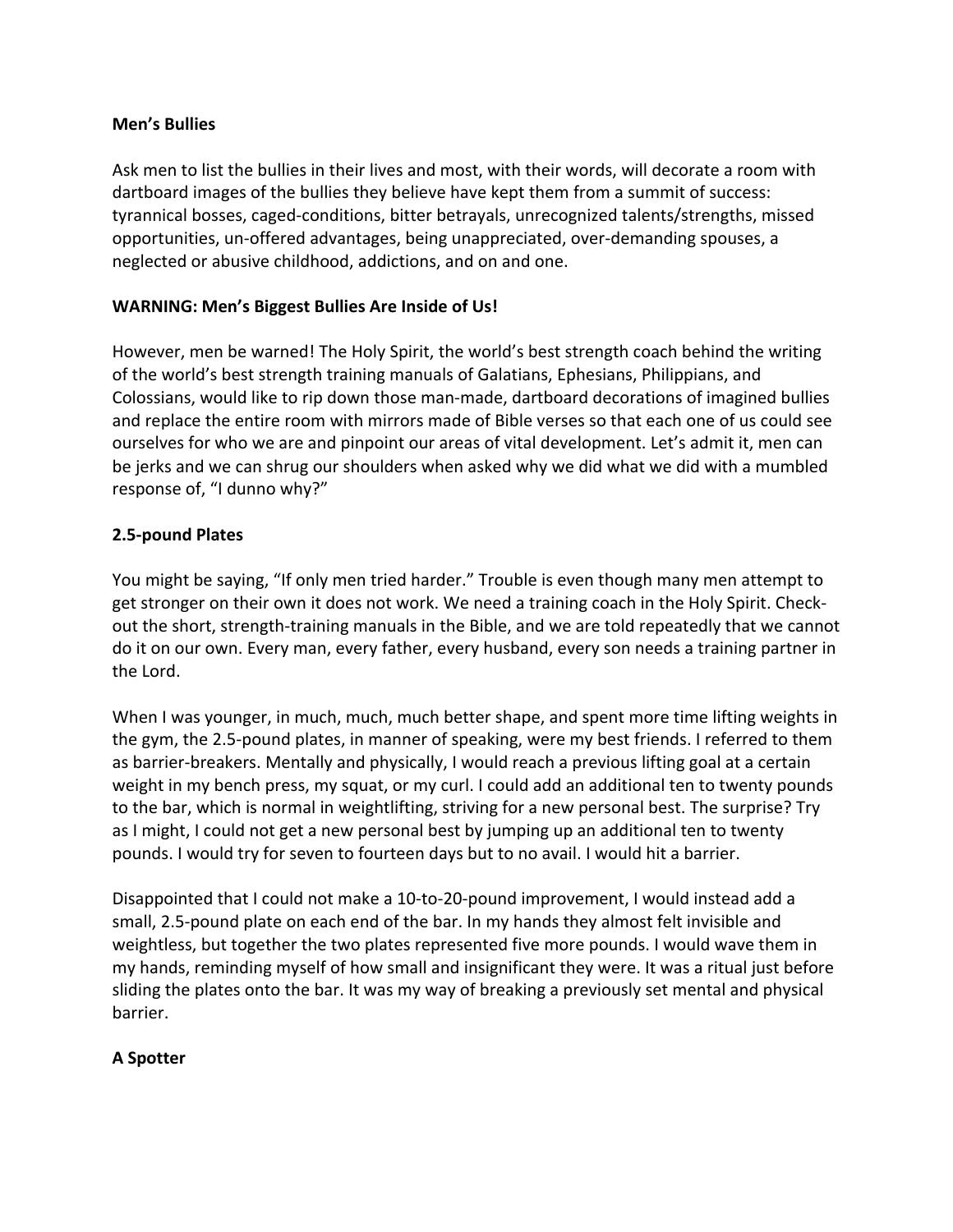The other important element was adding a spotter or training partner the day I wanted to advance up in my strength or lift. I would ask someone to stand nearby ready to assist if I couldn't lift the new, additional five pounds. If you've ever been to a gym, most assists start-out with the "eight-finger-lift-assist" where the spotter will place his or her fingers under the bar, on both ends, so the assist is ready but only used in desperation. Sometimes spotters will fakeassist letting the lifter know at the finish of the successful lift that no assist was necessary. The spotter will usually scream-out, "It was all you, Man, that was all you! I didn't even help!"

The power of the 2.5-pound plates and a spotter is incredible! Previous barriers can be broken when even small strides forward are marked and celebrated. That is what we men need to return to in our lives. Our 2.5 lb. barrier breakers or spotters could be the next memorized, recited Bible verse that gives us strength the next time we want to act more like the Holy Spirit.

Look at these "eight-finger-lift-assists" and imagine the Holy Spirit spotting you the next time you're tempted to act like a jerk. These four little training manuals consist of only 20 chapters. Perhaps while the month of June warms-up and suns-up, you and I could read and reread these manuals until they train us up to become more of what the Lord knows we can become – if we will let him spot us as we try to break the next barrier.

*So I say, let the Holy Spirit guide your lives. Then you won't be doing what your sinful nature craves. The sinful nature wants to do evil, which is just the opposite of what the Spirit wants. And the Spirit gives us desires that are the opposite of what the sinful nature desires. These two forces are constantly fighting each other, so you are not free to carry out your good intentions.*

Galatians 5:16-17

*Imitate God, therefore, in everything you do, because you are his dear children. Live a life filled with love, following the example of Christ. He loved us and offered himself as a sacrifice for us, a pleasing aroma to God. Let there be no sexual immorality, impurity, or greed among you. Such sins have no place among God's people. Obscene stories, foolish talk, and coarse jokes—these are not for you. Instead, let there be thankfulness to God.* Ephesians 5:1-5

*Dear brothers and sisters, pattern your lives after mine, and learn from those who follow our example. For I have told you often before, and I say it again with tears in my eyes, that there are many whose conduct shows they are really enemies of the cross of Christ. They are headed for destruction. Their god is their appetite, they brag about shameful things, and they think only about this life here on earth. But we are citizens of heaven, where the Lord Jesus Christ lives. And we are eagerly waiting for him to return as our Savior. He will take our weak mortal bodies and change them into glorious bodies like his own, using the same power with which he will bring everything under his control.*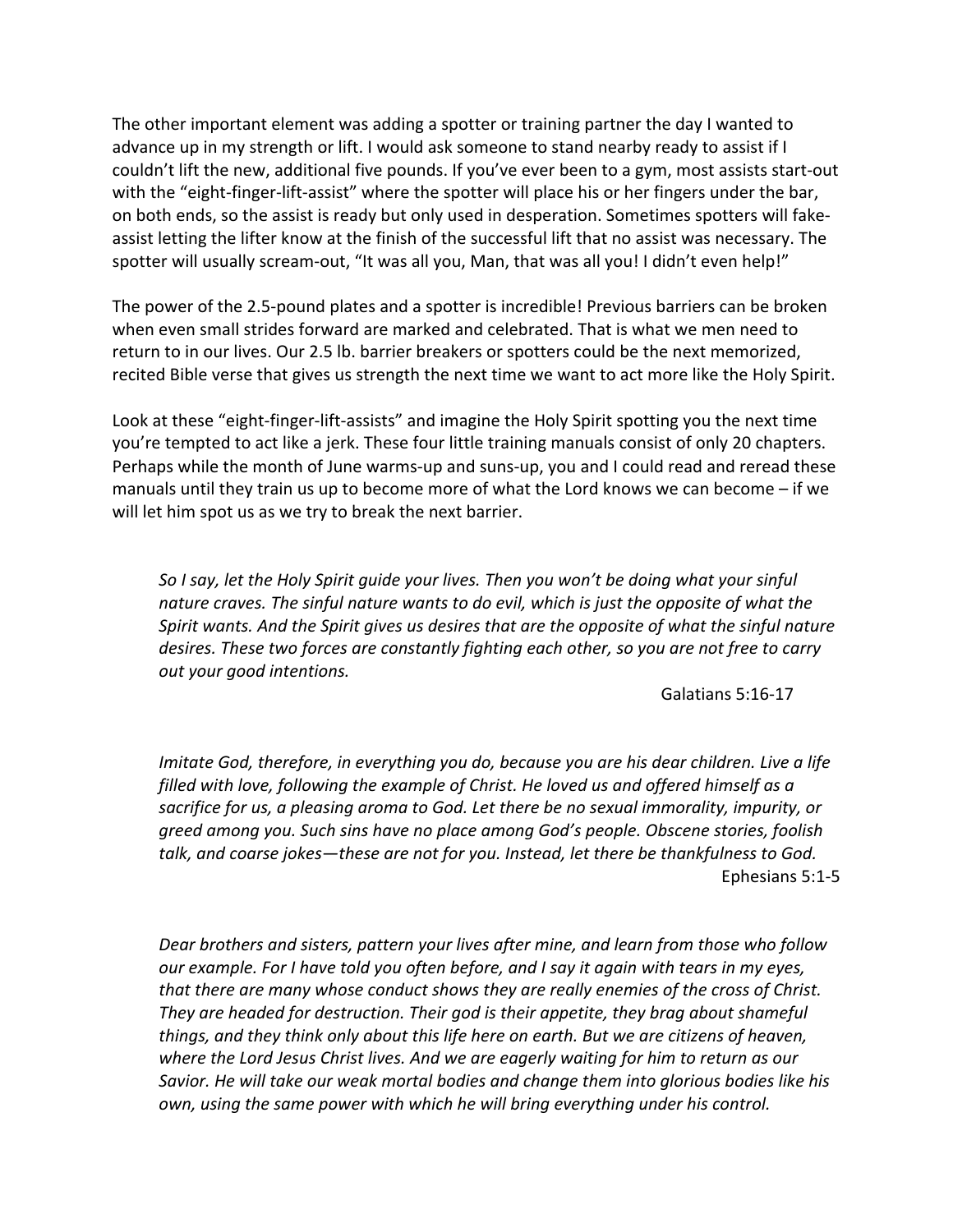*So put to death the sinful, earthly things lurking within you. Have nothing to do with sexual immorality, impurity, lust, and evil desires. Don't be greedy, for a greedy person is an idolater, worshiping the things of this world. Because of these sins, the anger of God is coming. 7 You used to do these things when your life was still part of this world. But now is the time to get rid of anger, rage, malicious behavior, slander, and dirty language. Don't lie to each other, for you have stripped off your old sinful nature and all its wicked deeds. Put on your new nature and be renewed as you learn to know your Creator and become like him.*

Colossians 3:5-10

I promise, I will read and reread these four books all during the month of June. I hope you will join me. Let's get stronger together.

#### **ABOUT THE AUTHOR**

Dr. Tony L. Lynn is the State Director of Missions for the Baptist State Convention of Michigan. Before coming on staff at the BSCM, Tony served as lead pastor for more than six years at Crosspoint Church in Monroe, Michigan. He and his wife, Jamie, also served with the International Mission Board in Africa and in Europe.

## **What to do with wisdom from our fathers**

by Coye Bouyer

#### **WHAT THE GUARD…**

Proverbs 4:23 says, "watch over your heart with all diligence, for from it flow the springs of life." The father says to his son, 'Watch over your heart…' The Hebrew word used here for the phrase 'watch over,' is 'noser' and literally means 'to watch,' 'to guard' or 'to keep.' This is important because unlike guarding material things like possessions, people or places, the son is to guard… 'his heart.'

While the Hebrew word 'lev' does refer to one's actual heart, abstractly it also refers to one's inner self, one's will, understanding or even one's mind. In Solomon's day, much like today, the heart and mind were seen as synonymous or interchangeable. Therefore, the son is being told to guard both his heart and mind.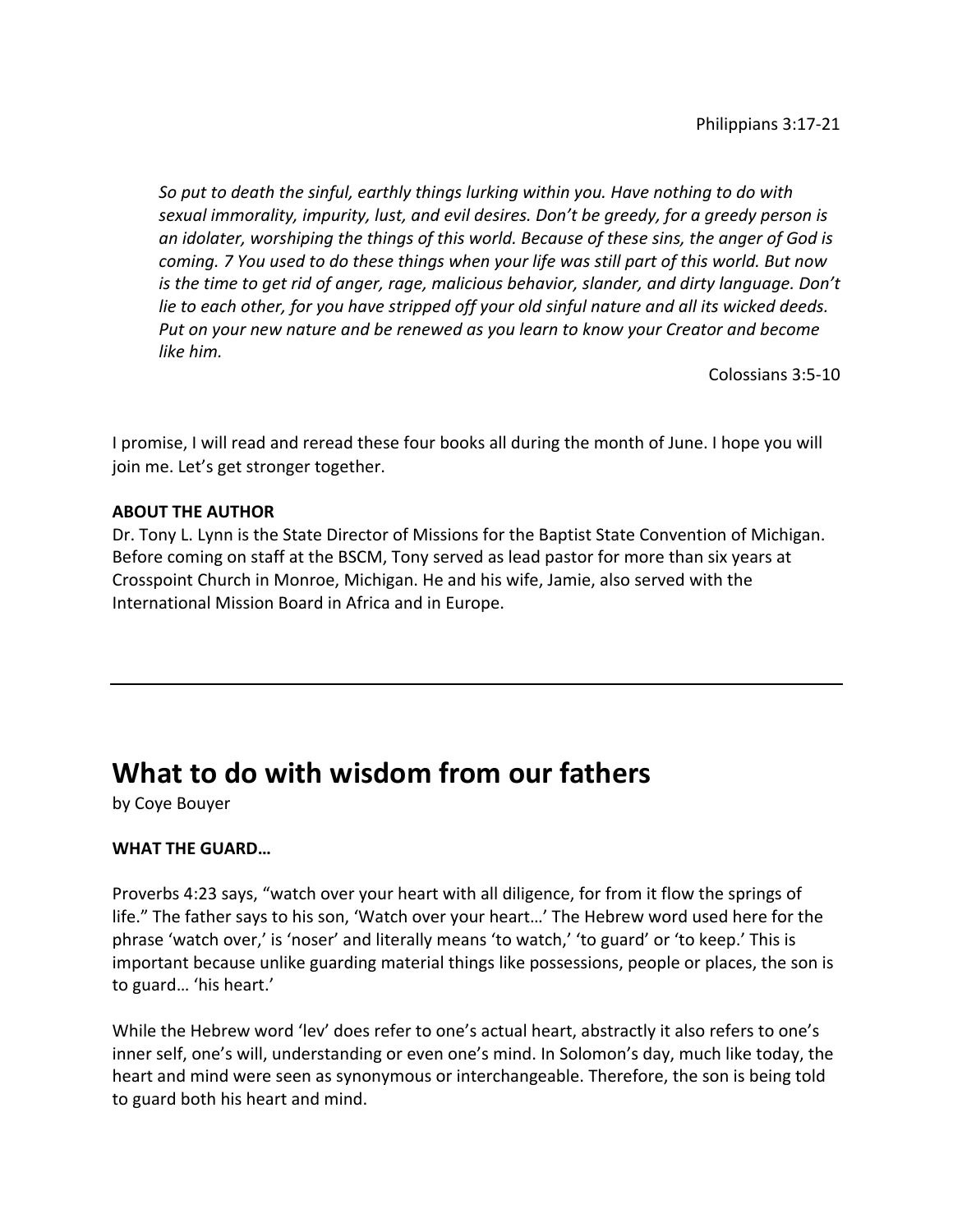## **HOW TO GUARD…**

The Hebrew word used here for the phrase 'with all diligence,' is 'misar,' meaning 'to pay careful attention to.' Another example is Adam being told that he is responsible to protect or 'guard' the Garden. The concept of guarding in the present context of Proverbs 4 carries the understanding of guarding or protecting someone/thing from an external enemy. Here in Proverbs 4:23 the father is challenging his son to 'guard' or to 'protect,' with a careful conviction, a deliberate diligence of something internally, i.e. 'his heart,' from an external enemy.

## **WHY GUARD…**

To better understand the significant weight of his father's instructions, we must recognize the father's previous instructions with regards to the path of both the wicked and the righteous. He has said that if his son wants to live he will not only hear, but he will hang onto and even heed his father's wisdom. So, when the father says, 'guard your heart… ', his son is not just guarding his heart from the attack of an enemy or from someone/something physically puncturing or hurting his heart, rather he is to guard the good and godly guidance/counsel given to him by his father (v. 3). For his father knows that just as he has deposited godly guidance into the heart of his son, there are those who will seek to somehow supplant the father's Godly guidance and right thinking for ungodliness and wrong thinking.

Therefore, his son must be intentionally insistent on holding/guarding his father's wisdom for while information may come from outside sources, only what takes root in the heart of an individual flows from them to the rest of their world (for from it, that is one's heart, flows the springs of life).

## **CONCLUSION**

Dad's, as we prepare to celebrate another Father's Day with our children, let us take a moment to remind them of the good and godly wisdom we have imparted to them as we encourage them like this father, hear, hold onto, and heed the godliness, faithfulness and wisdom we have taught them so that this is what flow from their lives into the rest of the world. God Bless you men!

## **ABOUT THE AUTHOR**

Pastor Coye L. Bouyer is the founding pastor of Kingdom Life Church in Lansing, MI where he has served since March of 2010. Pastor Bouyer recently stepped into the Diversity Ambassador role for the BSCM and firmly believes that he was not only called to Preach the Gospel as part of the process of reconciliation of man to God, but also using any platform as a bridge of reconciliation of man to man, and even more so amongst the brethren. Pastor Bouyer and his lovely wife Keturah (Gen. 25:1) have been married four over 20 years and have four children; Sierra, Seth, Cayla and Coye II.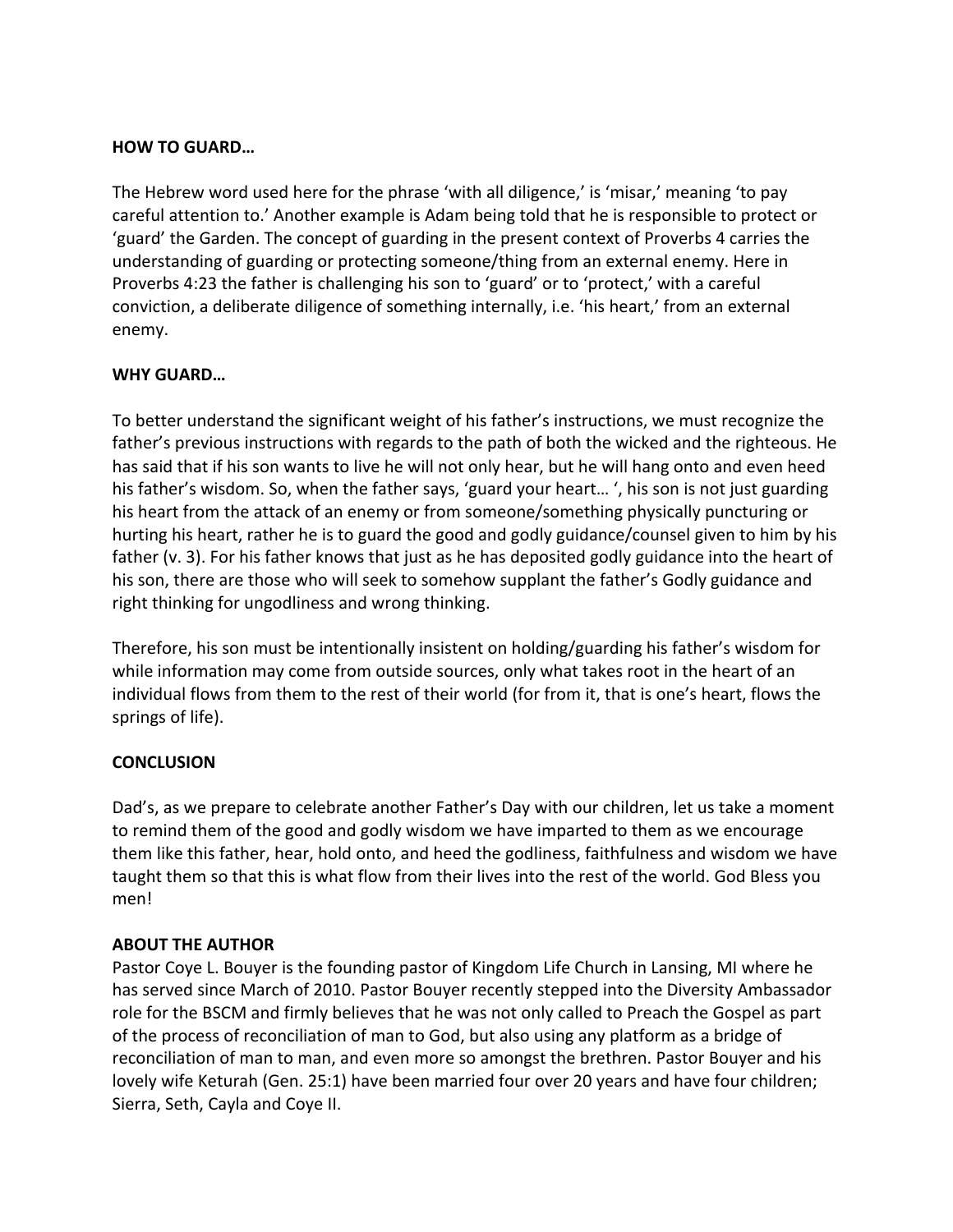## **Thirsty guitars and dried-up souls**

by Mick Schatz

**ROSCOMMON, MI** – I have a distinct love and appreciation of wooden instruments, especially acoustic guitars. I have owned quite a few over the years of various brands. Even though I don't play them extremely well, I thoroughly love the look, feel and sound of the different types of woods with which they are made. Each wood is different in sound and depth of tone giving each guitar its own individual uniqueness. Along with owning an acoustic guitar, as with any wooden instrument, there is periodic maintenance required to keep them in good sounding condition.

One very important fact I had to learn as an acoustic guitar owner is that guitars are thirsty. What does that mean you might ask - that sounds a little strange. Acoustic guitars, like all wooden instruments, require water to stay in good working/sounding condition. They must be kept in a humidified space, or the wood begins to dry out. The tops begin to crack, the neck begins to warp, and the instrument begins to sound bad and not function like it should. It can become unusable. They must have water to perform the task for which they were created make beautiful music in the hands of an artist.

Correct me if I'm wrong, but as Christians aren't we supposed to be instruments in the hands of our Heavenly Father - the master artist - to be played and make beautiful sounds in this world to bring glory to Him and help others tune into His melodies of salvation and love?

For us to stay in good-sounding repair we must keep our souls properly maintained. We must keep our souls hydrated. A thirsty soul is a cracked soul - a warped soul - a soul that sounds out of tune. A dehydrated soul cannot play beautiful music - it's not pleasant to the ears or attractive to the heart. The only solution for a dehydrated soul is "Living Water".

In John chapter seven Jesus boldly declared, "If anyone thirsts, let him come to Me and drink. He who believes in Me, as the Scripture has said, out of his heart will flow rivers of living water".

It's easy to become dehydrated. A dried-up soul doesn't happen overnight, but it will happen eventually if we don't drink from the river of life. The "cares of this world" can squeeze us dry and make us unable to be used.

We must continually drink in the Spirit of Jesus and let Him hydrate our souls. We must let His Living Water flow deep as it fills in the cracks of anger and frustration and reshapes our warped sentiments of hopelessness, loneliness, discontent, and unbelief. The more we drink the more we can be used/played by Him. His Living Water floods our soul to the point we begin to flow out onto those around us.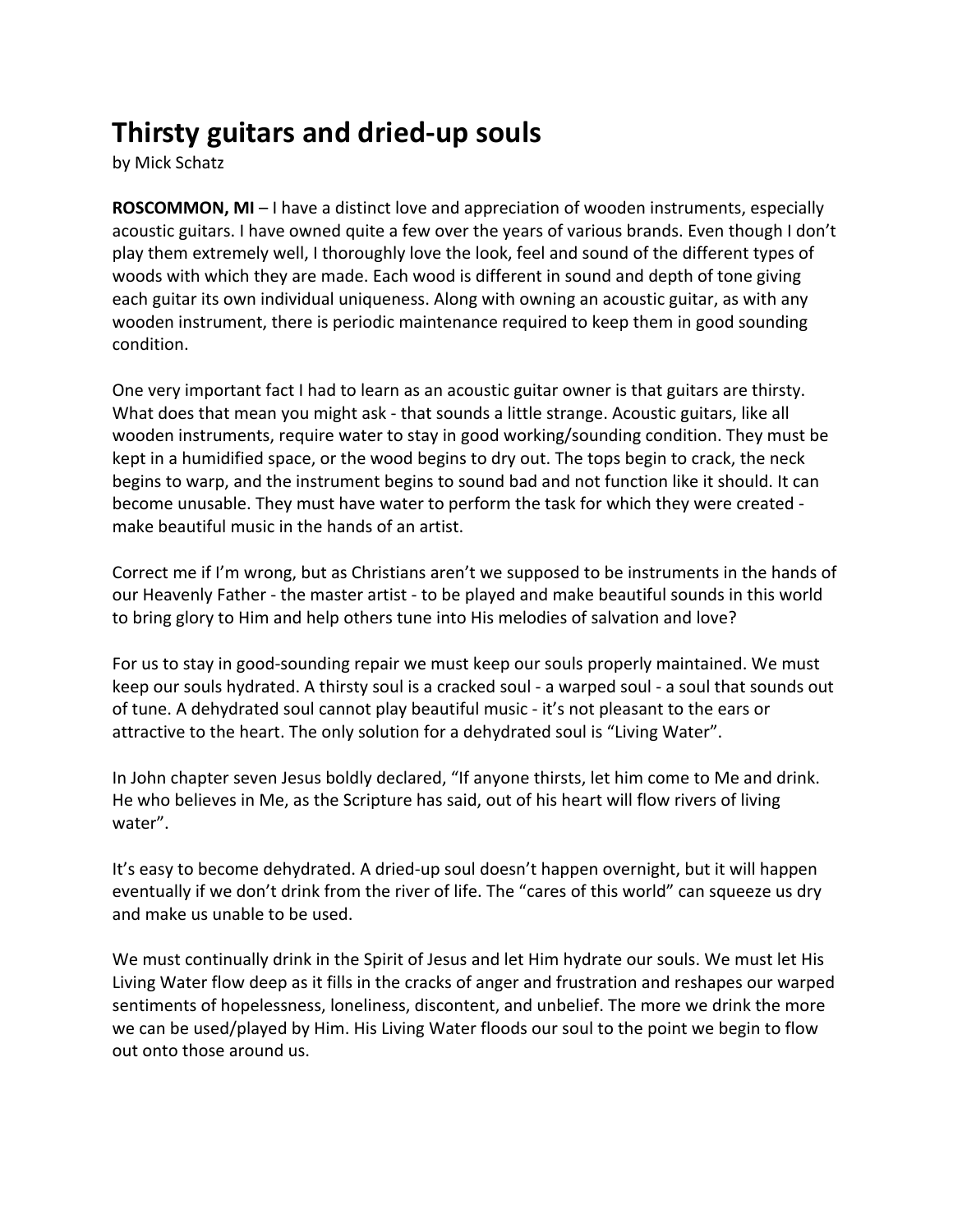And isn't this what we were created for - to be a uniquely created instrument, masterfully played by our Creator bringing Heavenly sounds to a fallen world? Don't be a thirsty guitar.

#### **ABOUT THE AUTHOR**

Mick Schatz serves on the staff of the Baptist State Convention of Michigan. He is the State Director of Spiritual Enrichment and Retreats and lives at Bambi Lake.

## **Stronger than the struggle**

by Karen Blanchard

**CLINTON TOWNSHIP, MI** – As we journey down the road of life, we face mountaintop highs as well as valley lows. The last few months have been a challenge for me. Over the years as my relationship with Jesus has grown deeper, he has taught me how to handle the struggles of life; however, with as much as I have learned, the last four months have shown me that I still have a lot to learn. God is so good and faithful to guide us through every step of our journey.

The Bible says in Ephesians 6:12, For our struggle is not against flesh and blood, but against the rulers, against the authorities, against the powers of this dark world and against the spiritual forces of evil in the heavenly realms.

I have learned over the years to try to look past the circumstance I am going through and look to God. The enemy is the one who is behind all the chaos and confusion that we experience in this world. Once we begin to recognize that, it then helps us to shift our perspective off of the person or circumstance and ask God to help us fight the battle.

Personally, I have found in my life that the enemy tries to attack me before I do anything big for God. The past few months, I felt the warfare of the enemy trying to attack. With every attack that would come, my gaze began to fall a little more and a little more off God and onto the struggle.

Before I knew it, the negative thoughts began to trump God's voice, and I couldn't figure out how I got to this place. I have learned that when I am in the struggle, I need to seek God more than ever. I would journal out my feelings and frustrations and I would read my Bible. Every time I chose to seek God, he would meet me there.

Finally, God opened my eyes that I was grumbling and complaining about a situation I was in. Through grumbling and complaining about this situation, I opened myself up to the enemy which began to affect my thoughts and attitude. The Holy Spirit convicted me of this sin in my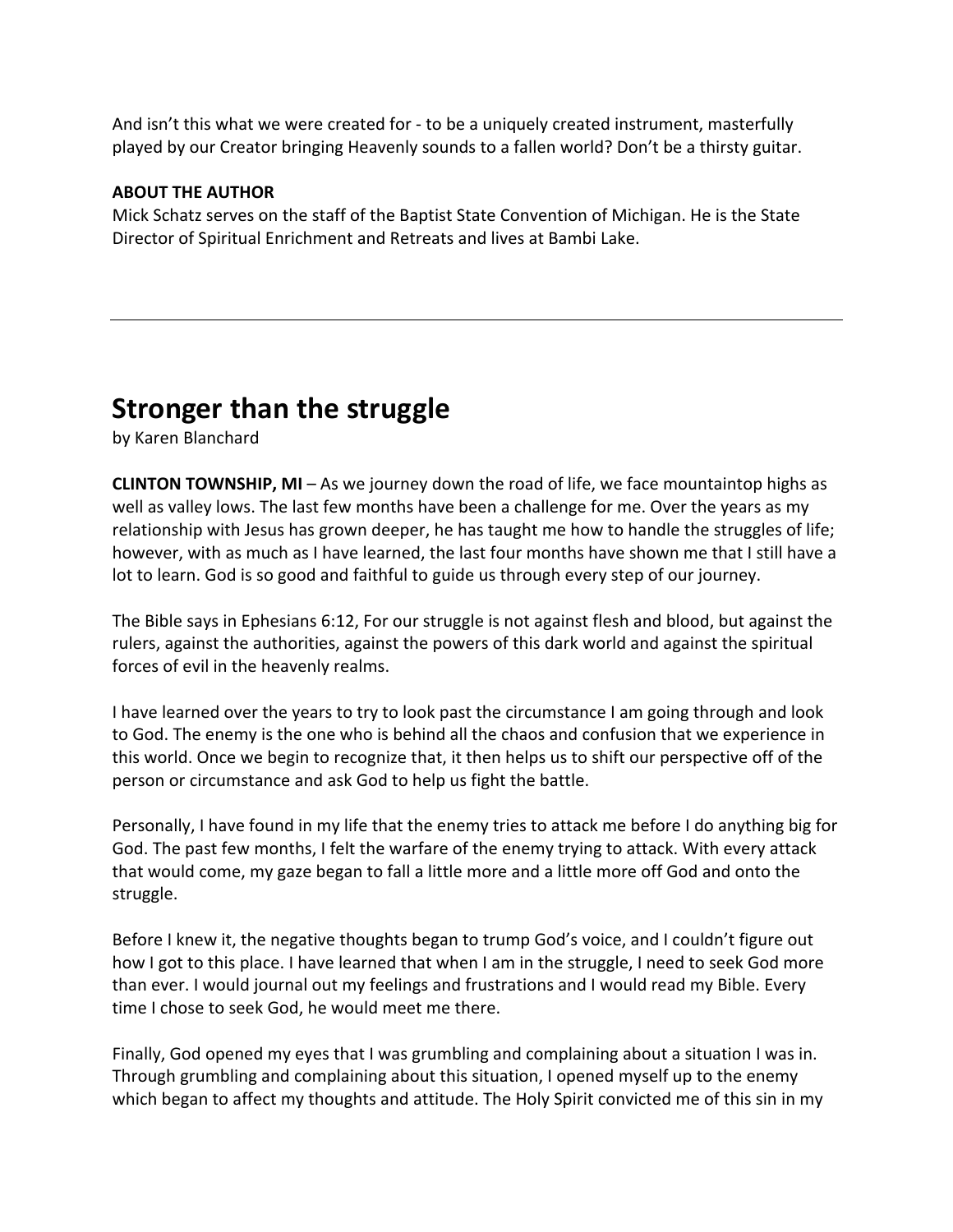life. I am so grateful that when God reveals a sin in our life, he does it in a loving and gentle way. The enemy is the one who brings shame and condemnation, not God.

I prayed and confessed my sin and decided from that point on with God's help, I would keep my mouth closed and trust him through the circumstance. By the end of that week, God sent the answer to the prayers I had been praying. His answer was so much better than mine could have ever been.

I was reminded during this difficult time, that God was teaching me things in the struggle that I wouldn't have learned otherwise. It is through the struggle that God strengthens us for the next thing he has prepared for us. It is in the darkness we learn to lean on God and allow him to light the path for us. Once God spoke to my heart that I had been grumbling and complaining, the fog started to lift, and everything began to become clear again.

In James 1:2-4 Paul writes, Consider it pure joy, my brothers and sisters, whenever you face trials of many kinds, because you know that the testing of your faith produces perseverance. Let perseverance finish its work so that you may be mature and complete, not lacking anything.

We are never promised a struggle free life! When you feel like you are sinking and you don't know what else to do, call out to God! He is there waiting to rescue you. This takes surrender! We must lay ourselves down and be willing to listen to the hard things God is trying to reveal to us.

One verse that has been very dear to my heart during this time of struggle has been Galatians 6:9, "Let us not become weary in doing good, for at the proper time we will reap a harvest if we do not give up."

You are stronger than the struggle! You know why? Because Jesus has already fought the battle and holds your victory. Don't give up

#### **ABOUT THE AUTHOR**

Karen is married to Scott Blanchard, pastor of Lakepointe Church, and moved from Florida to Michigan in the summer of 2009 to plant Lakepointe Church in Shelby Township. She enjoys mentoring and discipling women and also leads women's life groups through her church. She is passionate about helping women find their purpose in who God created them to be. She is on staff at Lakepointe Church and loves being part of what God is doing in the Metro Detroit area!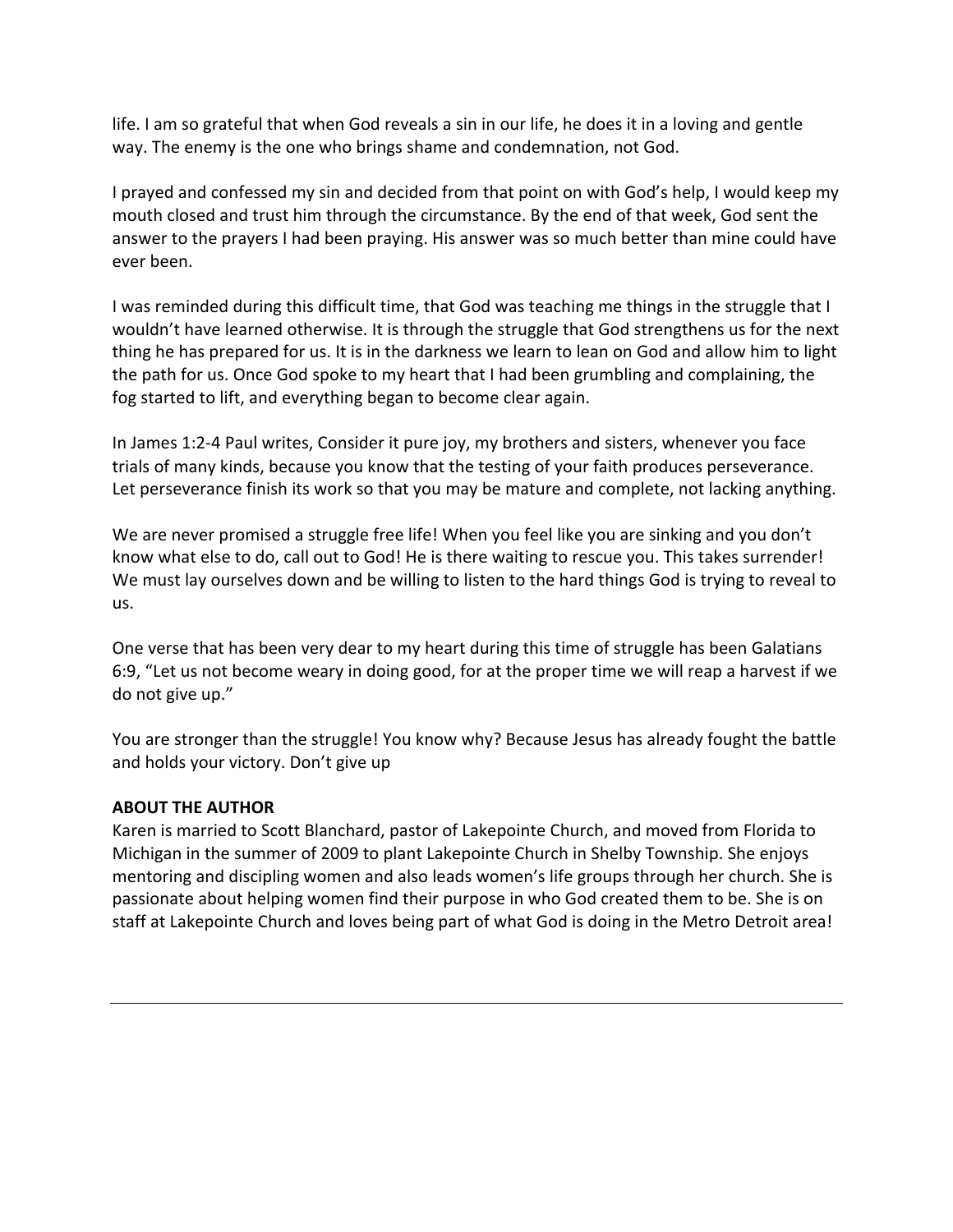## **Challenging Father's Day sermons**

by Jim Stolt

**PLYMOUTH, MI** – Last Father's Day my college-aged son had a friend over after church. He attends our church as well, and he said something to me that has stuck with me since that day. "Pastor Jim," he said, "I noticed that on Mother's Day the moms are encouraged and celebrated, but on Father's Day you always challenge them and beat on them a bit." He then laughed nervously, unsure if he had crossed a line.

After I picked my jaw up off the floor, I wanted to respond with a retort, but found that I couldn't. He was right and I let him know it. We definitely celebrate our dads as well, but I have been harder on our men than I have on our women.

Allow me to illustrate. This past Mother's Day, my main point was, "Even though I'm a hot mess, God can still use me." The main point for the Father's Day sermon my son's friend referenced, based in 1 Kings 2:1-4, was, "Be strong, show yourself a man and keep the Lord's charge." Notice the difference? Why is that? I must say that I prefaced the Mother's Day sermon with the intimidation that the Proverbs 31 woman causes every woman and tried to encourage them with the fact that they didn't have to compete with the Proverbs 31 woman to be used of God—God used women that were a complete hot mess, too. But that compassion is glaringly absent when it comes to the men. Should I change and ease up a bit on the guys?

#### **Men are called to serve their families as the head of the household.**

As I began to prepare for Father's Day and I began to write this article, I tried to bang two brain cells together, and I asked the Lord for help in answering that question. As a result, I came up with a few thoughts and the Holy Spirit reminded me of some key Scriptures. Men are called to serve their families as the head of the household.

Headship is about responsibility and accountability to God, not power or control. As the firstborn of God's creation, Adam was the original model of headship. Though it was Eve who initiated the Fall, it was Adam who was held accountable, "The Lord God called to the man" (Genesis 3:9-10, emphasis mine).

As Christ is the head of the church, His body, the husband is called to serve his family by sacrificially leading them (Ephesians 5:23, 1 Corinthians 11:3). As sinful, selfish creatures, men need to be reminded of this responsibility. There is no greater day to drive that home than on Father's Day.

## **Men need to be challenged.**

There is a reason that there is an expression of "deadbeat dads" and not "moocher moms." Most moms take care of business and provide for their children, no matter what it costs them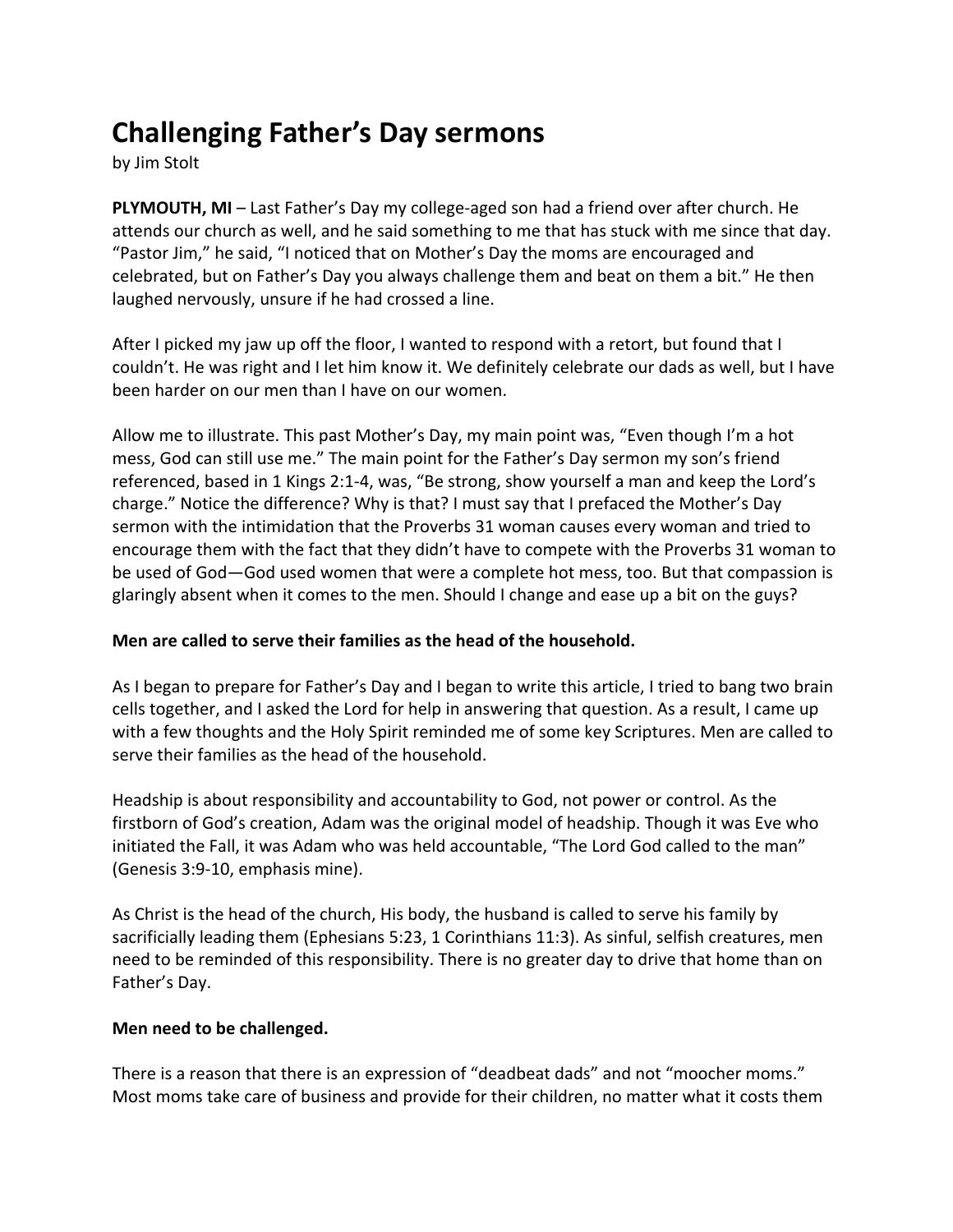and without being asked to do so. Moms don't need a kick in the pants, they need a pat on the back. Guys often are the opposite. Too many dads are willing to walk away from their families and the responsibility that God has placed on them. Even if they don't walk away, guys tend to get distracted and forget what is truly important—myself included. We need to be reminded and refocused. Perhaps that is one reason why there are so many challenges in the Bible that are addressed to men. Besides, men love a good challenge, and often rise to the occasion when the challenge is placed in front of them.

#### **ABOUT THE AUTHOR**

Jim Stolt has been in full-time ministry for over twenty years in youth ministry, music ministry and pastoral ministry. He has been the Senior Pastor at Praise Community Church in Plymouth, MI for four years. He and his beautiful wife, Karyn, have two incredible college-aged children, Jacob and Sarah, and two adorable dogs, Scout and Ender.

## **Rethinking Father's Day**

by Clayton Knight

**WARREN, MI** – For many people in the church, there's a certain kind of dread that creeps in one Sunday every June. What is intended to be a holiday to celebrate dads, can easily become an opportunity for hurt—both old and new—to rear its ugly head. Sadly, life in this fallen world means that everyone's dad is a sinner.

Oftentimes, those sinful dads have caused tremendous amounts of pain to their own children. As a pastor, I've sat and wept with people in my church as they talked with me about their wicked fathers. As foster parents, my wife and I have cared for children who bear the consequences of their fathers' poor choices, absenteeism, neglect, or criminal activity.

For other men, Father's Day serves as a painful reminder that they aren't fathers yet, despite their deep desire to become one. For others, Father's Day comes loaded with sadness. Maybe dad has passed away. Or perhaps it's dad himself who's faced with mourning the loss of a child who's no longer here to celebrate.

Added to the mix, pastors can be tone deaf to the complex emotions that many feel on Father's Day. We can be totally unaware of what we're doing when we walk up into our pulpits and thoughtlessly blab out, "Happy Father's Day!"

When we tailor our sermons to fathers and maybe even hand out gifts to dads in attendance (I once knew of a church that fried bacon for every dad who walked into the church building on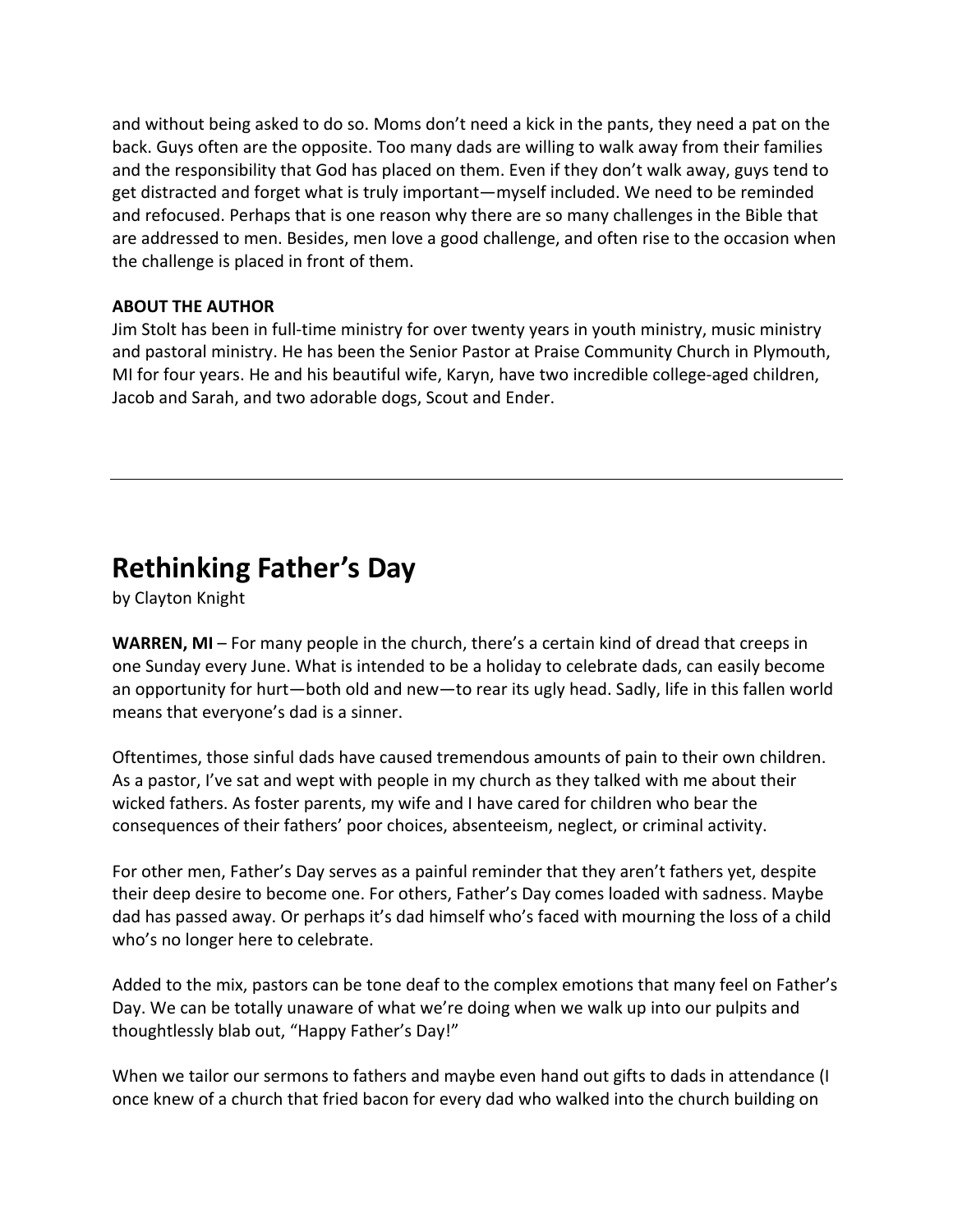Father's Day), we may unintentionally be throwing salt in an open wound for many hurting people in our congregations.

## **But I think it's time that we broadened our understanding of who a "father" is in the church.**

Paul writes to the church in Ephesus: "So then you are no longer strangers and aliens, but you are fellow citizens with the saints and members of the household of God" (Eph 2:19).

Here, Paul is arguing that God is making one new humanity in Christ. And that "new humanity" is God's household—the church. And in his household, there are spiritual mothers, fathers, sisters, and brothers—as Paul makes abundantly clear elsewhere:

Do not rebuke an older man harshly, but exhort him as if he were your father. Treat younger men as brothers, older women as mothers, and younger women as sisters, with absolute purity (1 Timothy 5:1-2).

Paul himself, being a celibate, single man (1 Cor 7:7), understood that he was a "father" to the entire congregation at Corinth:

Even if you had ten thousand guardians in Christ, you do not have many fathers, for in Christ Jesus I became your father through the gospel. 1 Corinthians 4:15

So, here's the truth that we need to grapple with: **You don't have to have kids to be a dad in the church.** You don't even have to be married. You just have to be a man committed to Christ and his plan for the world.

People ought to be able to look at the mature, godly men in our churches and say, "That's a father."

"What?" someone may respond, "But that guy doesn't even have kids. What do you mean he's a father?"

To which we reply, "Oh yes, he does! That man is a father to many in the church."

I don't know your family situation or your past, but I do want you to know the kind of family you are welcomed into now in Christ. The psalmist lamented, "For my father and my mother have forsaken me, but the LORD will take me in" (Psalm 27:10).

Now, let's ask ourselves this: How does the Lord take people in?

The answer: he does it through the local church.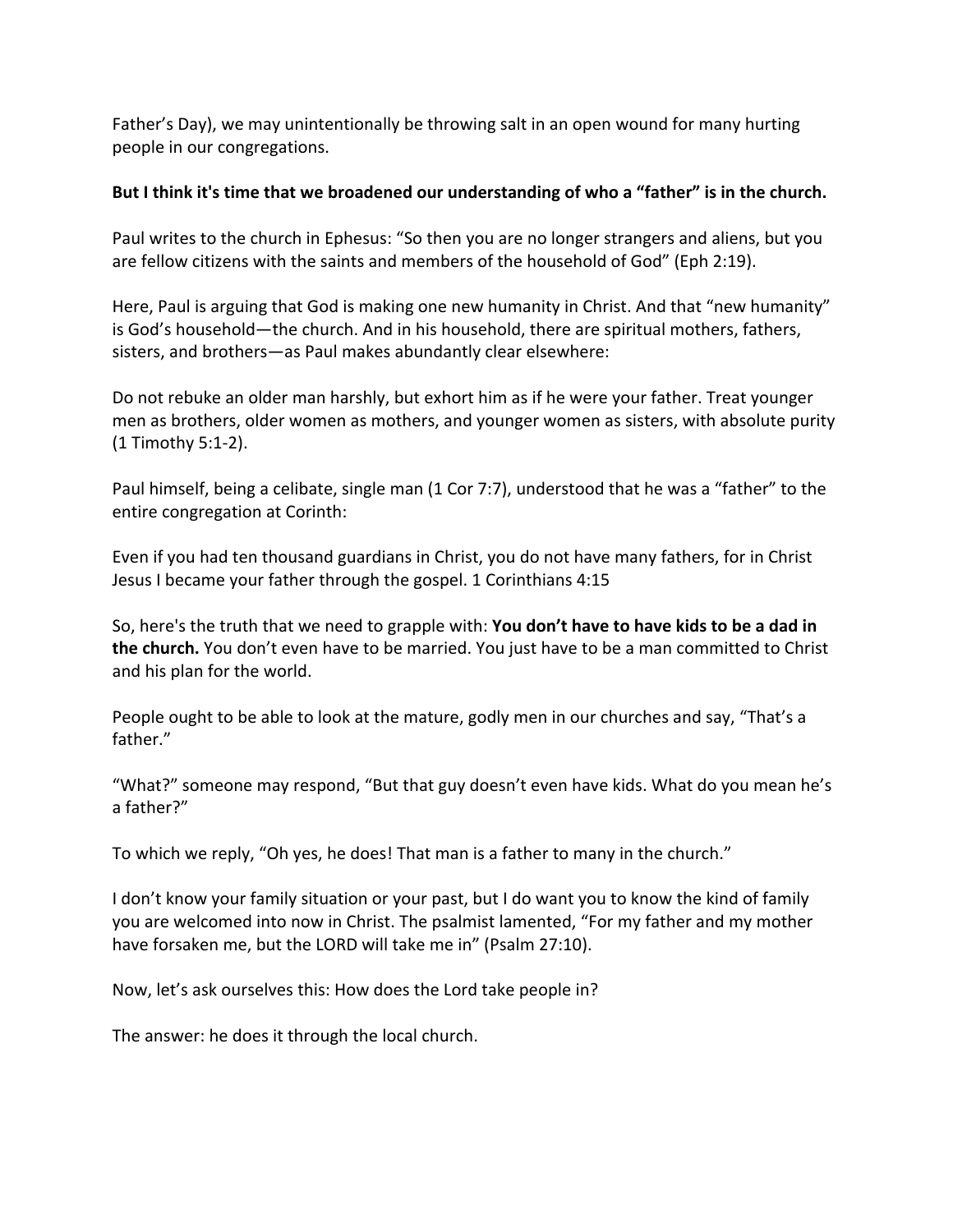So, let's commit ourselves to shaping our church communities, our sermons, and our holiday celebrations according to the Word of God. So that, by God's grace, we may see more spiritual fathers (and mothers!) rise up in our churches for the glory of God.

#### **ABOUT THE AUTHOR**

Clayton Knight is the Senior Pastor at Warren Woods Baptist Church in Warren, Michigan. He is married to Sarah and a blessed daddy to one sweet daughter.

## **Godly fathers create a gospel culture**

by Josh Tovey

**GRANDVILLE, MI** – In Spring 2015, we planted Redemption Church, and then we adopted our three kids in the Spring of 2018. When we planted a church, we were always processing what kind of culture we wanted as a church. Especially, what does it look like to build a Gospel culture in our church?

When we adopted our three kids (ages 8,7,6) we started processing the same question, but from the perspective as parents. As I think about being a godly father, I am always processing the culture I want my home to have for my kids to thrive physically, emotionally, and spiritually.

Our kids have experienced a significant amount of trauma, so at times we do not feel equipped. Yet, God in his sovereignty has allowed us to be their parents. As we study the scriptures, we learn that the kind of culture God wants for the church is the same culture God wants in my home. The kind of culture God wants in my home is the same culture God wants in his church.

So, the question is, as fathers, how do we create a Gospel culture in our homes? This past winter, as a church, we spent 13 weeks in the book of 1 John, processing a framework for transformation. While studying 1 John we saw the kind of culture God wants every Christian to experience in their life. The culture God wants directly applies to every role in our lives, including fatherhood.

In other words, the culture John unpacks is for every church and every home. John repeats a pattern in the book to help us answer what a Gospel culture is (see 1 John 2:1-6). A Gospel culture is like a three-leg stool. If one leg is broken the whole thing collapses. The strength of a gospel culture is found when all three legs are equally celebrated.

#### **Three Aspects of Gospel Culture**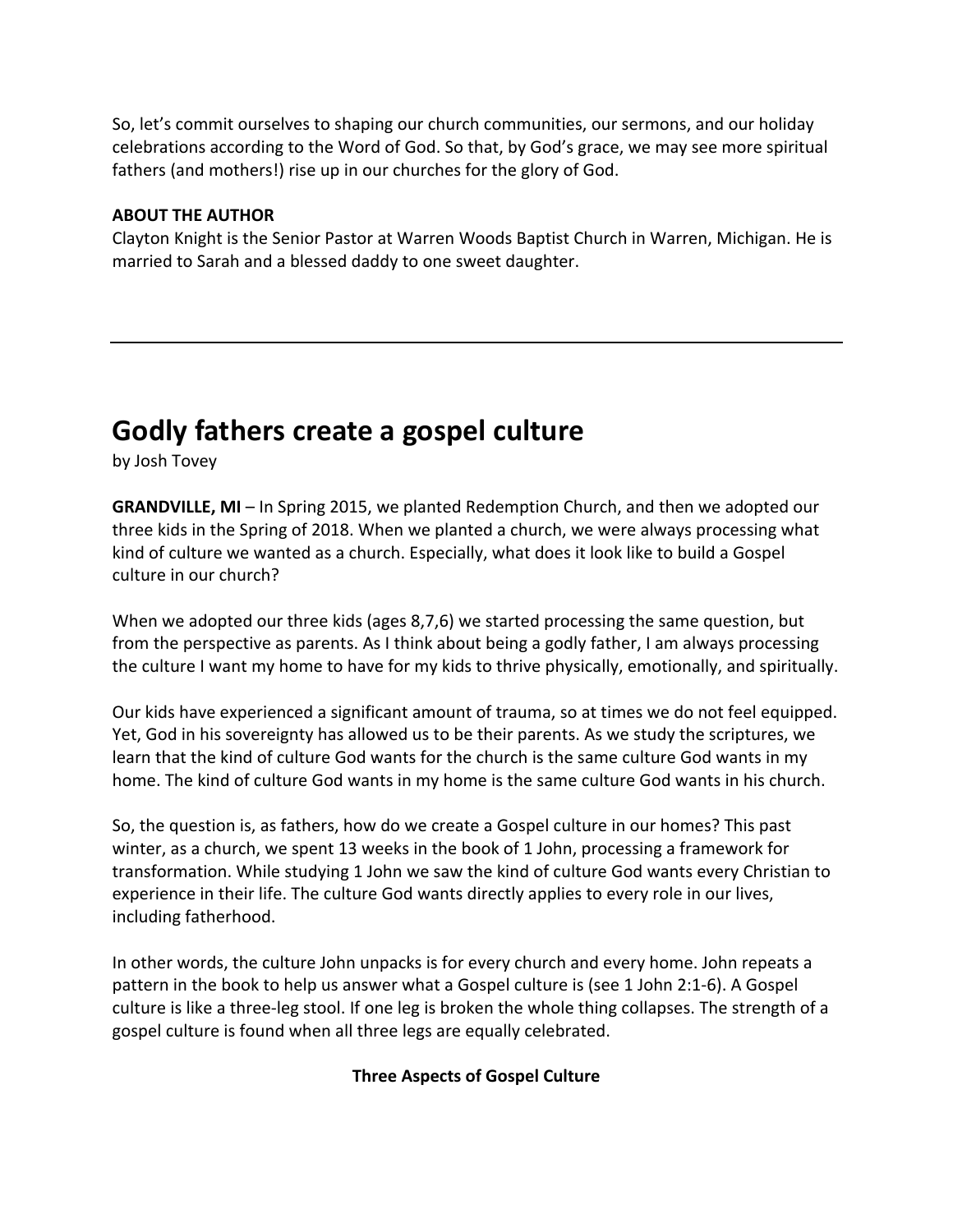## **1. A Gospel Belief: What You Know**

A gospel culture first requires the good news of Jesus to be the focus of my home. The Gospel is the good news that Jesus' life, death, and resurrection changes everything - my identity in him, my intentionality for him, my eternity with him. A Gospel belief speaks to the story of the Bible in creation, fall, redemption, and restoration.

As a father I want my kids to know that Jesus is the hero not me. I must point my kids to the beauty of Jesus whenever possible. Talk about Jesus at the dinner table, pray to Jesus with them, talk about Jesus in discipline, etc.

## **2. A Gospel Behavior: What You Do**

This means what I know changes what I do. I don't obey for God to accept us, but I obey because I have been accepted. Teach your kids that the good news of Jesus motivates a specific response in our hearts. Showing your kids Jesus' unwavering acceptance will empower obedience to him. Behavior is striving to make the things of Jesus visible.

## **3. A Gospel Belonging: Who You Are**

1 John uses the word "beloved" many times, which speaks to the idea that God fully knows you yet fully loves you. Why? Because you belong to him. You are a part of his body, the church, and his kingdom. Belonging speaks to your identity, and when you know you belong you will never wish for anything else.

I want these three things to speak to the culture we have in our home.

Our world is offering a completely different worldview that produces counterfeit gospels and challenges each aspect of the three-leg stool. While the world is pulling at your kids' hearts, how will you respond?

The question each father must answer is what kind of culture do you want in your home?

#### **ABOUT THE AUTHOR**

Josh Tovey serves as the Lead Pastor of Redemption Church in Grandville, Michigan. Josh's heartbeat is for people to experience life change that can only be found in Jesus and to see God advance a gospel movement through church planting.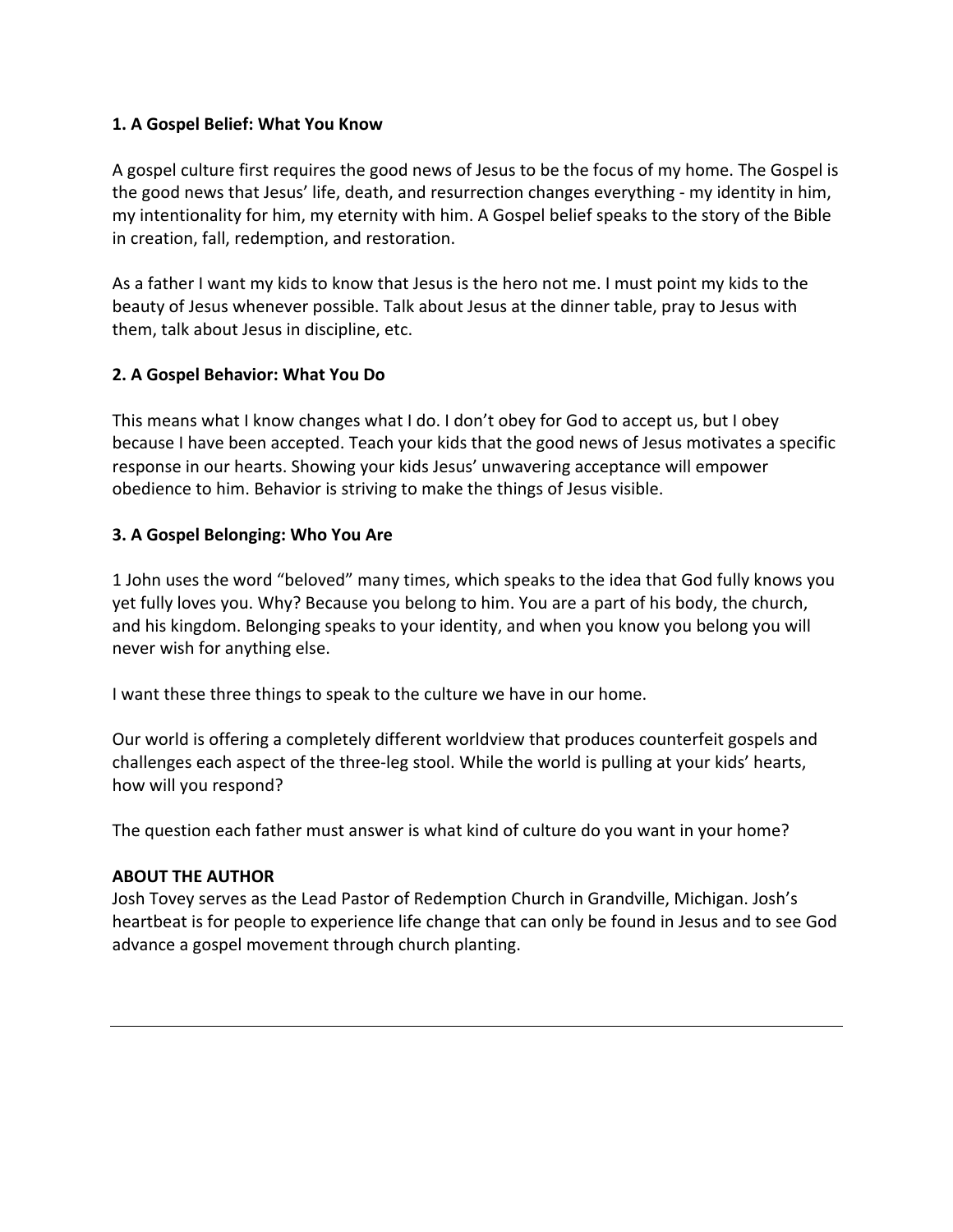# **The days of our lives**

by Billy Walker

**SOUTHGATE, MI** – Ok, so as Father's Day approaches, I have to share this memory from childhood. My dad would kill me, but here goes.

I distinctly remember as a child, pre-school, and kindergarten age, cuz I'm home for lunch. My dad was a full-time evangelist. For those who wonder what that means, he went to different places and preached every night for a week, aka Billy Graham – but it was more Pontiac than Poland, and Grand Rapids more than Great Britain.

He was, however, pretty successful, and gone quite a bit. But he made it a point to come home every night. No matter how far away he was, he was home at some point so that he was able to get up and spend some time with his family before leaving again in the afternoon.

Now, the memory is this – every day for lunch, mom would make something for him to eat and he would enjoy it while watching, wait for it… "The Days of our Lives!" And every day I would hear, "Like sands through the hourglass, so are the days of our lives!"

Now for the life of me, I can't remember one storyline from that show, but I sure do remember that tagline… "So are the days of our lives." At age 5 or 6 I am thinking that sand passes through like molasses. I remember sitting in class on some days in school and thinking "never mind making it to the end of the day, how will I make it through this class? When will this hour end?"

The older we get, the faster the sand seems to travel. What do we do when our kids are wanting life to speed up and we are begging for time to slow down? In a whirlwind of warp speed that a decade provides, parents wind up experiencing driver's licenses, open houses, graduations from high school, moving out and on to college, senior recitals, more graduations from college, first cars, first jobs, first loves, dating, engagements, weddings, and on the list could go.

Having gone through that period, I admit that I sometimes live vicariously through my oldest, Whitney, as she seemingly travels the world with a carefree spirit, writing, singing, and leading worship with Michael W. Smith. (True story!) She's a wonder! Have you ever seen "Father of the Bride?" Awesome movie, but man, do NOT watch it when the sand is pouring through the hourglass as your youngest prepares to walk the aisle and marry the love of her life.

I could so relate to the Steve Martin character. Trying to figure out how to pay for the whole thing yet wanting it to be the reality of the dreams Kaylie, our youngest had since she watched Cinderella! This incredible sense of pride, while at the same time this piece of your life that feels like it's being taken away. What in the world is that and where did it come from and can anything be done about it?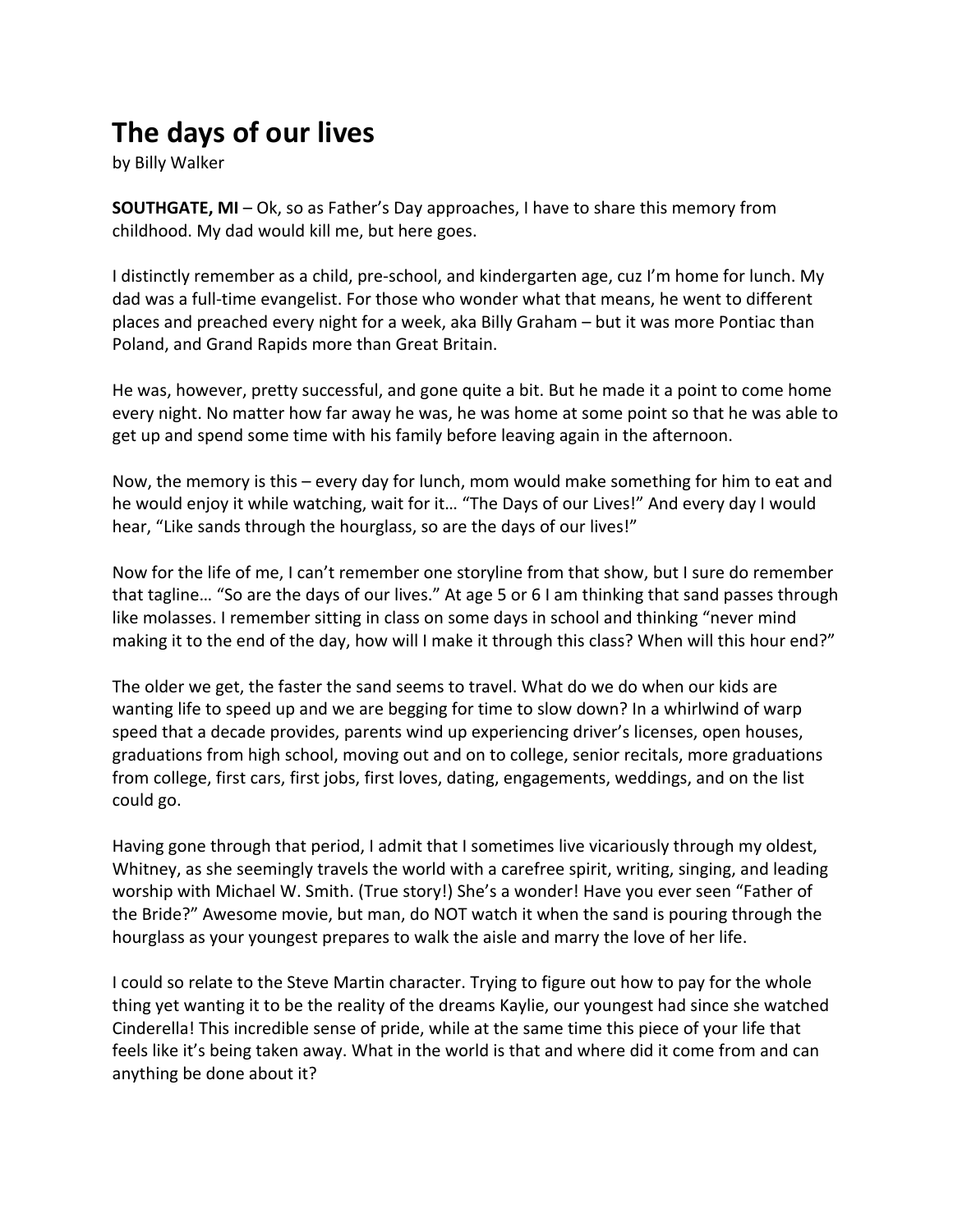Let me try to summarize with hopefully a glimmer of spiritual encouragement. I remember the experience of graduations, both high school and college, and the perpetual smile and sense of "That one's mine" that we felt as we watched each of those girls receive that diploma. It really isn't much different than when they were kids on a stage for a musical performance. They would come on the platform and look for us – and once spotted, we couldn't help but wave and smile, as if to say, "That one's ours!"

I believe that pride we feel for our children is something that was created in us by the very one who feels pride for HIS children. It's hard for us to imagine, isn't it? The God of the universe pointing us out to some angels and saying, "that one's mine!"

Now, were our girls perfect growing up? Far from it – made some mistakes, had some missteps, and were part of their share of misunderstandings. But none of that mattered in the overall scope of things. Especially on these special occasions when parental pride is not only accepted but expected.

So, God, in His incredible grace, accepts us with our imperfections and loves us unconditionally, while still pushing us to be better not only FOR Him, but THROUGH Him! (Philippians 4:13) The emotions we go through are emotions He gave us! He is an emotional God! (John 11:35) We were created in HIS image and that image gives to us the emotion that travels with us through this life, and I believe on into the next. Part of heaven's greatness is the lack of longing that will accompany it! We'll never have to say good-by again.

One more thing, as the sands of time pass through life's hourglass, I believe God's intention is for us to move from season to season…continuing to GO, continuing to GROW. Sometimes the pace will be frantic and frenetic with no time to think towards the future, let alone remember the past. At other points, it slows down a bit, giving us the opportunity to look back and remember the seasons that have been, but also looking forward to the seasons that are yet ahead. And in the midst of it all, remember the most important thing is to live in the moment that we have been given. Life is a series of seasons, seasons are years, years are months, months are weeks, weeks are days, days are hours, hours are minutes and minutes are seconds which hold the moments that we call NOW.

Oh, there goes another one! See how quick they are? Let's make them count. Let's enjoy not only the destination occasions that come for our family, but the life travel that moves us to those points. Whatever season you find yourself in – the sands of time continue to pass through the hourglass (James 4:14). Make each grain count! Not just for ourselves, but for our families, for our communities, for our world, and most importantly, for our God. Ok, I'm done – think I'll go grab some lunch while taking in an episode of "Days of our Lives!" Nah!

#### **ABOUT THE AUTHOR**

Billy Walker became Lead Pastor of Calvary Church Southgate in 2006. He also serves as the Vice President of the Billy Walker Evangelistic Association and Hiawatha Youth Camp. Billy and wife Laurie have two adult daughters, Whitney and Kaylie, and a son-in-law, Eric.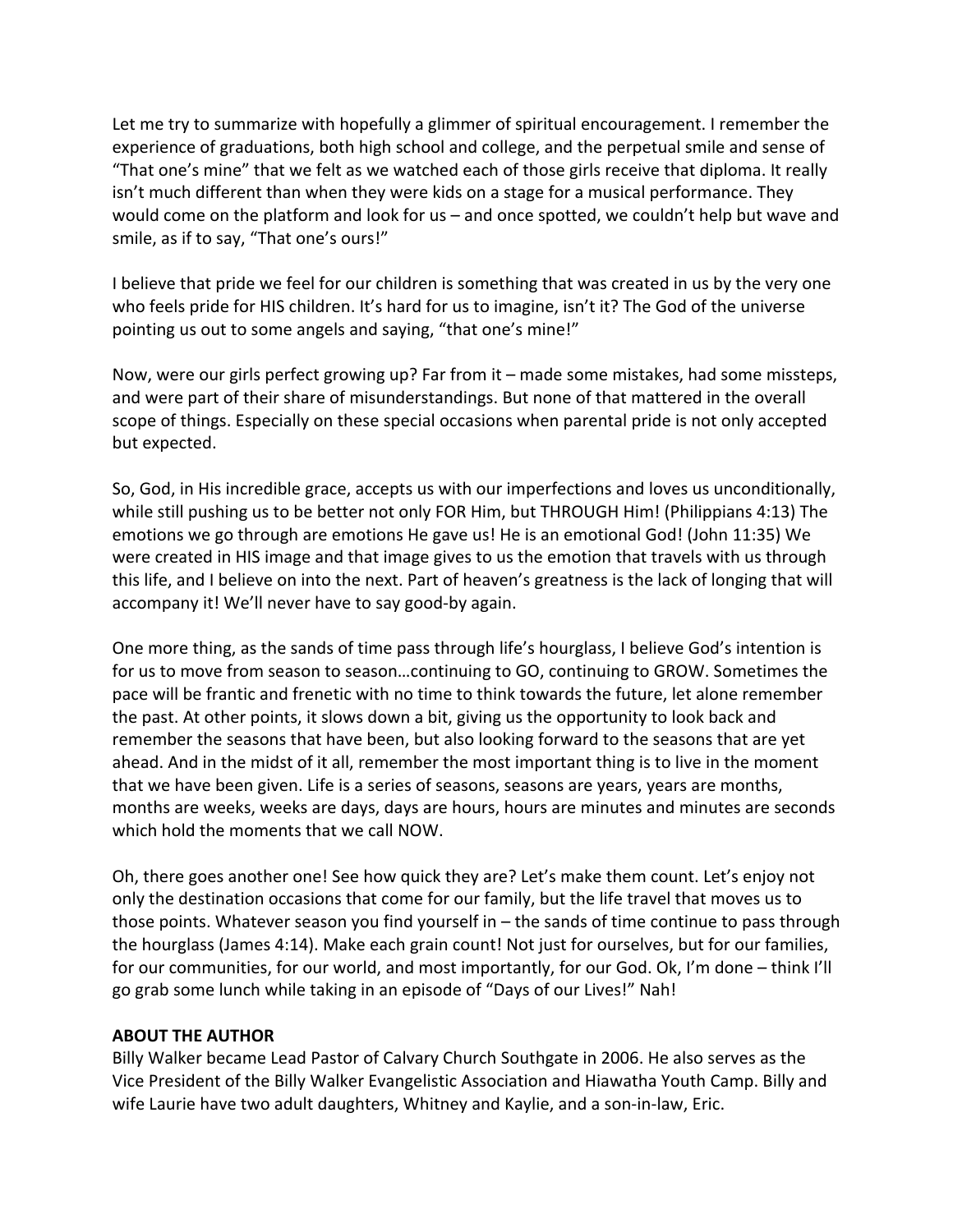## **Just do it?**

by David Thompson

**NASHVILLE, TN** – Nike is a Greek word more than 2000 years old, and it means "overcomer" or "victorious one". The modern-day company that brands the name simply states "Just Do It". Are you supposed to be an overcomer if you are a follower of The Lord Jesus Christ? The answer is simple—"Yes" and "No"... and you may want to slap me right now—"I forgive you".

First, the answer is no—not if the standard is set and determined by the world, not if it is based on who has the most tik-tok followers or has achieved some earthly success. Second, the answer is yes for every child of the King if the metric is from God's vantage point… you see dear friend, every single one in the family of God has one eternal destiny—and that is to be an overcomer!

Good news—it has nothing to do with your circumstances, " they overcame by the (Blood of the Lamb)…And the word of their testimony" says the disciple whom Jesus loved—banished John. That absolute FACT does not dismiss your daily resolve. Here now an admonition from God—"whatever your hand finds to do… (Just Do It) with all your might" the Old Testament. That has everything to do with our testimony.

Let's examine how. President Reagan said in 1985, "there are no constraints on the human mind, no walls around the human spirit, no barriers to our progress except those we ourselves erect". I say, "Amen!" It was true then and it is true now. It has always been true. Then it begs the question, what wall is hindering you? Next question: What are you going to do about it?

Your testimony has to do with your direction. Ralph Waldo Emerson noted, "The world makes way for the man who knows where he is going". Maybe you are stuck in neutral. My advice is to pick a direction for the glory of God and GO! What I suggest is the opposite of just "Dreaming Big"! In fact, Carl Jung puts it like this, "Your vision only becomes clear when you look (deep) into your own heart… who looks outside, dreams… who looks inside—awakes". Or as my good friend Mike Connor likes to say, "you just need to look in the mirror for a minute". So, what's the problem—why do we all get stuck in a rut?

One reason is we stop growing, call it "a lack of faith"—more simply, we compromise. Ayn Rand touts, "live and act within the limit of your knowledge, but keep expanding it to the limit of your life." Just as we only use 10 percent of our brain, some only live 10 percent of the potential of their life. Is this why God tells us—"whatever your hand finds to do—do it with all your might"?

Now thankfully, I remind you that these efficacious efforts are not what gain you entrance to Heaven—ahhh! But it does determine your level of belief in it all. I love what one coach preached, "we have a mandatory dress code when we work out, practice or play as a team. We all dress exactly alike. If you want to draw attention to yourself around here, then outwork your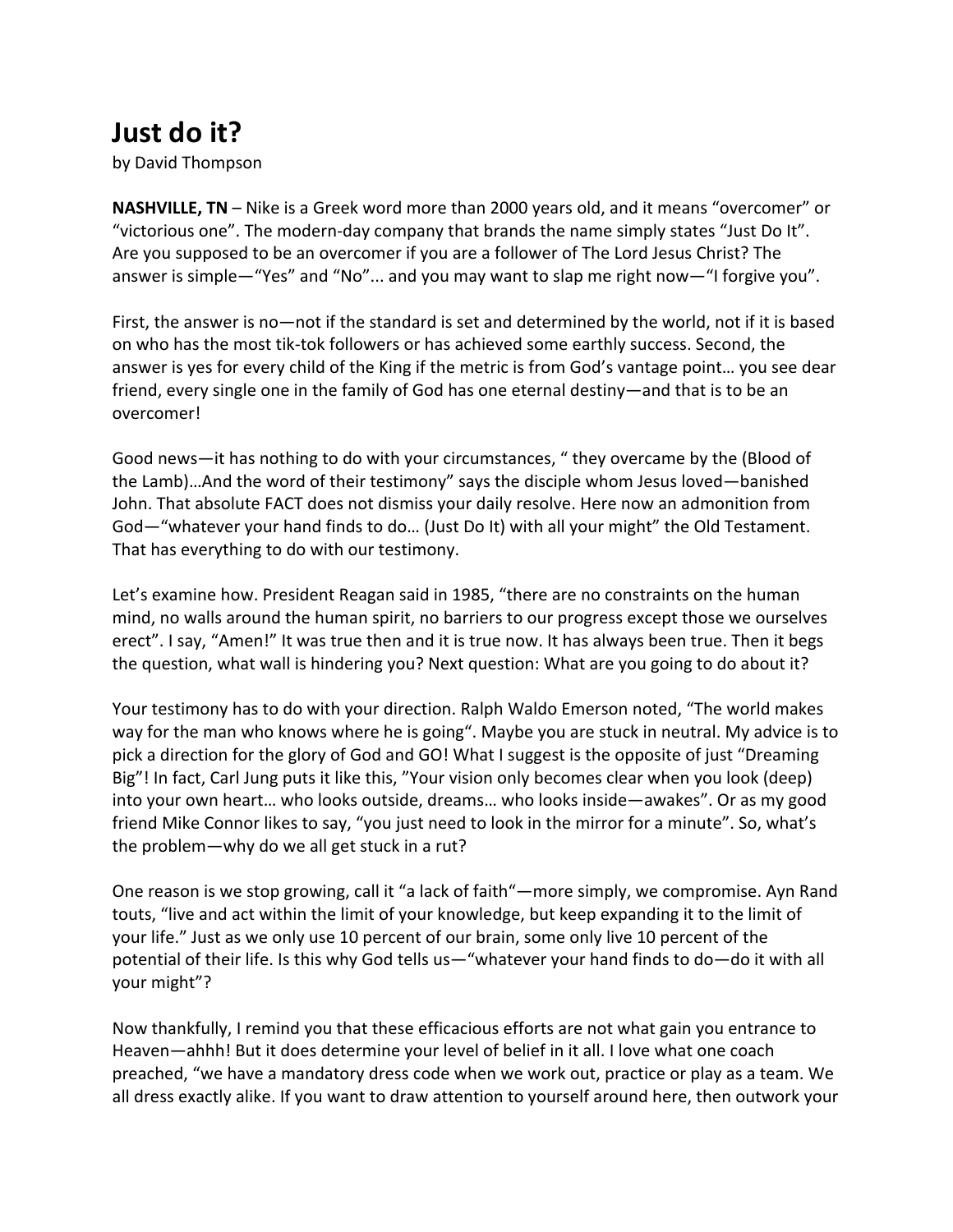teammates". Coach Bear Bryant said that. I love it! Trust me—there are no "Super Children of God". We all wear the same "blood of Jesus." But shouldn't we at least outwork the unbeliever. You may have the worst job or position or status in the world—doesn't matter, "Whatever your hand finds to do—JUST DO IT, with all your might... and for the glory of God! Because you, my friend, are an OVERCOMER!!

## **ABOUT THE AUTHOR**

Dr. David L. Thompson holds an undergraduate degree from Belmont University in Psychology and Religion, a graduate degree from The Southern Baptist Theological Seminary in Education, and a doctorate in Counseling and Pastoral Psychology. He has served as a chairman of the Church Planting Group and Executive Committee Chair at the North American Mission Board for 10 years. He has been a Police Chaplain since 1991 and served as a Corporate Chaplain to the Coca Cola Bottling Company in Nashville, Tennessee where he resides with his wife. He has six children and five grandsons.

# **SBC presidential candidates, state leaders respond to Guidepost report**

by BP Staff

*Editor's note: This story was updated after its initial publication.*

**NASHVILLE, TN (BP)** – Baptist Press has compiled a list of public statements from Southern Baptist leaders regarding the findings of an investigation by Guidepost Solutions into the SBC Executive Committee's handling of sexual abuse claims.

First, are statements from each of the three men running for president of the SBC. Following that are public statements from either a group of state Baptist convention leaders or from the state's executive director-treasurer. Where the statement is from one person, he is named. A link also is provided to the full statement where possible.

Baptist Press intends to add to this compilation as we receive more information.

- - - - -

**Tom Ascol** — I was grieved deeply as I read the report of the SBC Sex Abuse Task Force. Sex abuse is horrific and failure both to work for its prevention and to respond Christianly in the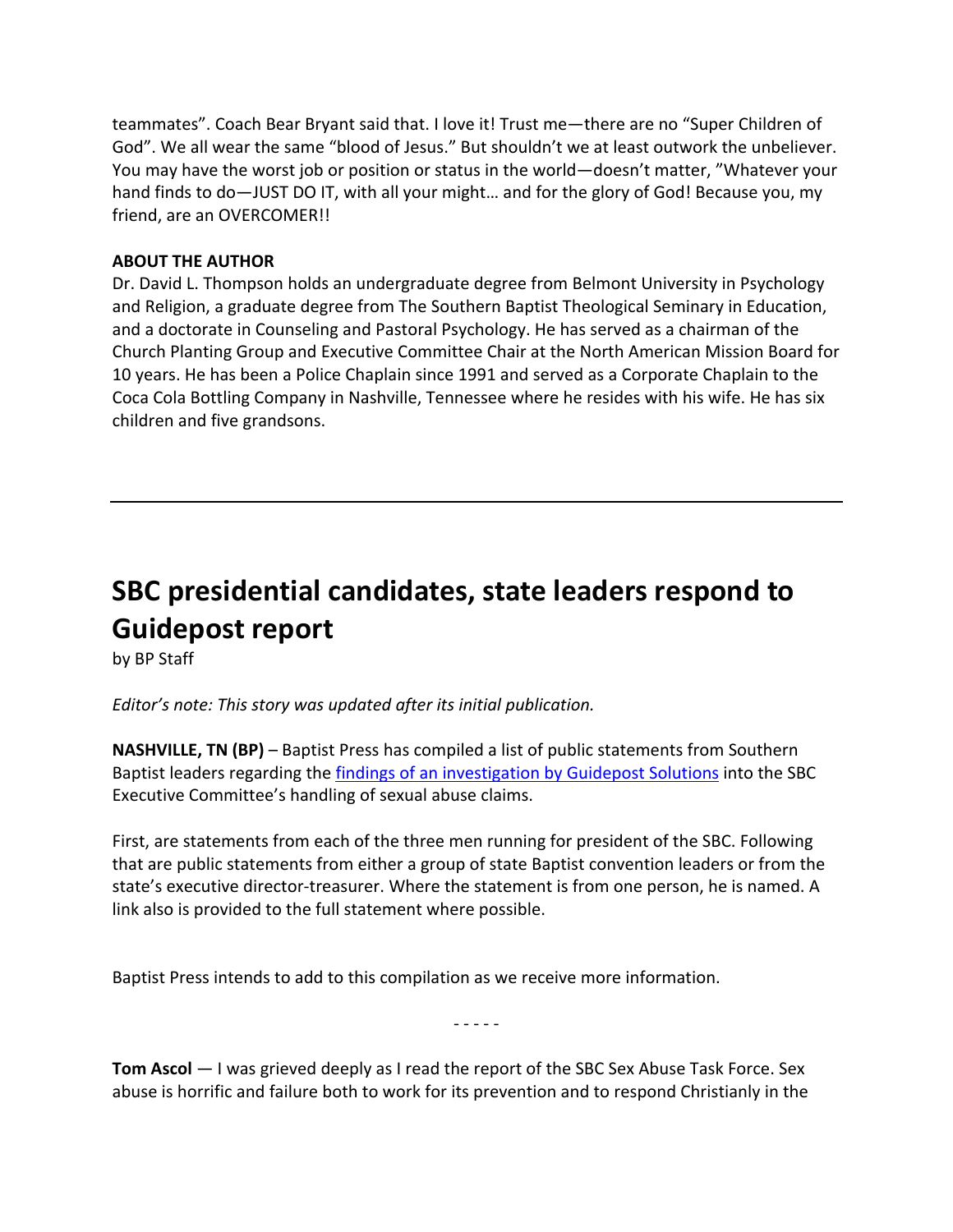wake of it should cause Christians and churches to look to the Lord with godly sorrow and repentance.

Southern Baptists must recommit ourselves to uphold God's standards of holiness and purity in all things, especially in caring for those who are most vulnerable among us.

I also call on all Southern Baptists to join me in carefully studying the Task Force's recommendations and their implications. There is much before us to consider, and we will need wisdom from above as we chart new paths of mercy and righteousness.

I am confident that our Lord will enable us to do so as we depend on Him for strength and recommit ourselves to seek honor of our crucified and risen Savior.

Full statement here.

- - - - -

**Bart Barber** — The record represented in this report is clear. Men and women, boys and girls, have been abused in Southern Baptist churches. The churches belong to Jesus Christ, their Founder and Head. Every time abuse happens in a church, the abuser has committed a mutiny against Christ's lordship over the church and has scandalized His little ones. Jesus said that it would be better for such a one to have a millstone hung around his neck and to be thrown into the sea (Matthew 18:6).

Sometimes the victims of that abuse or sometimes the leaders of those churches have called the Executive Committee of the Southern Baptist Convention to seek advice or to try to protect other churches from enduring the same abuse at the hands of the same abusers. Each of these contacts has presented the Executive Committee with an opportunity to help those churches and those individuals as much as possible. Instead, some people entrusted with leadership at that entity have deliberately helped as little as possible—deliberately refusing to return phone calls and messages, deliberately withholding information that they were collecting about abusers, and deliberately minimizing the amount of helpful advice that they would disclose.

…

The Executive Committee seems to have been operating under a different notion of local church autonomy—one arising less out of the Bible and more out of Blackstone.1 The biblical doctrine of local church autonomy in no way prevents churches from advising one another, critiquing one another, or establishing or withdrawing fellowship from one another. Yet, although these activities in no way endangered the biblical doctrine of local church autonomy, the Executive Committee's counsel believed that these activities posed a threat to the Executive Committee's legal arguments against ascending liability. The biblical doctrine of local church autonomy came to be conflated with that legal argument, although they are not the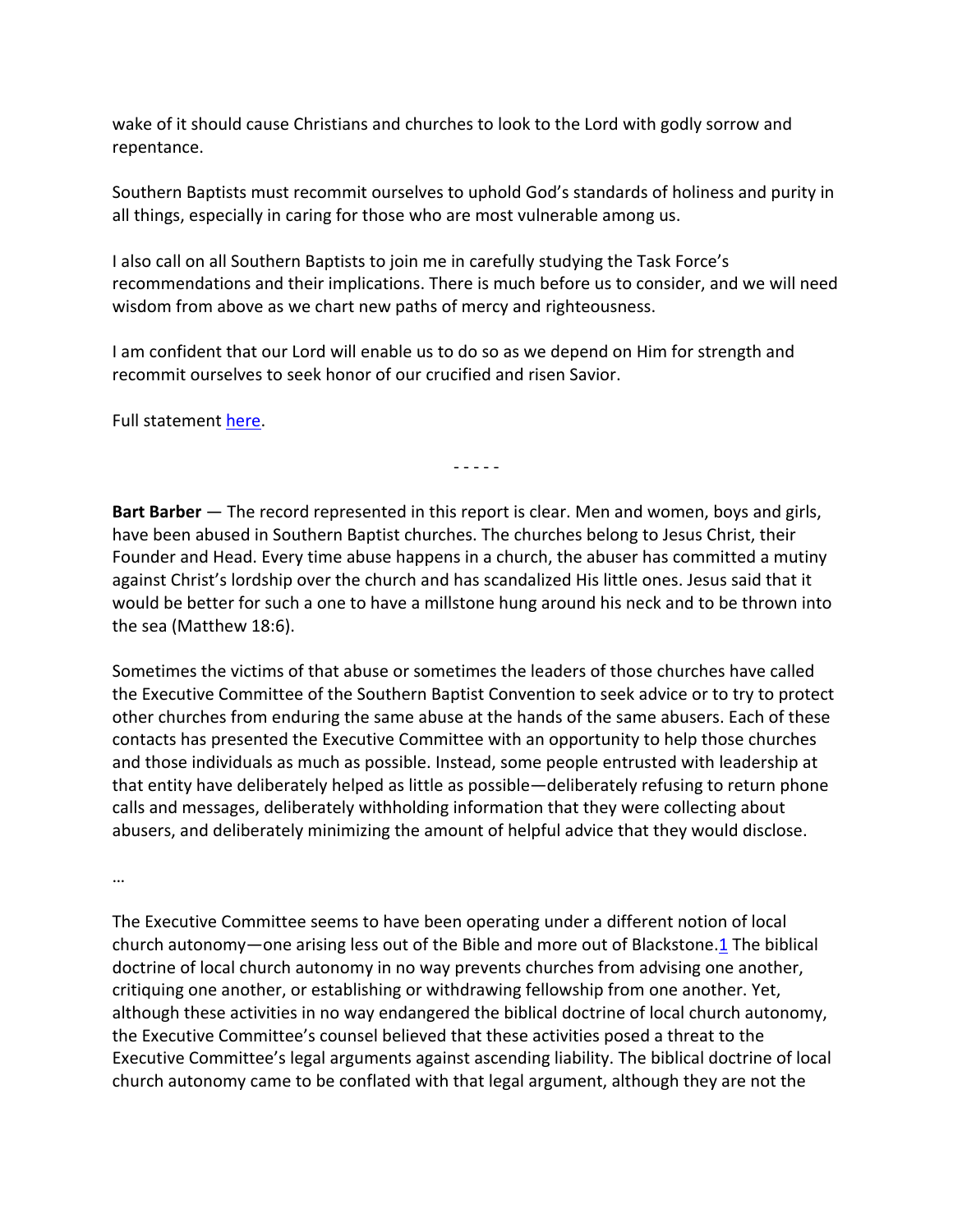same thing.

…

Sometimes our assertions of local church autonomy have seemed insincere to the people on the receiving end of them. Do we want people to take seriously what we say about local church autonomy? Then we should demonstrate with actions our commitment to love them to the fullest extent and seek justice for them to the fullest extent that we can achieve within our beliefs.

Regardless of whether I am elected as president of the Southern Baptist Convention, I pledge my efforts toward that end.

Full statement here.

- - - - -

**Robin Hadaway** — Like everyone in Southern Baptist life, I was troubled and saddened by the contents of Sunday's release of the report by Guideposts Solutions and the Sexual Abuse Task Force (SATF). We grieve for the victims and covenant to continue to pray for them.

Guidepost Solutions' report to the SATF presents 17 recommendations, plus 16 more if one of the 17 is not implemented. In the Baptist Press article today, the SATF indicates it will be "posting formal motions and suggestions before the annual meeting, it has listed a group of 'a few initial needs':" First and foremost on the SATF's list will be a call for the next SBC President to appoint an Abuse Reform Implementation Task Force that will suggest steps for the Convention to consider over the next 3 annual meetings.

This seems wise. This will allow the SBC, through her committee process to navigate this difficult situation so the SBC can continue her commitment to evangelism, missions, educational and benevolent causes."

- - - - -

**Alabama** (Rick Lance) — Now we all are saddened. We're grief stricken, deeply grief stricken concerning those who had to endure experiences that no one should have to face. But we as Alabama Baptists need to join together with the larger Southern Baptist family in praying for those who have experienced this trauma.

…

Last Friday, our State Board of Missions authorized \$200,000 for participation in churches to scholarship them to be involved in training for good policies, for prevention, for protection.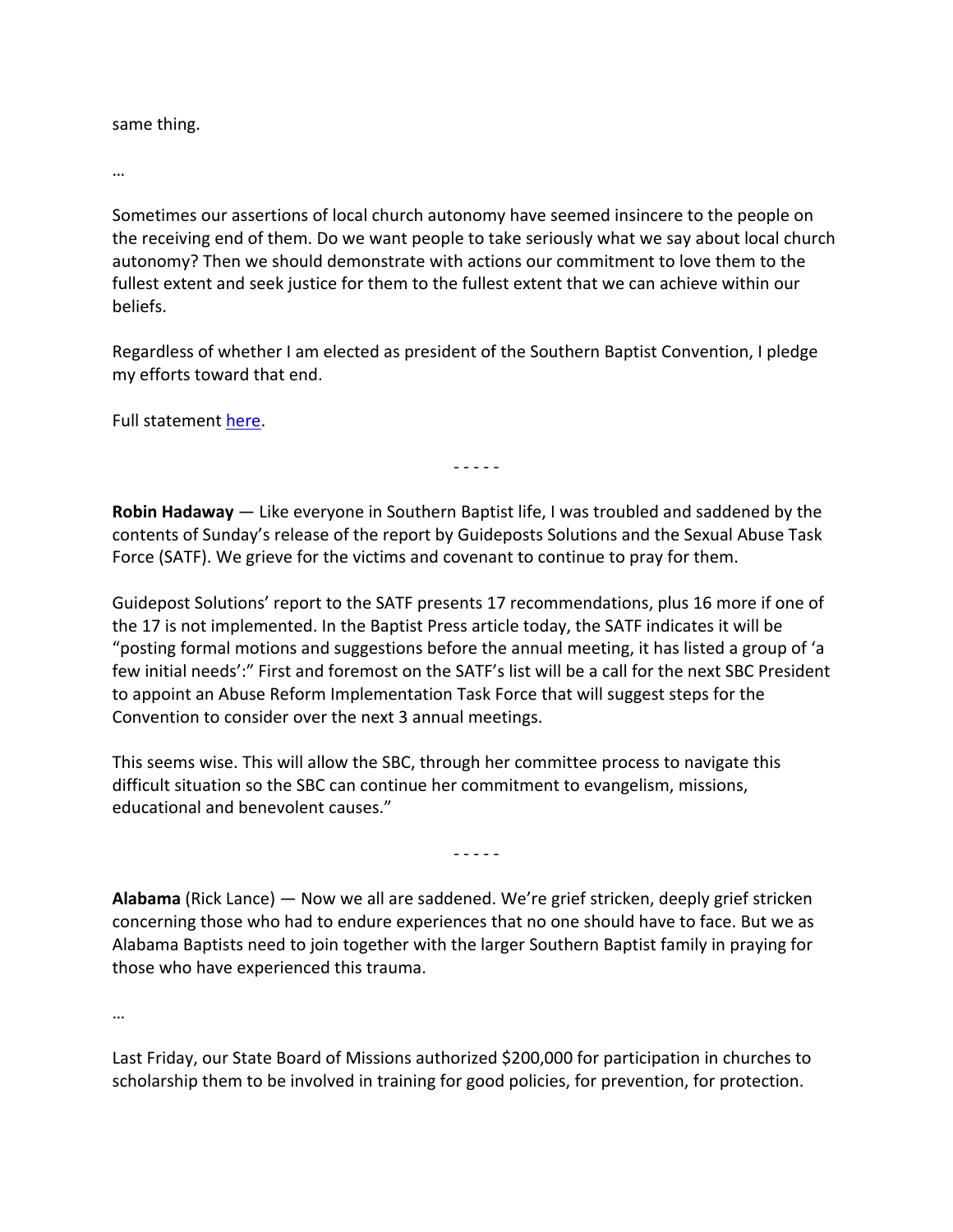That \$200,000 will be a \$200 scholarship for the first 1,000 Alabama Baptist churches wanting to participate.

Full statement here.

**Alaska** (Randy Covington) – Alaska Baptists grieve the existence of sexual abuse in any setting, but especially when it occurs in the context of the church. We affirm that sexual abuse must not be tolerated in any form, and every measure available should be utilized to prevent individuals from abusing those who are vulnerable. We offer our deepest concerns and prayers for those who have experienced abuse of any sort, and are committed to ministering with Christ's love to the needs of these individuals.

- - - - -

It is extremely heartbreaking to receive the Guidepost Solutions report. We are thankful that Southern Baptists have taken action to expose and deal with abuse that has occurred within our denomination. Now is the time for deep lamentation and sincere repentance for all Southern Baptists. We, as Alaska Baptists, have been and continue to be committed to giving this issue the attention it demands as we support the work of our churches in taking the gospel to a lost and hurting world.

Statement here.

- - - - -

**Arizona** (David Johnson) — While Arizona does not appear in the report released Sunday, May 22, by the Southern Baptist Convention Sexual Abuse Task Force, we grieve over the reports of sexual abuse that have taken place in SBC churches, institutions, and entities over the past 20 or more years. We are saddened by the conduct of our leaders, and our hearts are broken for the victims and their families.

The Arizona Southern Baptist Convention stands against sexual abuse of any kind and has posted policies and procedures for our churches to follow to aid in preventing this type of behavior in our churches and among our leaders. Resources for churches are available at azsbc.org/caring-well/.

We recognize the gravity of the recommendations made by Guidepost and the SBC Sexual Abuse Task Force, and we commit to continue working toward making our churches and convention a safe place to be.

Full statement here.

- - - - -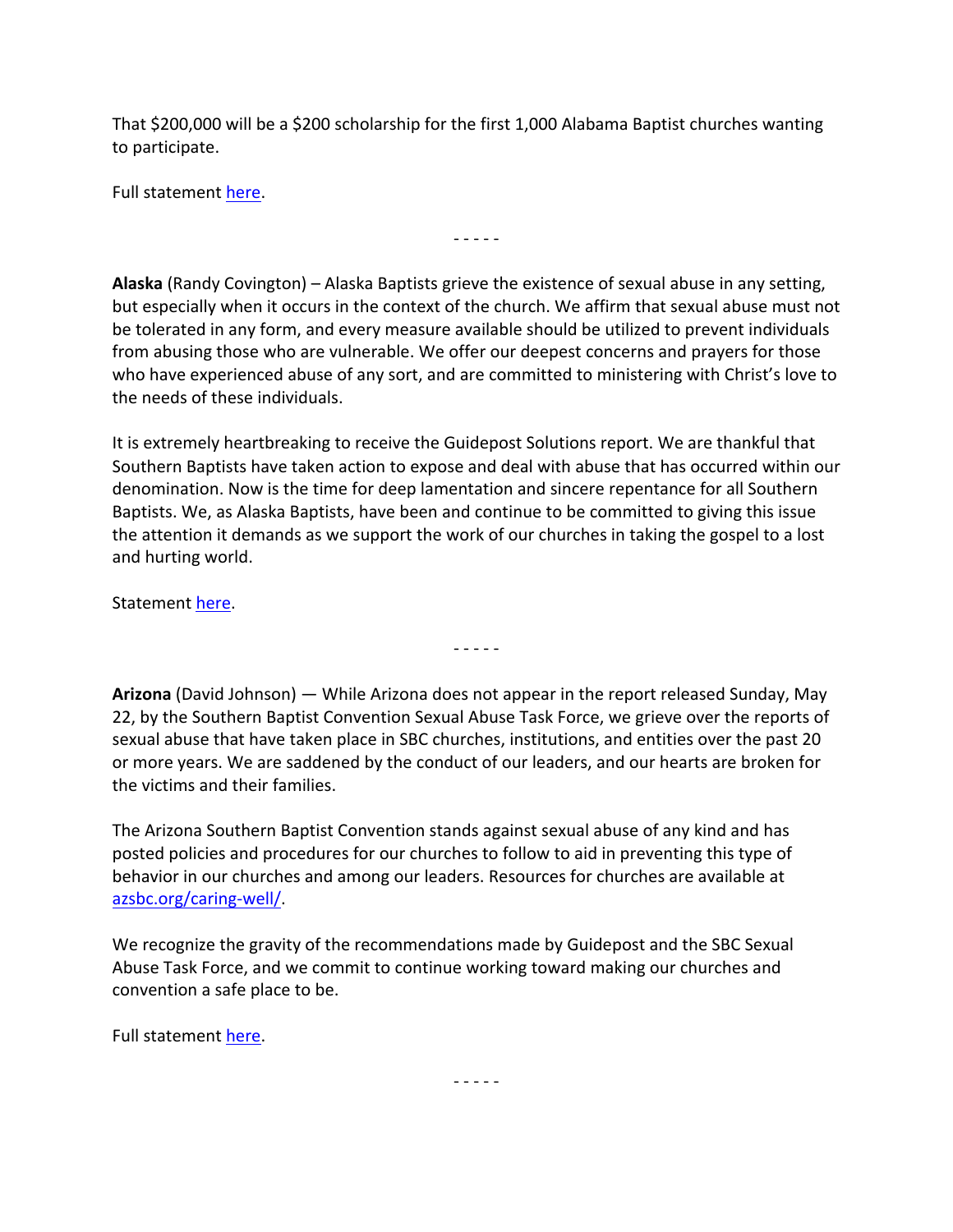**Arkansas** — The report is nothing short of heartbreaking. Its findings indicate that a problem exists at the highest level of the Southern Baptist Convention regarding the treatment of sexual abuse survivors within our denomination. We must do better! Our prayers are with survivors, and we are overwhelmed by their endurance and strength.

Arkansas Baptists have taken steps to ensure that our state convention and its entities represent Christ regarding handling sexual abuse. With unanimous support from the messengers at the 2021 ABSC Annual Meeting, the Arkansas Baptist Sexual Abuse Task Force was formed. We have been working ever since to ensure the policies and procedures of our state convention and its entities are above reproach.

Full statement here.

- - - - -

**California** — The abuse brought to light in the report is a cause for us to grieve for those children, women, and men who have suffered sexual abuse. We are saddened by the pain these individuals have experienced. We are disturbed by the manipulation revealed in the report. We take these horrific offenses seriously.

We commit to pray for the sexual abuse task force as they have an important responsibility in responding to the report and bringing necessary recommendations.

Together we mourn with the victims and intercede on their behalf. We ask God for His will to be done. And we pray for wisdom as we move forward continuing to do the work of the kingdom.

Full statement here.

**Colorado** – (Mike Proud) [Statement released May 23] I cannot fully express the emotion I am feeling over this report. I am sickened, saddened, angry and extremely disturbed that these things have taken place in our denomination. I am grieved for the numerous victims who have not only experienced this violation, but the shameful way they were dismissed when they brought this to light.

- - - - -

I want you to know your Executive Board was already scheduled to meet today and tomorrow (May 23-24) and on their agenda is a Sexual Abuse Protocol which was drafted in April. We are working diligently to put protocols into place as a convention and to provide resources to our churches so we may do everything within our power to be proactive, transparent, and spare others from this hurt within our state.

Full statement here.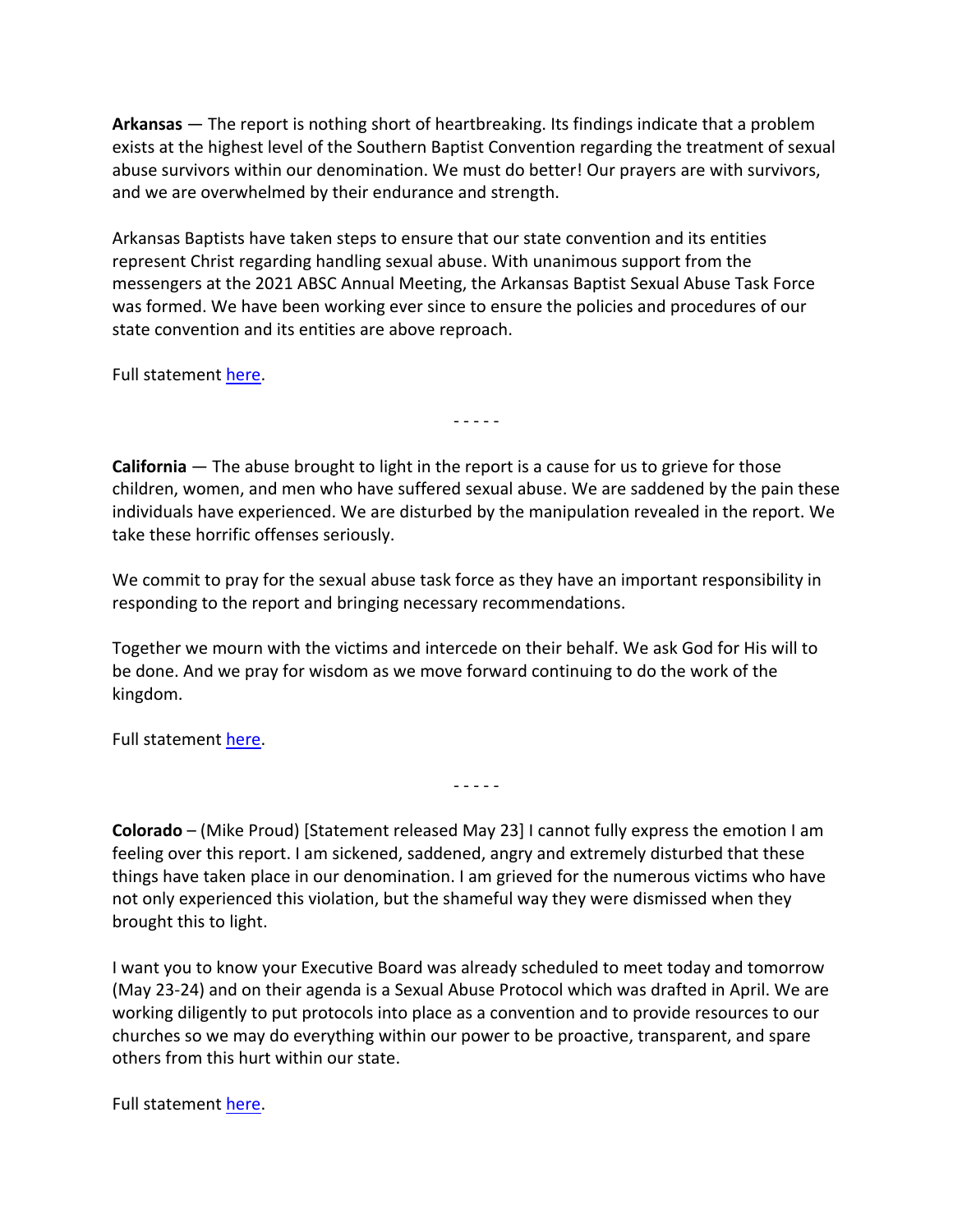**Dakotas** (Fred MacDonald) — Two words that come to my mind are 'disturbing' and 'painful.' It's hard to put into words the feelings and recognizing the pain that has been caused over the years by men of God.

Full video here.

**Florida** — Executive Director Tommy Green shared in a letter to pastors that the "Florida Baptist Family grieves over the information shared in the recent Guidepost report. We pray for sexual abuse victims and survivors. We pray for the grace and mercy of God and healing in their lives."

- - - - -

Thankful for pastors as they continue to "fulfill their calling to the glory of the Lord," Green asked Florida Baptists to continue to be in prayer in the days ahead. Those days, he said, "will be challenging as the SBC wrestles with how to move forward in response to the revelations in the report."

**Georgia** — We are all grieved by the findings of the Guidepost Solutions investigation. The report submitted through the SBC's Sexual Abuse Task Force revealed disturbing and egregious acts committed on some of our most vulnerable.

- - - - -

We recognize the courage of survivors who continued to share their stories and bravely pursue action from their leaders. We must pray for God to provide strength and healing for all survivors as well as wisdom for everyone dealing with abusive situations.

Let us commit ourselves to doing all we can so every place of worship is a safe place for everyone. The Special Committee on Sex Abuse appointed by GBC President Kevin Williams will bring recommendations at our state convention in November to assist Georgia Baptists with safety policies, guidelines and procedures.

Full statement here.

- - - - -

**Hawaii** (Christopher Martin) — As Guidepost Solutions released its report to the Sexual Abuse Task Force of the SBC today, we all should be humbled as we grieve for the victims of sexual abuse. We offer our prayers for God's healing of abuse victims, their loved ones, and others who are affected.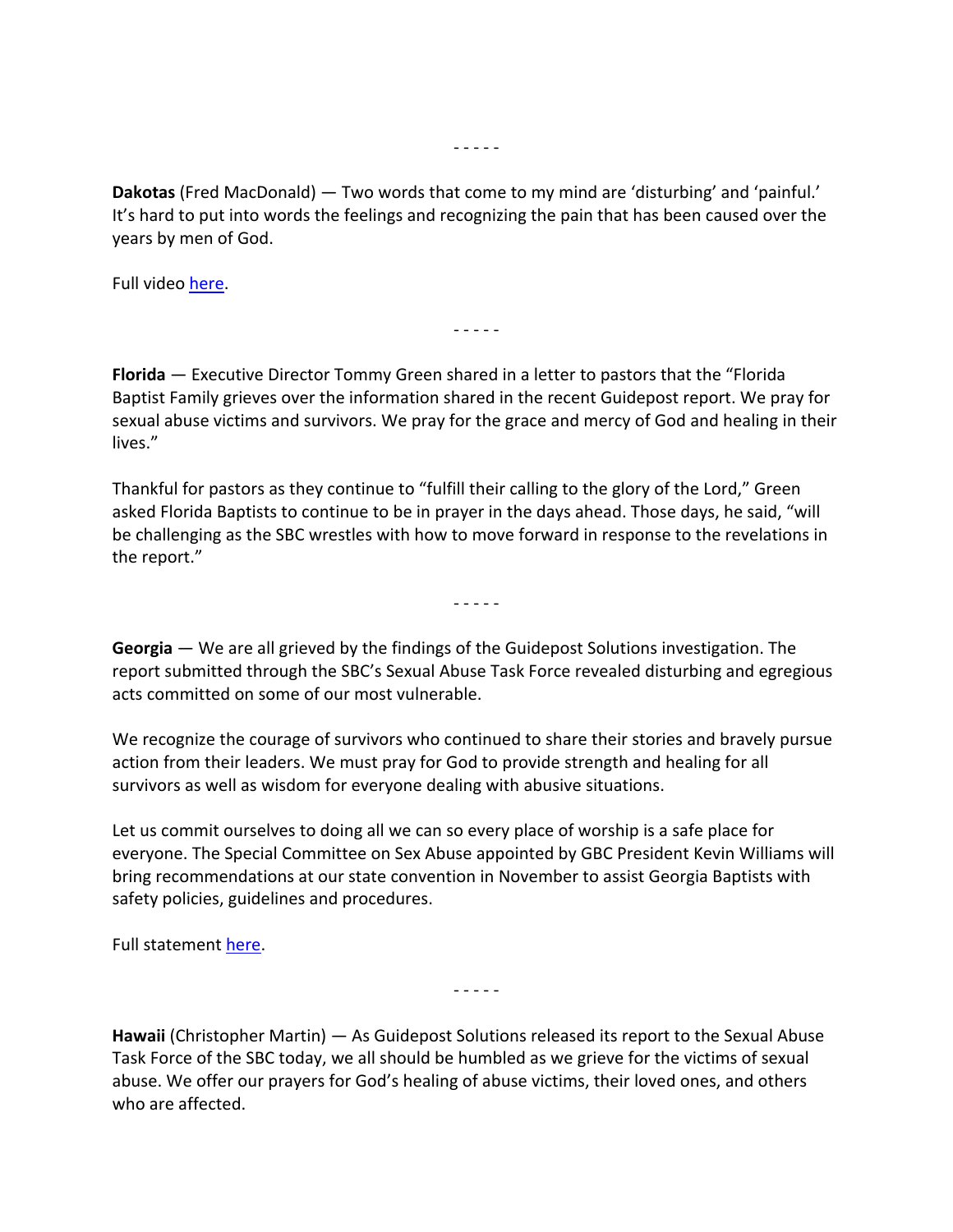Among the pages of this report, we find that those victims of deplorable and inexcusable acts opened their lives to needless scrutiny and pain to bravely share the sins committed against them by pastors and leaders in the SBC. But unfortunately, these sins remained hidden and disregarded for far too long.

…

Your Hawaii Pacific Baptist Convention Executive Board has begun strengthening policies and resources to assist our churches in making them safe places of refuge. We ask for your prayers and support in the continuation of this work. We will release more information on these efforts in the coming weeks and months.

Full statement here.

- - - - -

**Illinois** (Nate Adams) — "Along with many others, I am grieved over the information released today by the SBC's Sex Abuse Task Force, including the detailed findings in the Guidepost Solutions report. I'm grateful for the Task Force's concisely stated recommendations, which I'm sure will receive sober and serious considerations by messengers to next month's Southern Baptist Convention in Anaheim. While the focus of the Task Force's work has been at the national SBC level, any network of churches, including our association of churches here in Illinois, should carefully examine its own practices in responding to victims of abuse, as well as assisting churches in prevention. IBSA is doing so and remains committed to continuing transparent and proactive processes to assist churches in protecting the vulnerable and ministering to those who have experienced abuse."

Statement here.

**Indiana** (Ryan Strother) — Today, may all Southern Baptists humble themselves and commit to caring for survivors of sexual abuse. I'm still processing Guidepost Solutions' "Report of the Independent Investigation," released last night. I'm deeply grieved and upset by what has been reported. No follower of Jesus should mistreat or intimidate abuse survivors, but rather should be like the Lord who works righteousness and justice for all who are oppressed (Psalm 103:4).

- - - - -

Yet, I remain hopeful that the Southern Baptist Convention will humbly change what is necessary to help our churches prevent further abuse. Last year, many messengers made clear that they wanted to take this issue seriously (which led to this investigation and report). The majority of members in SBC churches are committed to Scripture and faithful to God's work. We can learn through this time of anguish and change the future of the Convention for the better. This is my prayer.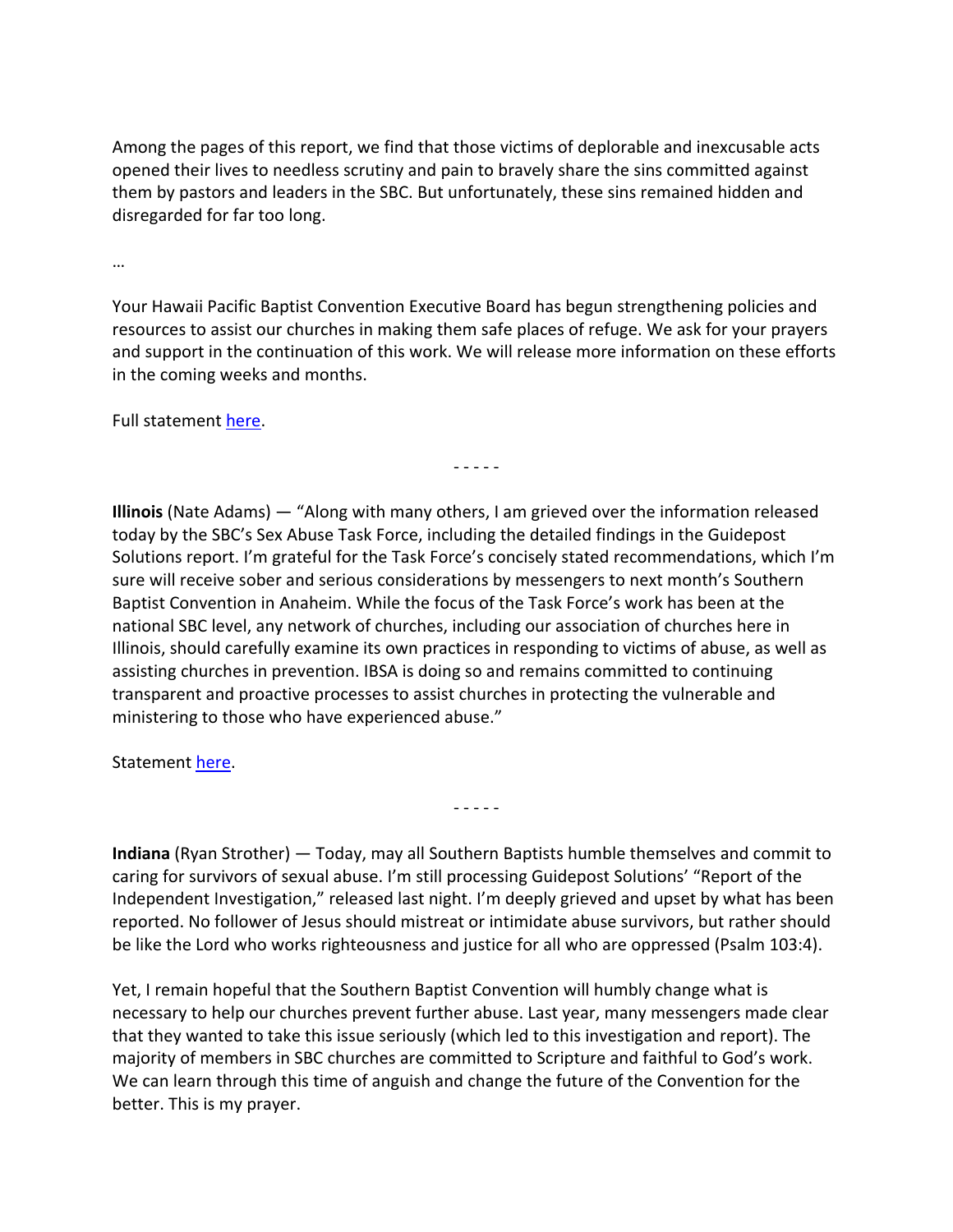Statement here.

**Iowa** – Executive Director Tim Lubinus has not released a statement but told Baptist Press the convention is publishing regular updates regarding the investigation and report on its website.

- - - - -

Kansas-Nebraska – We join Southern Baptists around the world in lamenting and repenting of those acts of commission and omission outlined in the report.

…

We have been in consultation with numerous men and women who are leaders in our KNSBC churches and associations to begin the process of formulating both better safeguards to protect and clearer pathways to report so that what happened nationally does not happen locally.

Full statement here.

- - - - -

**Kentucky** (Todd Gray) — After reading the report, the Lord led me to pray for sexual abuse survivors in a way I never had before. Romans 12:15 reminds us to "weep with those who weep," and this is a time to grieve with our brothers and sisters in Christ.

In November 2021, former KBC President Dr. Wes Fowler brought a motion to the messengers of the Kentucky Baptist Convention meeting in Elizabethtown to establish a Kentucky Baptist Sexual Abuse Task Force (SATF). That task force was approved unanimously by the messengers and has been actively at work since that time.

Full statement here.

- - - - -

**Louisiana** (Steve Horn) – I, like many of you, read the report from Guideposts and experienced an array of emotions. We must do better. We must be better. Those affected by sexual abuse deserve better and certainly, our devotion to our Lord demands better.

As promised during our Annual Meeting last November, we will seek to listen to, and support, those who have suffered abuse. In addition, we will be proactive in implementing strategies that endeavor to eliminate all incidents of sexual abuse among our churches.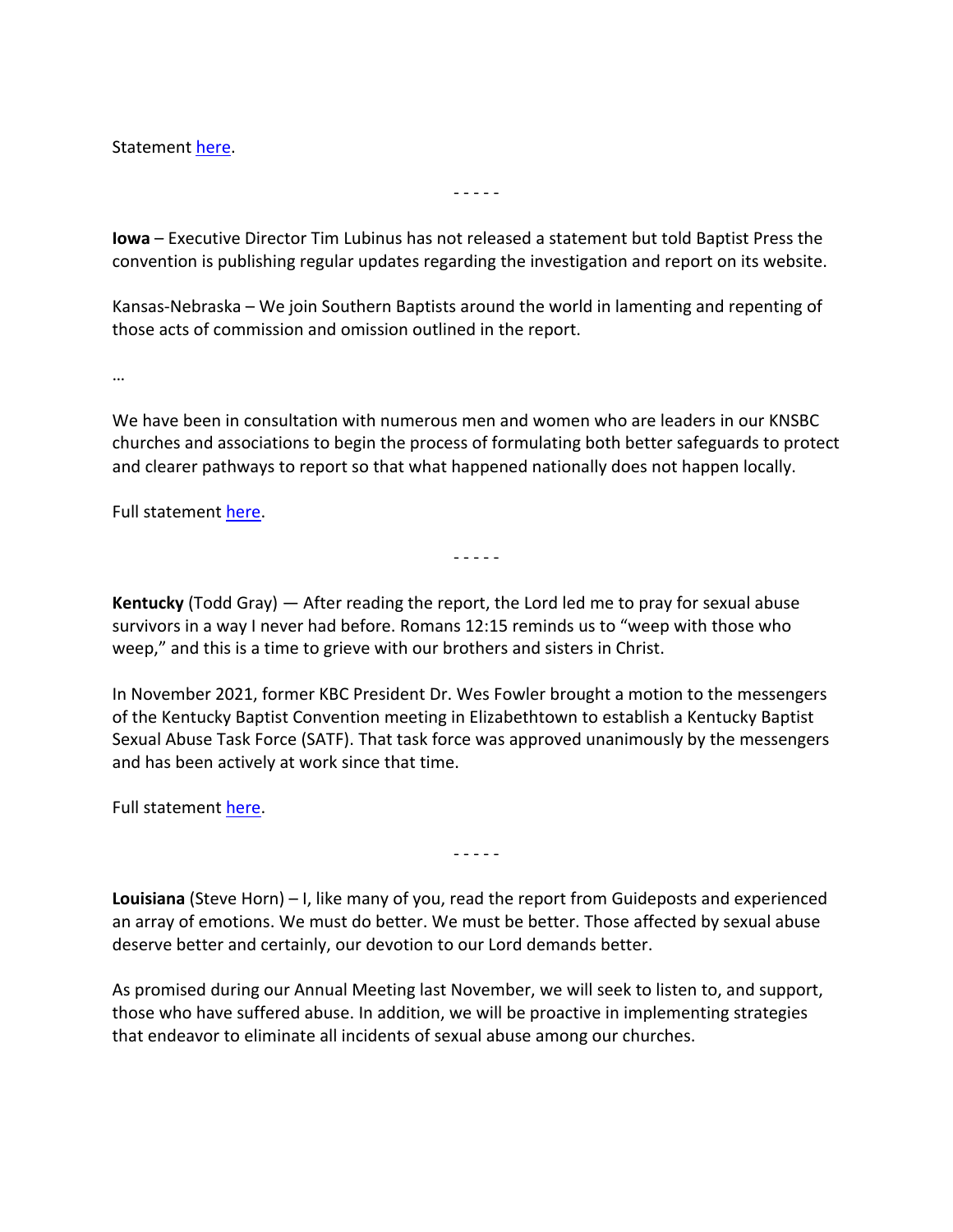During our May Executive Board meeting, I updated our trustees on what's been done since our November gathering. We will continue to review the report from the SATF and discern what recommendations can and should be adopted among our convention of churches.

I urge Louisiana Baptists to pray this moment brings us to a place of acknowledgment of sin which leads to repentance that makes way for the fruit of repentance.

For about a year now, we have been calling people to introspection, consecration, intercession, and decision through the personal revival guide, *Change Me*. Today, more than ever, we need to be praying, "Search me, God, and know my heart; test and know my concerns. See if there is any offensive way in me; lead me in the everlasting way. Lord, change me!"

- - - - -

**Maryland-Delaware** — We are saddened by the Guidepost report released on May 22, and we grieve with the survivors. We admire and applaud their courage in coming forward with their stories. We see them. We hear them. And we support them.

At the BCM/D, we are committed to helping churches create and cultivate a culture where vulnerable people are protected and cared for and are able to heal and thrive. Our work has only just begun.

…

Read the full statement here.

- - - - -

**Michigan** (Tim Patterson) — After being immersed in the report, my emotions have been from one extreme to the other.

Deep sadness, grief, heartbreak, intense empathy for the victims/survivors, anger, frustration, relief…and much more. There were revelations in the report that were shocking, especially concerning those in the past for whom I have had the greatest of love and admiration.

Executive director Tim Patterson goes on to outline ways his state convention has been engaged in pursuing transparency and protecting people from abuse.

Full statement here.

- - - - -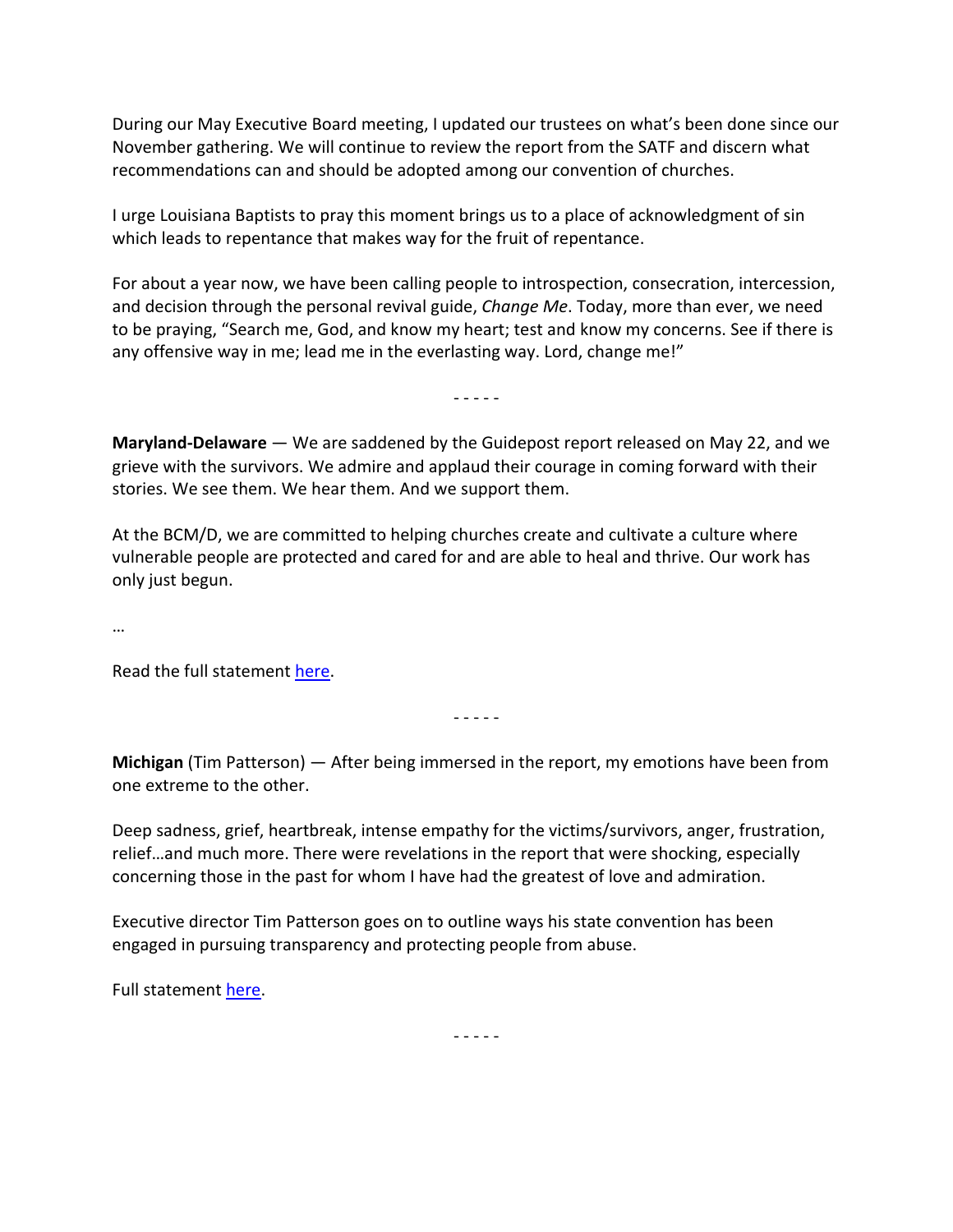**Minnesota-Wisconsin** (Leo Endel) — There is a time for every activity under heaven: … a time to weep… and a time to mourn… (Ecclesiastes 3:4). Today is a time for both.

…

[T]oday we grieve with those who have been abused, are outraged at those who abused them, and are broken by the lack of action from significant leaders who may have prevented some of this from happening.

Full statement here.

**Mississippi** (Shawn Parker) — Although it is difficult and heartbreaking to receive the Guidepost Solutions report, we are thankful that Southern Baptists have taken action to expose and deal with abuse that has occurred within our denomination. Mississippi Baptists have been and continue to be committed to give this issue the needed attention it demands as we support the work of our churches in fulfilling the Great Commission (Matthew 28:18-20)."

- - - - -

Full statement here.

**Missouri** (Sexual Abuse Response Team) — We want to be clear. This report reveals an ongoing pattern of sin, idolatrous use of power, and callousness toward the abused. The report made several recommendations for institutional change and cultural repentance. We are grateful for those leaders and staff members whom the report revealed were serving faithfully throughout different levels of our denomination.

- - - - -

In this time of shock and grief, we offer you two counsels that are prayerfully given and biblically sourced. First, this is a time for prayer, for the abused, for justice, for lamentation and repentance of the perpetrators and our denomination. Second, we urge you to consider careful and wise responses in this season and that we approach this with a spirit of humility and lamentation.

Full statement here.

- - - - -

**New Mexico** (Steve Ballew) — My heart is broken today. It is difficult to process another elementary school shooting. As of this morning, 19 children and two adults are counted as senselessly slaughtered.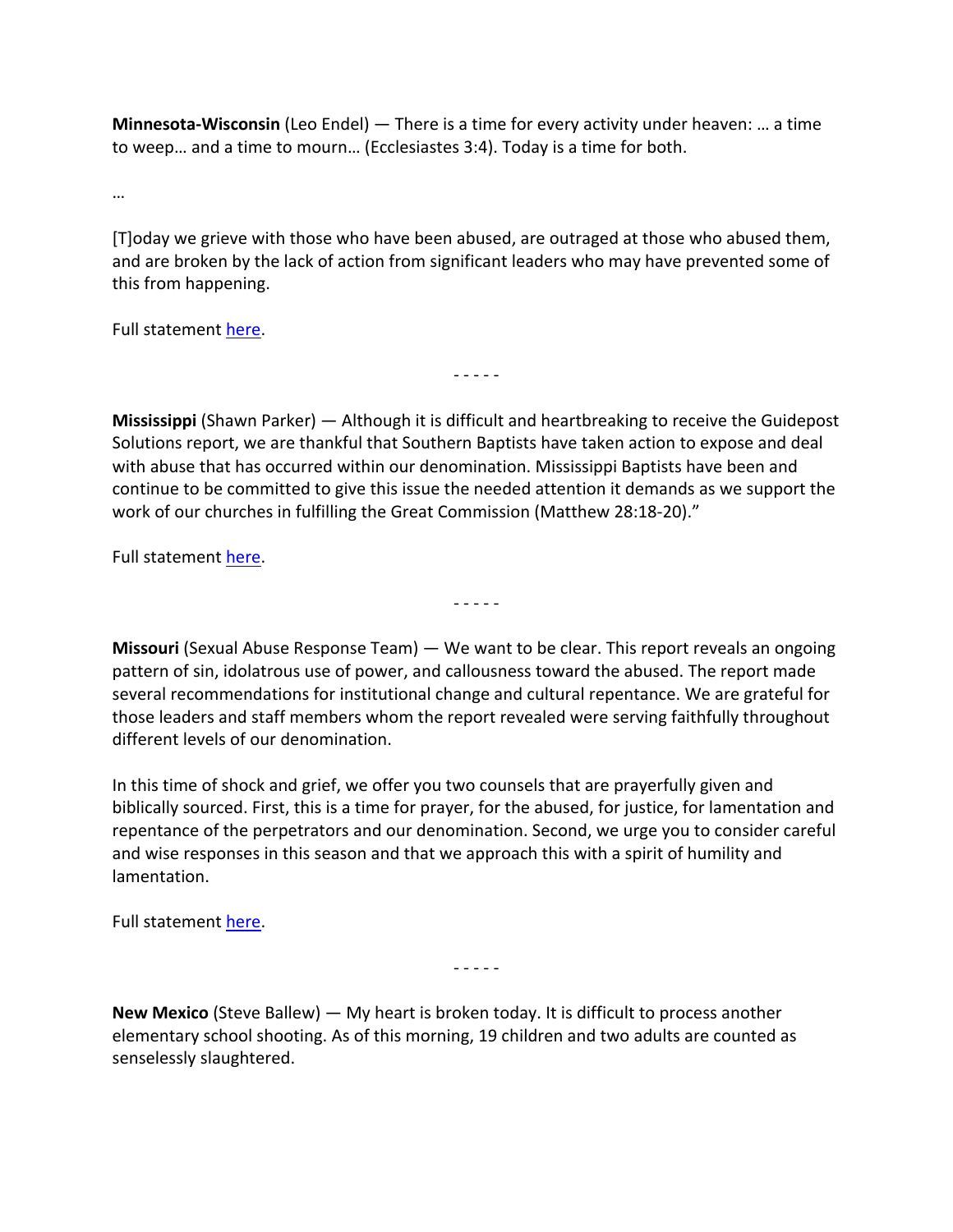We live in a world broken by sin. While politicians and news pundits will debate various solutions, the one solution they will miss is the spiritual solution.

The church desperately needs revival. The world around us needs a spiritual awakening. May this event drive us to our knees before the only One who can affect real and lasting change. We must admit our impotence and seek the omnipotence of our great God.

…

I am grateful for the work of Guidepost Solutions and the Sexual Abuse Task Force for bringing out into the open these disgraceful acts. I am optimistically prayerful that the messengers who gather in Anaheim in June will be presented with recommendations that will move us forward to a day when we with integrity can testify that we are doing all that we can to protect everyone in our care.

Read the full statement here.

- - - - -

**New York** (Terry Robertson) — Although it is difficult and heartbreaking to receive the Guidepost Solutions report, we are thankful that Southern Baptists have taken action to expose and deal with abuse that has occurred within our denomination. BCNY will continue to be committed to give this issue the proper attention it demands as we support the work of our churches in fulfilling the Great Commission (Matthew 28:18-20)."

Full statement here.

- - - - -

**North Carolina** (Todd Unzicker) — Today's release of the SBC Sexual Abuse Task Force report marks a time for our family of churches to grieve, repent, reflect and respond.

We recognize that the contents of this report will cause survivors of abuse to relive painful experiences and memories. I applaud the courage of abuse survivors who came forward to share their stories. We must demonstrate compassion and care to everyone who bears the pain of abuse.

…

People won't trust our gospel if they don't trust that they can be safe in our sanctuaries. As we pray for the gospel to bring healing and hope to everyone affected by this heinous sin, we must also be proactive in preventing abuse and taking the necessary actions to protect the most vulnerable among us.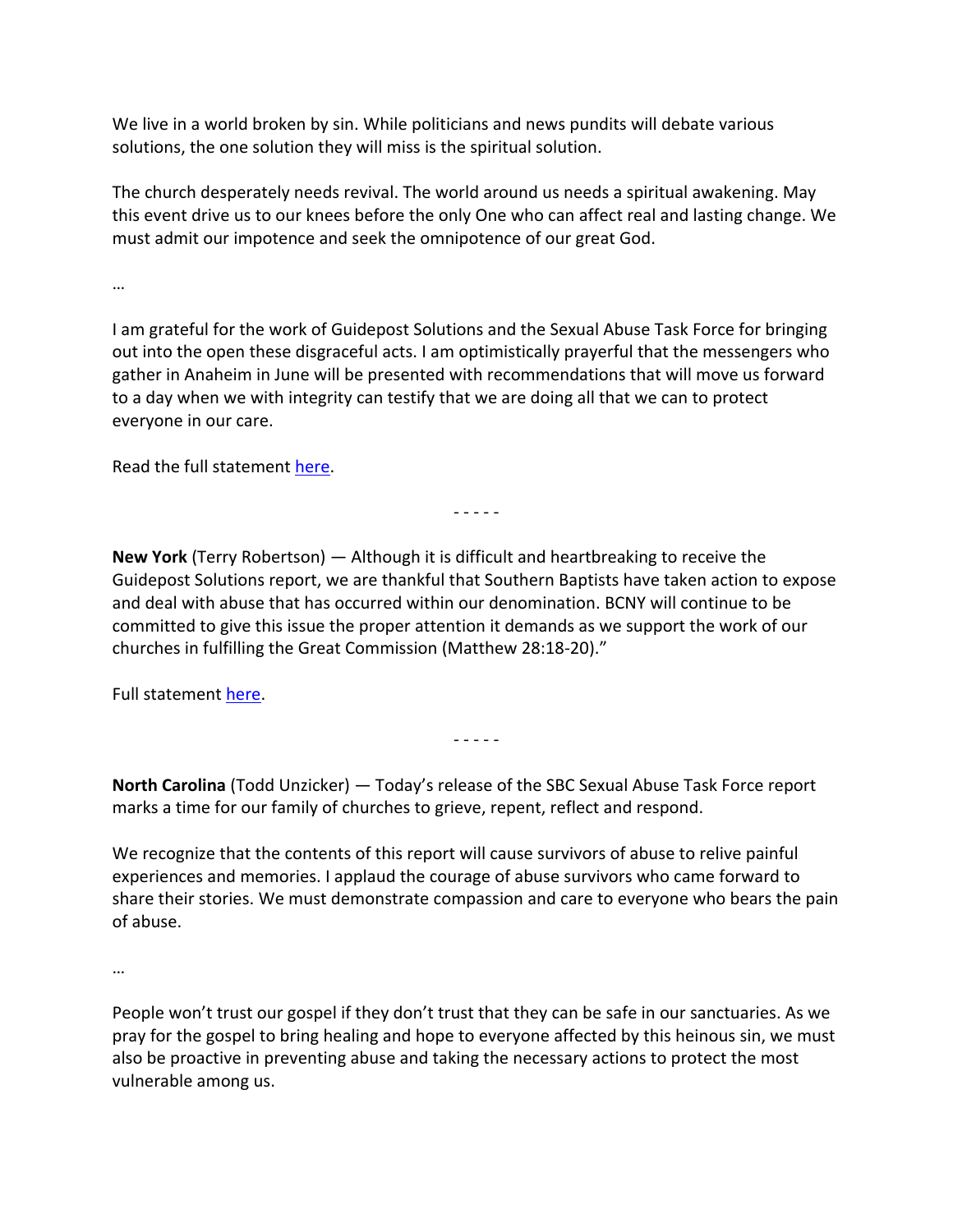Read the full statement here.

**Northwest** — We encourage Northwest Baptists to read the SATF's cover letter and the full, detailed Guidepost Solutions report that were released Sunday afternoon. They contain the basis for much of the work in which the denomination in its various expressions will be engaged for a few years to come.

- - - - -

Statement here.

**Ohio** — When the messengers of the Southern Baptist Convention voted to conduct a thirdparty investigation regarding sexual abuse in our convention, we knew the results would be disturbing. Ohio Baptists grieve with the rest of our SBC family as well as the watching world at the findings of the Guidepost report. We especially grieve with survivors who may feel wounded afresh with the revelations of the report.

- - - - -

Sexual abuse is not only a barrier to the gospel; it is an attack on the gospel. The abuse of another person made in the image of God within the context of the local church is an unthinkable act of darkness. Just as light dispels darkness, however, truth dispels deception. The Guidepost report, while painful, is necessary to reform and healing.

In November 2021, Ohio Baptists expressed our commitment to address the scourge of sexual abuse with the creation of the SCBO Sexual Abuse Task Force (SATF). The SATF is conducting a review of all SCBO policies regarding sexual abuse and is drafting new policies and pathways for prevention and appropriate response within our convention.

Just as we long for the day when God will wipe away all tears from every eye, we are grieved now by the tears of survivors. Now is the time for us to shed tears of grief and repentance which will lead to God-honoring reform in our churches and our convention.

- - - - -

**Oklahoma** (Todd Fisher) — I am heartbroken and sickened as I read the findings of the Southern Baptist Convention Sexual Abuse Task Force. I am grieved for each and every one of the abuse survivors. Southern Baptists must unquestionably be more vigilant in preventing abuse, reporting abuse, and caring for survivors of abuse. This is a pivotal moment for the SBC. We must learn from this report and be faithful in protecting the vulnerable among us.

- - - - -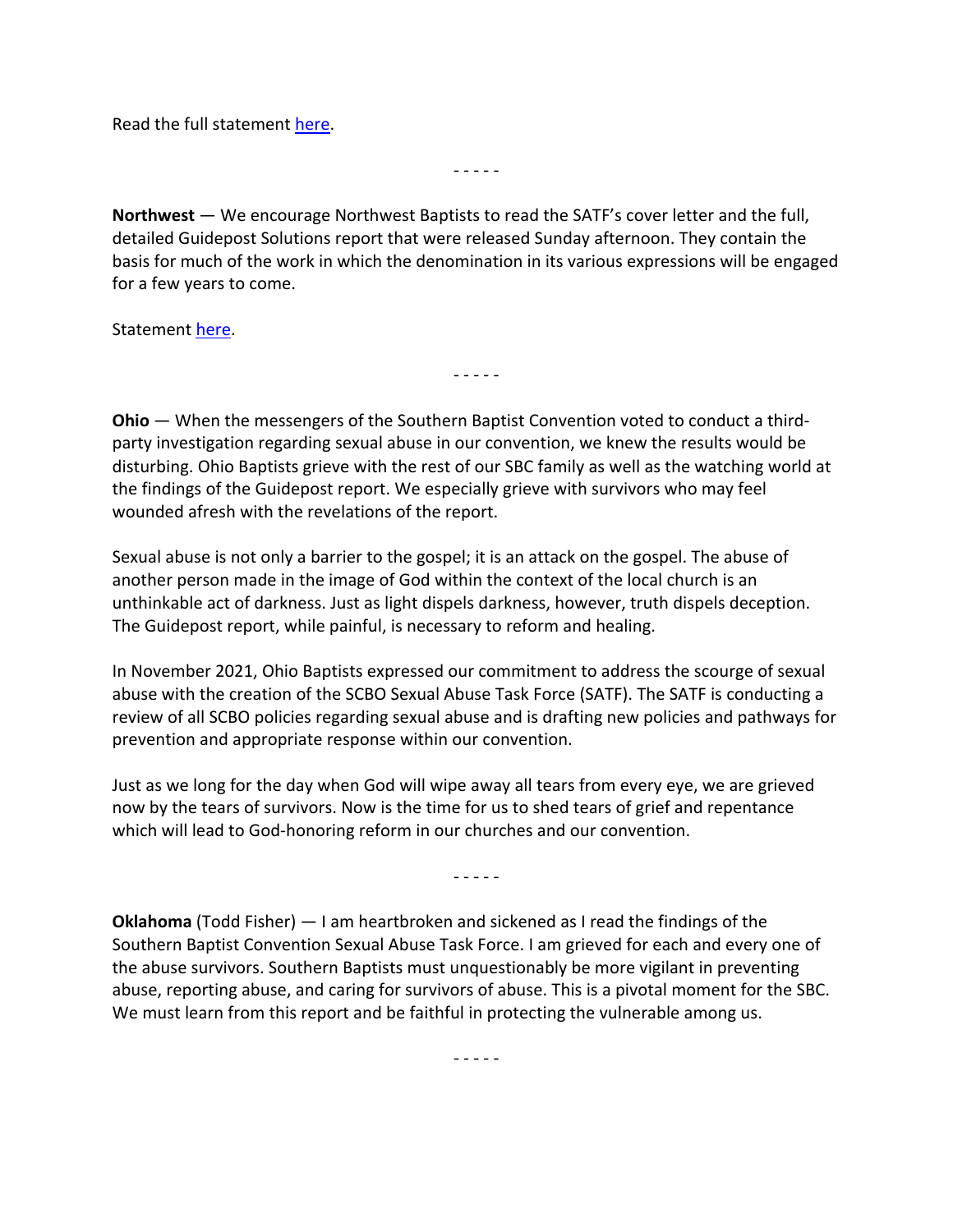**Pennsylvania-South Jersey** (Baptist Resource Network) (Barry Whitworth) — It is a serious day in the Southern Baptist Convention. On Sunday, May 22, Guidepost Solutions, an independent research firm hired by the SBC's Executive Committee at the requests of messengers at last year's SBC annual meeting, issued their 288-page report.

…

The Baptist Resource Network is committed to protecting against all abuse, whether children, women and/or vulnerable adults. We are so serious about this that in recent days, before this report came out, our Executive Board unanimously voted to adopt a "BRN Abuse Prevention" policy for our organization.

Full statement here.

- - - - -

**South Carolina** (Gary Hollingsworth) — We are grieved by the results of the Southern Baptist Convention Sexual Abuse Task Force report. Foremost, we are grieved for the survivors that have been overlooked, unheard, or dismissed. We lament the actions and abuses that have brought us to this point. In the midst of this grief, we are not without hope. At the South Carolina Baptist Convention Annual Meeting last year, we commissioned our own Sexual Abuse Task Force to respond and apply the results of the national report to our own internal processes, as well as the resourcing of our 2,100 South Carolina Baptist churches.

Full statement here.

- - - - -

**Tennessee** (Randy Davis) — I believe we have some serious and difficult decisions ahead of us as a people. Many of those decisions are going to hurt, but I don't see any way forward unless we address what's been disclosed. I am still trying to process the recommendations, but those need to be looked at closely for how we can ensure that every Southern Baptist church is a safe place for every woman, man, girl and boy to come and focus on worshipping the Lord.

More here.

- - - - -

**BGCT** — Our hearts break at the findings of the Guidepost Solutions report released by the SBC Sexual Abuse Task Force. We join others across Texas and beyond in lament and earnest prayer, acknowledging the failures of the past, accepting the present report's findings and recommendations and looking ahead with resolve to future change.

…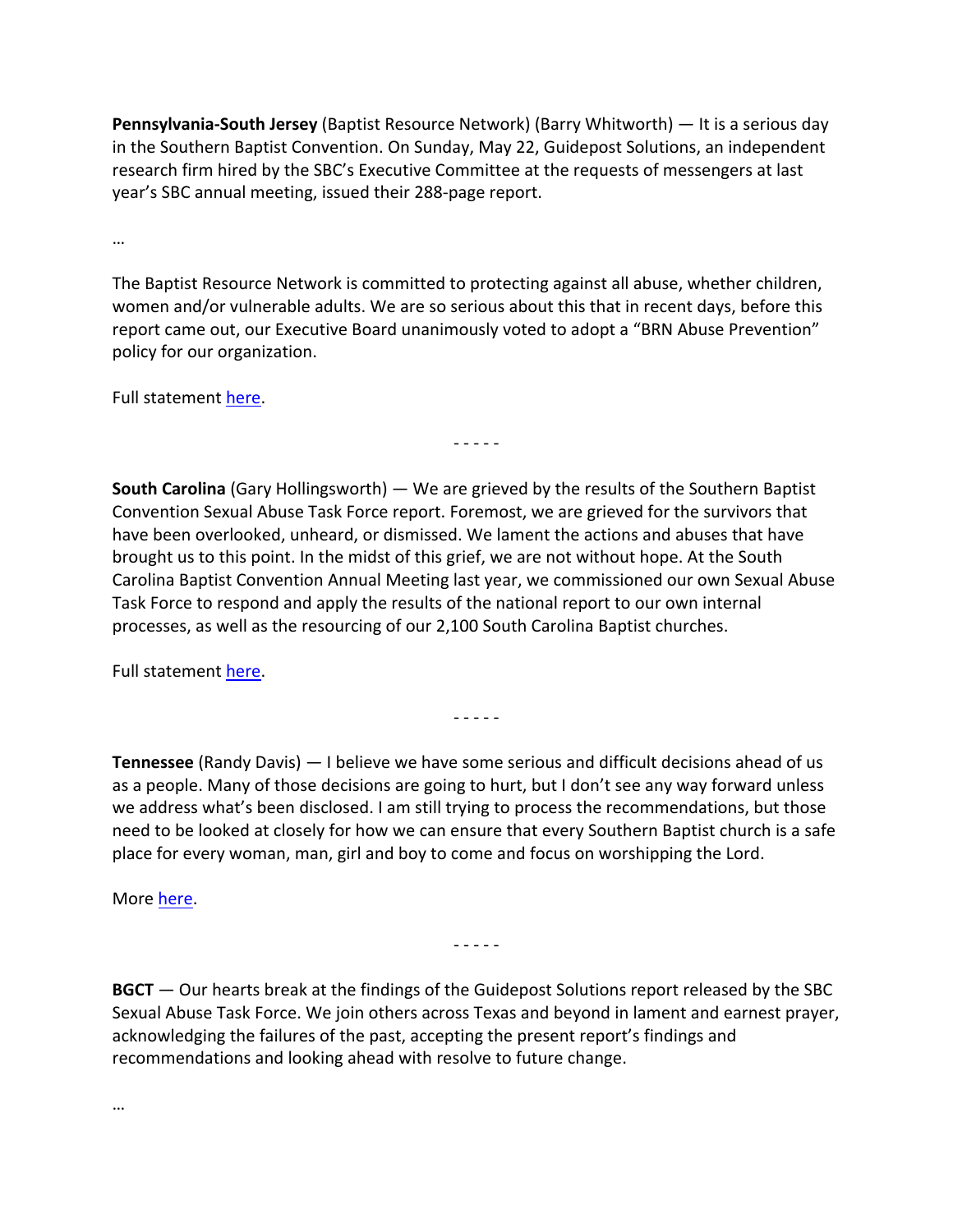We continue to urge churches and staff towards a proactive approach focused on sexual abuse prevention, reporting, and compassionate care, even as we look for opportunities to strengthen efforts wherever possible.

- - - - -

Full statement here.

**SBTC** — The contents of the SBC Sexual Abuse Task Force report cause us to grieve for those who have been affected by sexual abuse. We can only imagine the pain and trauma survivors have endured through the reliving and retelling of their experiences, and we are grateful for their courage in coming forward. As a family of churches, we must do better. We must repent of our sin, learn from our past, care for those affected, and respond with clear pathways forward. SBTC churches and church leaders can be assured of the SBTC's commitment to embrace constructive pathways to restoration and healing, to work to comfort and minister to survivors of abuse in our own network, and to continue to evaluate and reform our own policies, procedures, and ministries toward prevention. The SBTC task force, authorized by unanimous vote of the messengers in our November 2021 Annual Meeting, has been working diligently to strengthen our efforts within our own network of churches. May God grant us forgiveness where there is sin, healing where there is hurt, encouragement where there is hope, and the mind of Christ in all things.

Full statement here.

- - - - -

**Utah-Idaho** — The details in the Guidepost Solutions report are egregious and deeply disturbing. We are heartbroken for the victims of sexual abuse. There is no level of sexual abuse nor mistreatment of women, children, or men that is acceptable. In honor of the courage of the survivors who came forward to report abuse, and for the sake of righteousness in our denomination, the Utah-Idaho Southern Baptist Convention heartily affirms the recommendations of the Sexual Abuse Task Force Report. In addition, we ask the messengers, churches, and those in leadership positions in the Executive Committee, the Utah-Idaho Southern Baptist Convention, and the Southern Baptist Convention to pray for God's wisdom, compassion, and strength to make the necessary changes to ensure the safety of all who attend our churches.

Read the full statement here.

- - - - -

**SBCV** (Brian Autry) — I can't begin to imagine the hurt and grief of survivors whose trust in leadership has been broken. It grieves me to see more leaders failing to finish well or serve as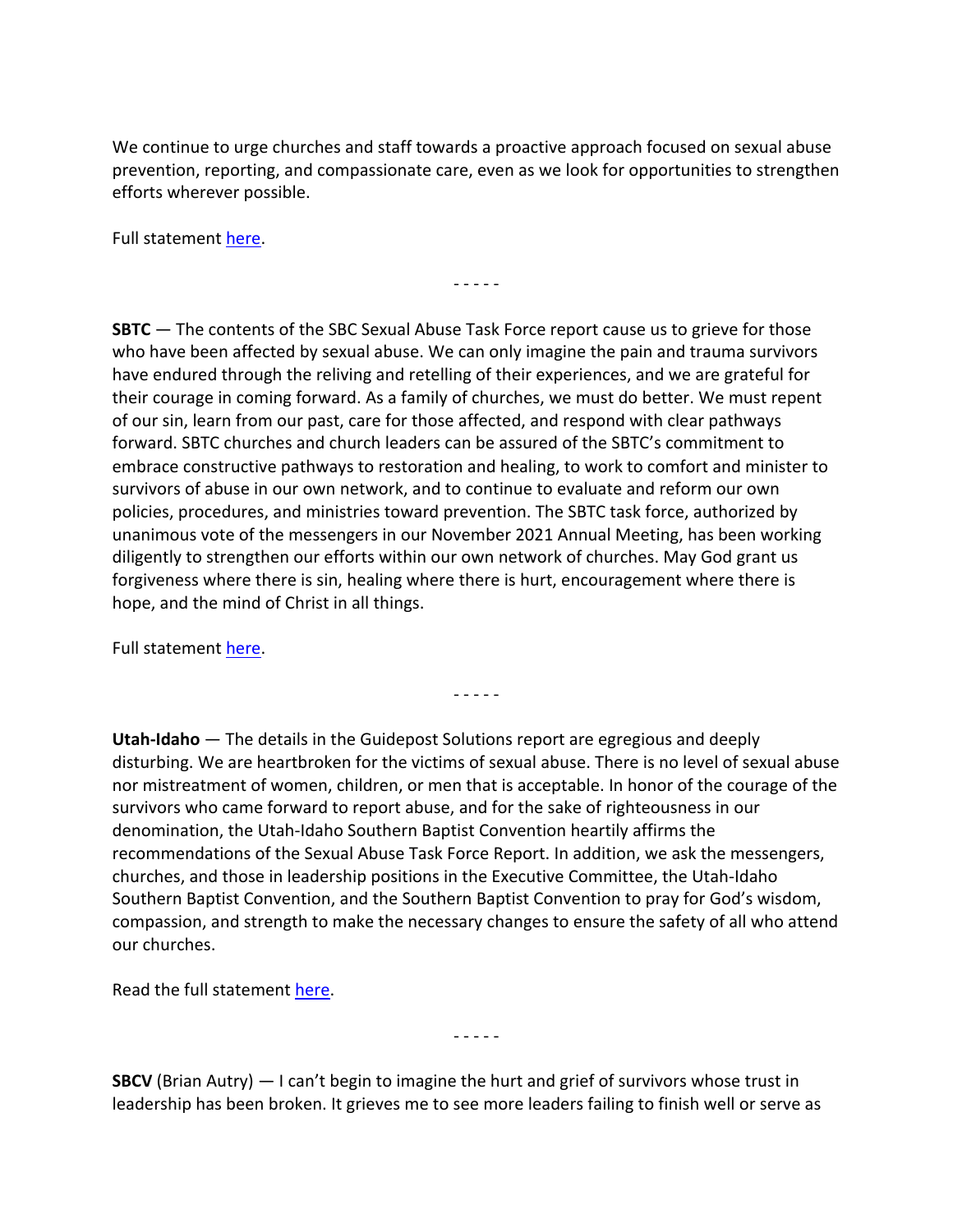God intends. It is heartbreaking, sobering, grieving, and challenging beyond words. We, indeed, must humble ourselves, learn, and seek solutions to serve and care better for people.

Over the last year, our state convention launched a Caring Well Task Force to provide safe resources and information for survivors, churches, and individuals seeking to learn best practices for how to navigate the subject of spiritual and sexual abuse and domestic violence. This task force meets on a regular basis and has a regularly scheduled meeting this week.

Read the full statement here.

- - - - -

**West Virginia** — We strongly encourage you to intentionally carve out time in your schedule and read yesterday's release of the SBC Sexual Abuse Task Force report.

The weightiness of these findings should humble us before God. We pray this process moves Southern Baptists towards repentance and an increased sense of urgency regarding such matters.

…

West Virginia Convention of Southern Baptists remain faithful to God's call to care for others. We have been proactive in recent years in how we recognize, prevent, and care for the abused through training and awareness. We are encouraged by our messengers' initiative to create a WVCSB Sexual Abuse Task Force last November, and our Executive Board will hear their report in two weeks. A complete report will be given to our messengers in November. We want to continually improve and grow as shepherds who protect the sheep God has entrusted to us. Our churches should be places of safety for the vulnerable and healing for the hurting.

Full statement here.

**Wyoming** (Quin Williams) — Over this past week, I have read the report on sex abuse investigation by Guidepost Solutions. As I read the report and reread portions of the report, I was dismayed to know that vulnerable people had been victimized at the hands of church leaders. If there is any safe place for anyone in our society, it should be in the presence and under the protection of those of us who are kept in the hand of our Lord and Savior. Survivors of abuse, especially sex abuse should find a place of safety in our churches. Nothing less is acceptable. Then, to see the reports that some of them had their stress and emotional suffering was worsened when they sought relief from some of our national leaders added to the heartbreak.

- - - - -

A few things Wyoming Southern Baptist need to do at this point are: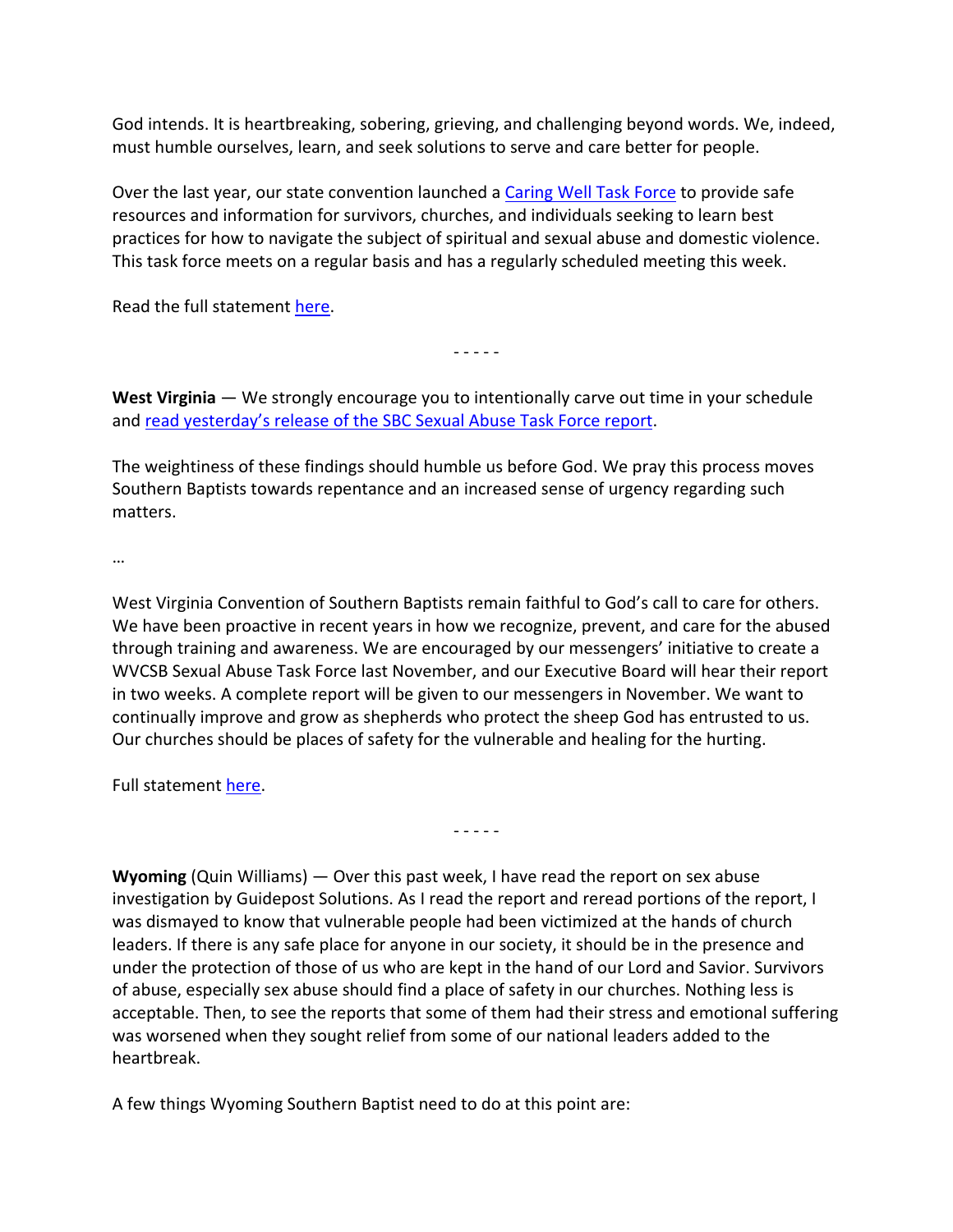1) Pray for the survivors of sex abuse, both those named in the report and the many others who are not named. These folks still hurt every day.

2) Pray for our Executive Committee. The vast majority of the members of the EC were found to bear no responsibility for the mishandlings of reported abuse. They have a heavy burden now to bear.

3) While, to date, no one from a Wyoming Southern Baptist Church has been named as an abuser in this report, we cannot be naïve to the fact that these things could happen here. Therefore, each of our churches, regions, entities, and our Network in general must have a plan in place to report abuses and abusers to proper authorities. We must also must make every effort to see that the vulnerable are given a save place and that survivors must be given the best possible care.

4) As we move forward in the wake of this report and the difficult facts that it presents, we must do better in the area of caring for the abused. As we find ways to do better, we must add these advances as a means to better spread the Truth of the Gospel to a hurting world that needs Jesus.

Let us all now turn ourselves to dependency upon the leadership of our Lord. Above all else, we need His comfort and direction to bring something of value from the troubling times we find ourselves in today.

# **First-Person: Reasons to stay invested in the Southern Baptist Convention**

by Nick Sandefur

**LEXINGTON, KY (BP)** – As many of you are probably aware, the Southern Baptist Convention (SBC), in particular, the SBC Executive Committee (EC), has been under investigation for its handling of sexual abuse instances involving pastors or church members in local Southern Baptist churches from June 2001-June 2021.

Following the will of the SBC messengers who voted in Nashville in June 2021, the current EC (which I have served since September 2021) authorized an independent investigation into our staff and committee. To ensure transparency, the trustees of the EC waived attorney-client privilege and fully funded the investigation conducted by Guidepost Solutions.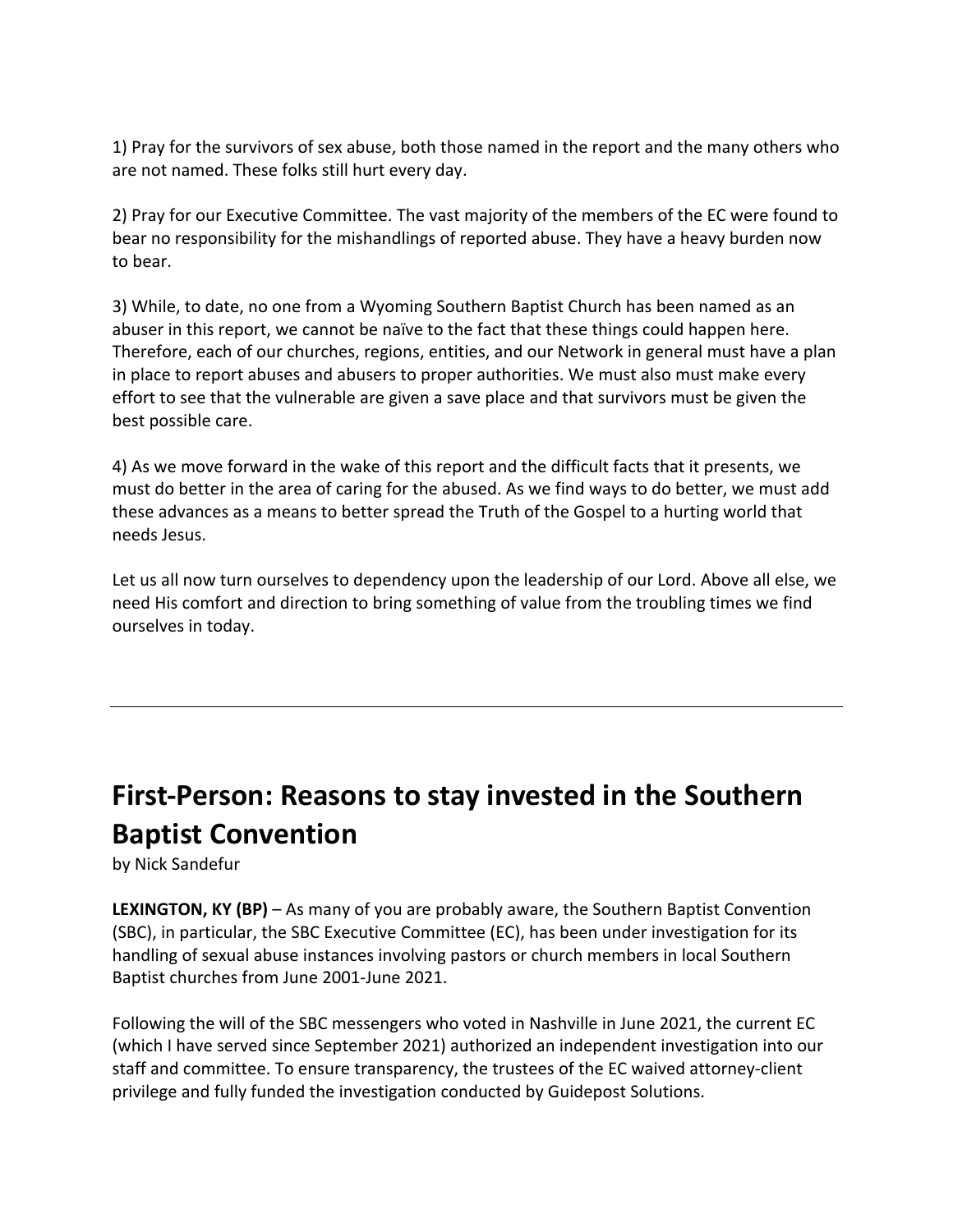The report from Guidepost is painful to read. It is painful because people who were harmed were not loved well, and their pain was often exacerbated by our leadership. Victims were ignored or shunned to avoid legal risk or avoid internal conflict. The report reveals, either indirectly or directly, we harmed survivors who came forward. Wrongs have been done. For this, every Southern Baptist church and member should grieve.

Over the next few weeks, our convention will seek to take steps to correct this action. We will deal with past actions as best we can, and we will diligently work to protect the vulnerable who are entrusted to our churches' care. Polity and feasibility will no doubt be a part of discussions. Safety of current and potential victims integrity, and transparency must be the outcome of our work. Please pray for our committee and for our convention as we lean into this difficult issue.

The SBC has a very tainted past. Blatant racism, latent discrimination, controversy and sinful activity have been part of our history. They are a part of every organization of humanity. The latest actions could lead people to disengage from the SBC. I understand. However, I choose reform from within.

Here are the reasons I choose to continue to invest in the SBC:

- 1. **Mission Funding Strategy** The cooperative program mission endeavor is still the most effective way of spreading the message of Jesus.
- 2. **Missionaries/Church Planters** Many current missionaries have left families and country to share the Gospel. They left with the promise of SBC support.
- 3. **Network of Believers** Staff, partners in ministry, and friends have been developed because of our SBC connections.
- 4. **Disaster Relief** When disaster hits, Southern Baptists seek to bring relief to hurting people.
- 5. **Theological Education** SBC seminaries make the best theological education in the world affordable to future generations.
- 6. **Survivor Protection** A network committed, although very late in its commitment, to rooting out the evil of sexual abuse from our congregations is better than 50,000 independent churches with little support to address the issue.
- 7. **Self-Correcting Capacity and Desire** We have a troubled past. We have fostered sinful behavior and will make more mistakes but thankfully some are in our past. I pray for the day that sexual abuse is a former issue facing the SBC.

#### **ABOUT THE AUTHOR**

Nick Sandefur is senior pastor of Porter Memorial Baptist Church in Lexington, Ky.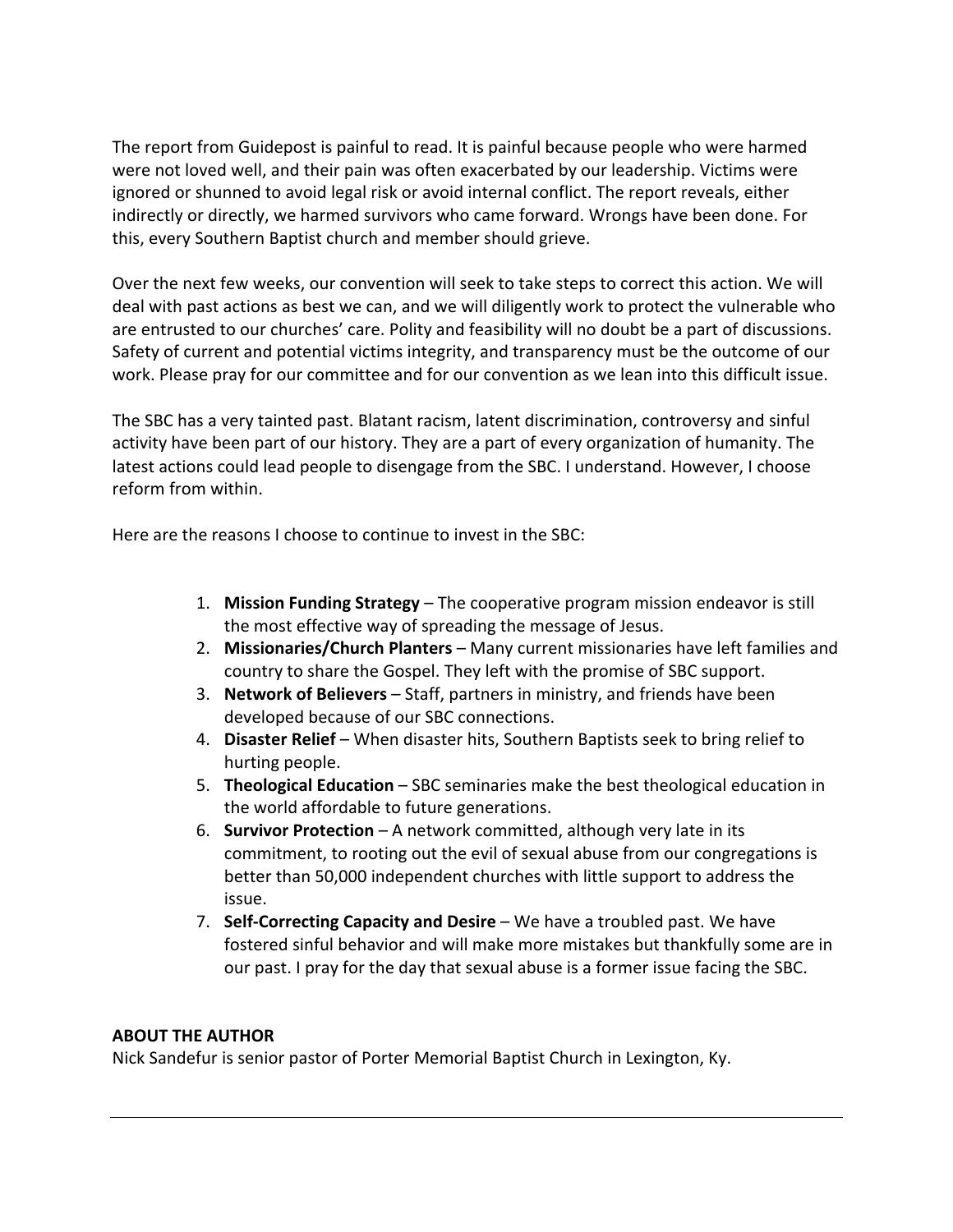# **Biblical hospitality: avenues of grace**

by Austin Collins

*In this two-part blog, we'll first look at what the Bible teaches about what hospitality looks like. The next installment will contain a list of practical helps and tips for engaging in real life hospitality in your home.*

## **Biblical Hospitality**

**JACKSONVILLE, FL** – It's a scary word – hospitality. It's a word that often strikes fear in the hearts of Christians. We're busy, and our homes can be messy, and – oh no – our kids just drew 13 smiley faces on the wall with permanent markers. "Hospitality" conjures to mind elegant table settings, fanciful three-course dinners, and spotless homes with well-mannered children.

But thankfully, that's not what biblical hospitality has to look like. Paul, in a single verse, provides for us a biblical definition of hospitality. In Romans 15:7 he says to "welcome one another as Christ has welcomed you, for the glory of God." There are three keys to this verse - a what, a how, and a why - that explain what biblical hospitality looks like.

**What:** We are called to welcome one another. Jesus Christ wants us to welcome everyone with open arms, smiling faces, and with a desire to serve above and beyond. Biblical hospitality means opening up our hearts, our homes, and our church to others.

**How:** As Christ has welcomed you. The welcome that Christ gave us into the family of God cost us his life. Through his death on the cross, we were brought near to God. We who are his disciples should exemplify that sacrificial service in the way we go about welcoming others.

**Why:** For the glory of God. The reason why we want to warmly bring others into our homes and greet them with love is so that God might be worshiped and glorified. Lord willing, through conversations with us, our guests will hear the gospel, repent of their sins, and believe in the Lord Jesus. When this happens, God is glorified above all!

Hospitality isn't always about having a Cordon Bleu-level dinner or a picture-perfect house. It can be, and the Lord has blessed some people with those things to share with others. But maybe for you it's grabbing pizza and some cans of soda on your way home from work and calling a family in your Sunday School class to come over, eat, and fellowship in the backyard while the kids run around.

Hospitality is about a willingness to have open hearts and open doors because Christ does the same for you. With this in mind, I want to share with you 4 avenues of grace that biblical hospitality opens up for us. Will you commit to walking down one of them in the next month with your family?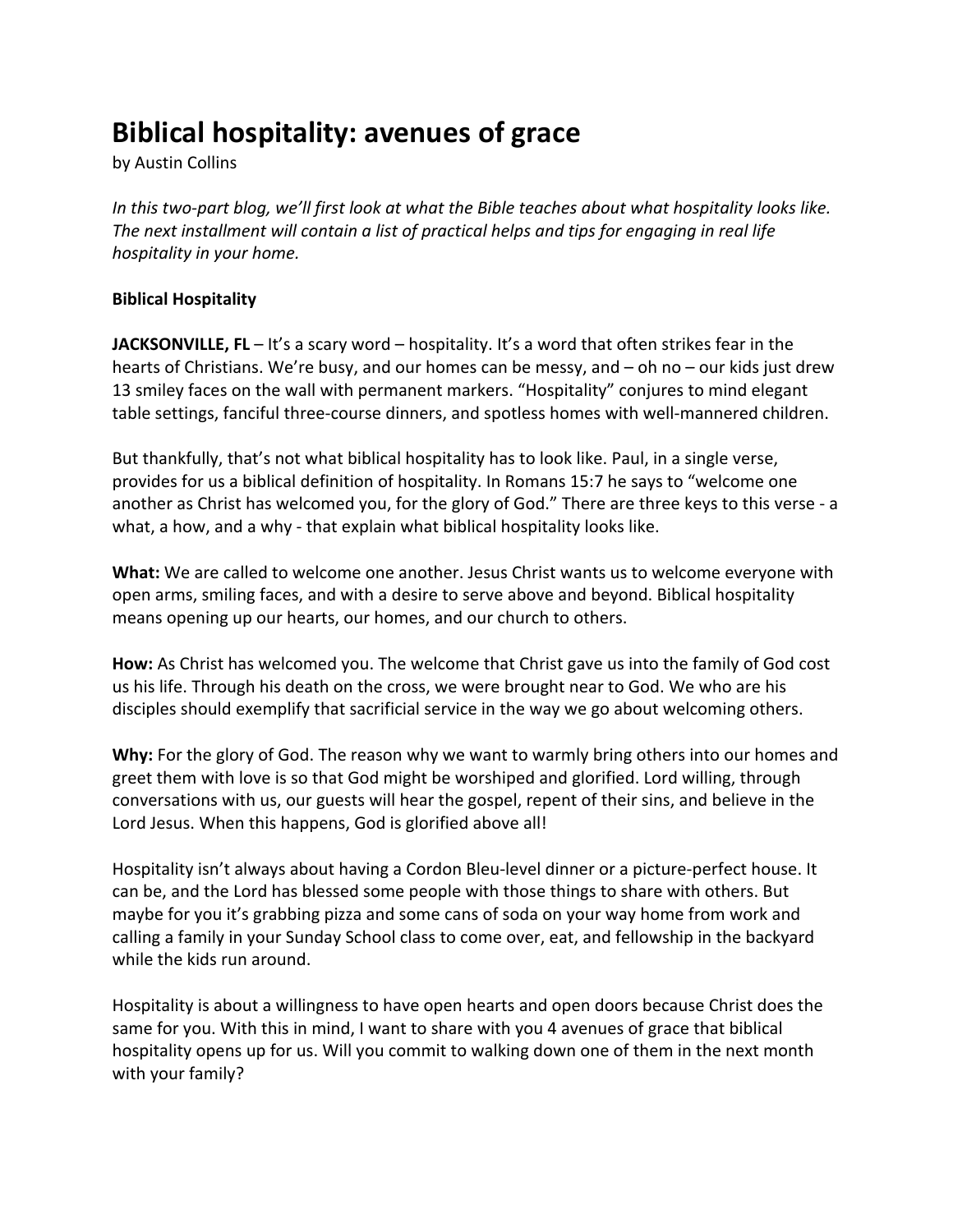## **An Avenue for Evangelism**

There is nothing like hospitality to grant you a captive audience. Inviting your neighbors or coworkers into your home for dinner is an easy way to get to know them better, to learn how to care for them, and eventually to share the gospel with them as your relationship with them deepens. Something about the warmth around a dining room table helps people lower their guard and be more open to the things you share with them. As you get to know unbelievers around a meal in your home, you'll discover different pathways to take in leading them to Jesus.

There are so many holidays that involve food and fellowship. At your next cookout or potluck for one of these holidays, challenge yourself to invite one of your unbelieving neighbors to come eat and hang out. Hospitality is as simple as that! It creates the opportunity for you to talk about the gospel with them.

## **An Avenue for Discipleship**

The early church modeled hospitality for us. Early on, churches often met in people's homes where they gathered to hear the Word taught, to pray together, and to grow in their fellowship with one another. And then in Acts 2, we see the fruit of the combination of hospitality and discipleship:

*"And day by day, attending the temple together and breaking bread in their homes, they received their food with glad and generous hearts, praising God and having favor with all the people. And the Lord added to their number day by day those who were being saved"* Acts 2:46-47

Do you see the direct result of discipleship taking place through hospitality? Salvation for more people! As Christians opened their homes for discipleship, God blessed their efforts, and the church grew!

Hospitality can look similar to this today. Instead of braving the hustle and bustle of a busy café to meet with someone and study the Bible, open up your home, sit together at the kitchen table or in the den, and drink homemade coffee out of your favorite mugs as you open up the Word and pray. Maybe watch a sermon together and discuss it afterwards while you munch on chips and salsa.

## **An Avenue for Care**

In Matthew 25:31-40, Jesus is commending his sheep for showing genuine care to him during their lives, and yet the people are confused because they had never personally encountered Jesus in the flesh. Jesus reassures them, when they showed care to "the least of these" they were glorifying him.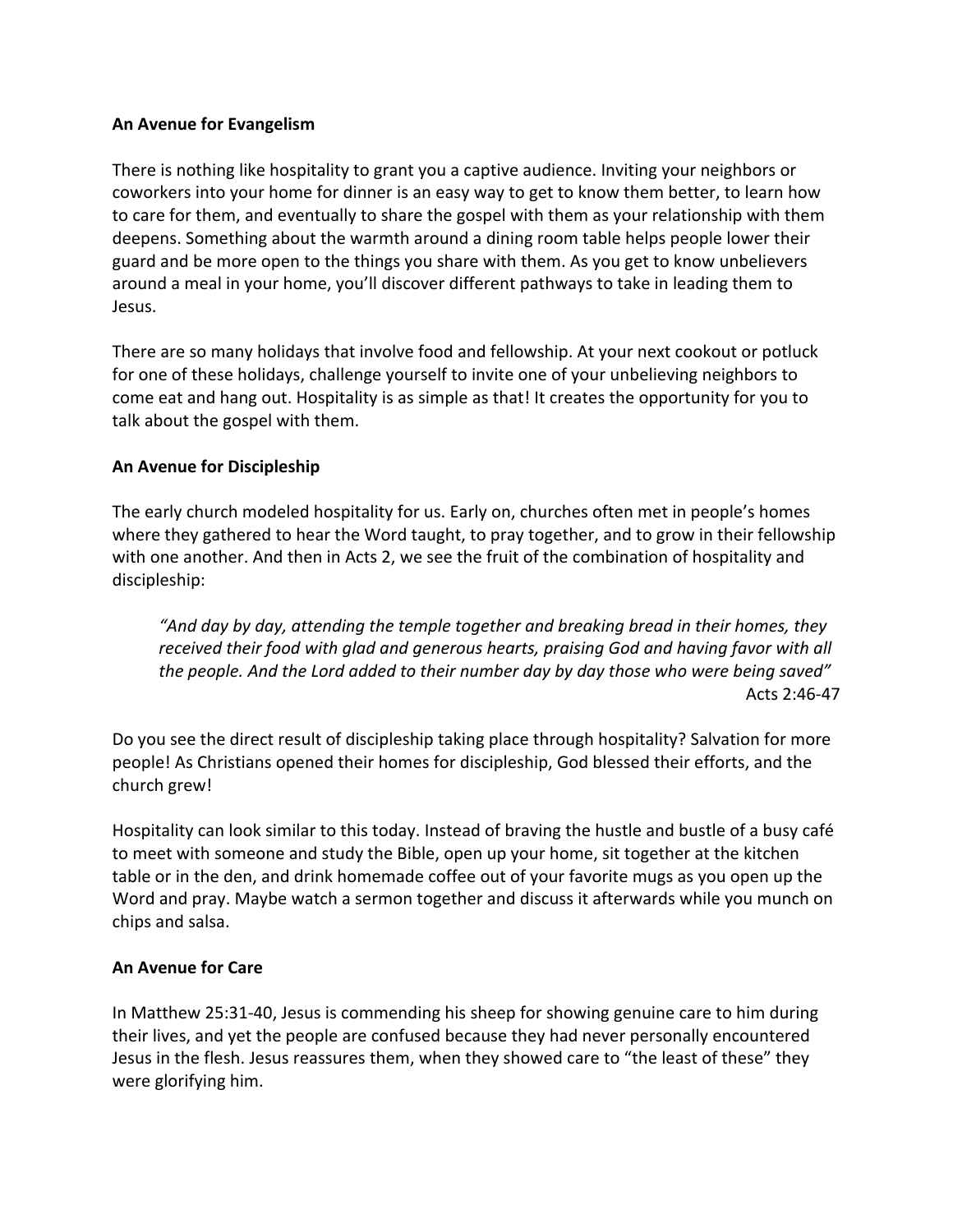Opening up our homes to the brokenhearted, the downcast, those in need of a place of refuge, the hungry and the thirsty – when we do this for Jesus' people, we are doing this for Jesus' sake. Hospitality means giving a warm embrace to the church member grieving a loss on your living room couch. Or reading Scripture with them at your dining room table and reminding them of the gospel.

Though it might cost us something now, we can look forward to when Christ will restore anything we may have lost in our efforts to care for others:

*"The King will say to those on his right, 'Come, you who are blessed by my Father, inherit the kingdom prepared for you from the foundation of the world.'"*

Matthew 25:34

This past week some friends of ours found themselves without a working fridge and a kitchen under repair. We were already planning on having breakfast for dinner that night as a family, so we invited these friends over, threw a few more slices of bacon in the skillet, and rejoiced with them about how God was working wonders through a difficult season in their life.

## **An Avenue for Community**

Showing hospitality provides us with one of the best ways to grow in our relationships with other Christians. In Philemon 1:12, Paul states that he is sending Onesimus "back to [Philemon], sending my very heart."

How many people can you say that same statement about? How many fellow church members would you say constitute the very core of who you are? When we invite people into our lives and our homes, we open up a setting of intimacy, comfort, and safety where we can truly get to know other Christians and grow in community with one another.

A simple way to cultivate community through hospitality is hosting playdates for kids. In our neighborhood there is another Christian family who have a child around the same age as ours. At least once a month, my wife opens up our home to this mom and her son to come over. While the toddlers play, the moms talk about ministry, the Bible, and parenting. There's no fancy tea or crumpets, but these two ladies have grown to love one another dearly in just a short time simply by letting one another into their homes, and through that, their lives.

## **A Seat at the Table**

Hospitality begins and ends with Jesus Christ. Jesus, through his death and resurrection, has brought believers into the family of God. But even more than that, God has shown us "the immeasurable riches of his grace in kindness toward us in Christ Jesus" (Ephesians 2:7) through all he has given us. And at the same time, God's generosity to us gives glory to him as the giver of every good and perfect gift (James 1:17). We are simply stewards of what he's given to us. God has commanded us to share with others so that we might display the glory of Jesus to the world.